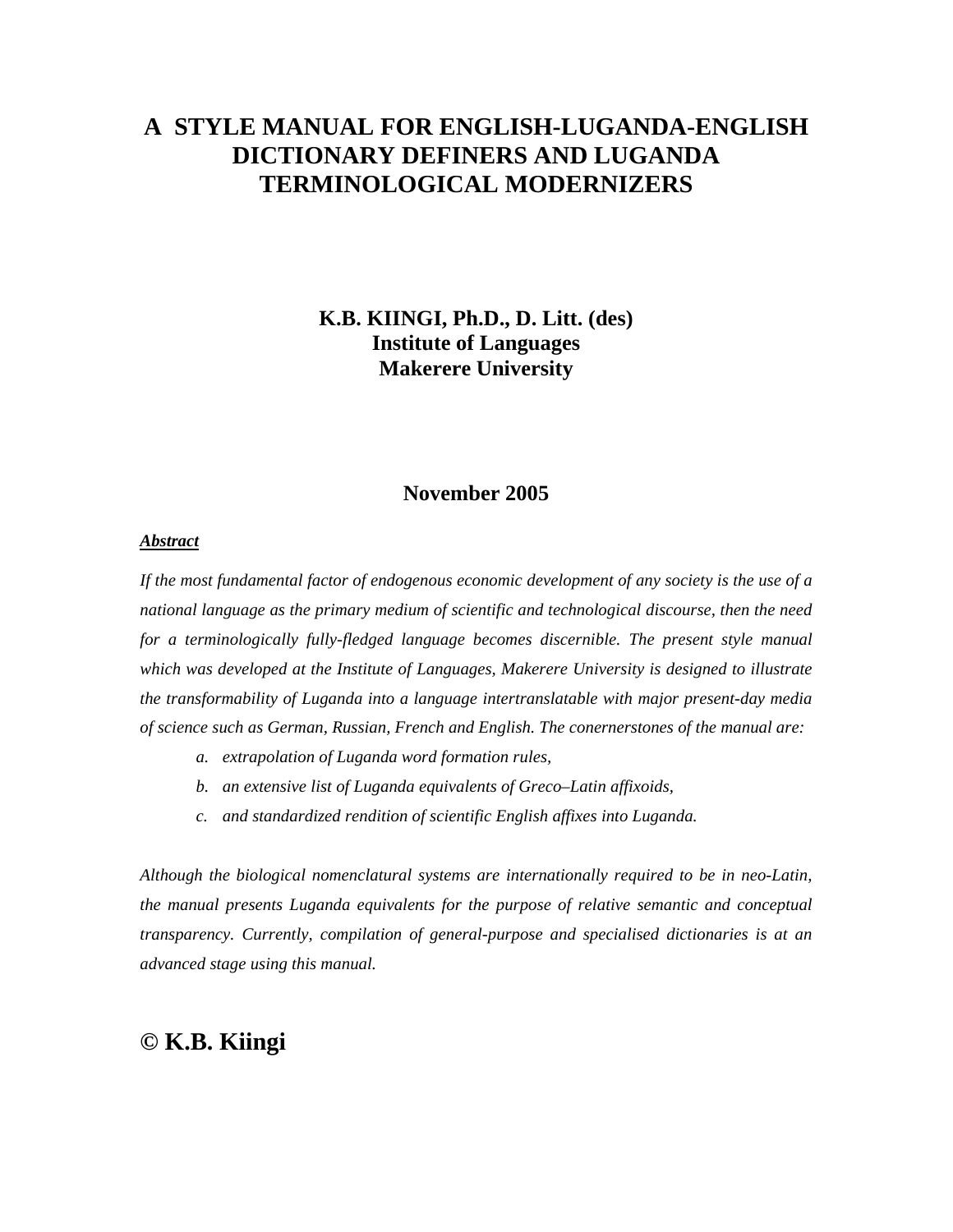## **TABLE OF CONTENTS**

| $I_{\cdot}$ . |                                                                       | 4  |
|---------------|-----------------------------------------------------------------------|----|
| II.           |                                                                       | 4  |
| III.          |                                                                       | 5  |
| IV.           | Citation of Phrases, Idioms, and Proverbs --------------------------  | 6  |
| V.            |                                                                       | 6  |
| VI.           |                                                                       | 7  |
| VII.          |                                                                       | 8  |
| VIII.         |                                                                       | 8  |
| IX.           |                                                                       | 9  |
| X.            |                                                                       | 9  |
| XI.           | Extrapolated Luganda Word Formation Rules -------------------         | 15 |
| XII.          |                                                                       | 17 |
| XIII.         |                                                                       | 17 |
| XIV.          | Lexicographical Anisomorphism ----------------------------------      | 51 |
| XV.           |                                                                       | 51 |
| XVI.          |                                                                       | 52 |
| XVII.         | Morphemes and English Morphs -----------------------------------      | 52 |
|               |                                                                       | 56 |
| XIX.          | Morphosyntactical Information -----------------------------------     | 57 |
| XX.           |                                                                       | 57 |
| XXI.          |                                                                       | 57 |
|               |                                                                       | 58 |
|               | XXIII. Parts of the Luganda - English Dictionary -------------------- | 58 |
|               |                                                                       | 60 |
|               |                                                                       | 60 |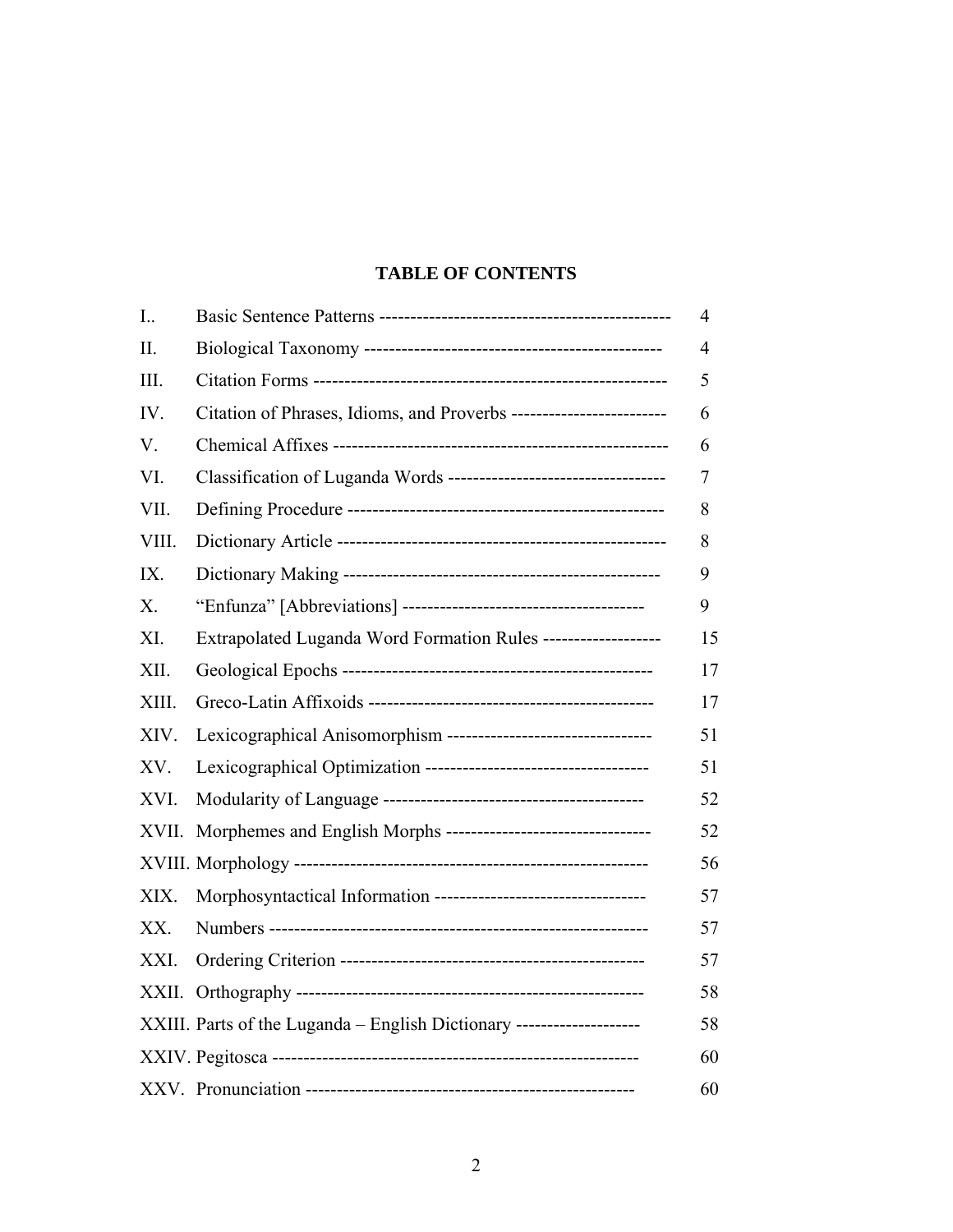|                                                                    | 61 |
|--------------------------------------------------------------------|----|
|                                                                    | 62 |
| XXVIII. Standardized Rendition of Scientific English Affixes       |    |
|                                                                    | 62 |
|                                                                    |    |
|                                                                    | 71 |
|                                                                    | 72 |
| XXXI. Terminological Modernization of Luganda -------------------- | 73 |
|                                                                    | 73 |
|                                                                    | 75 |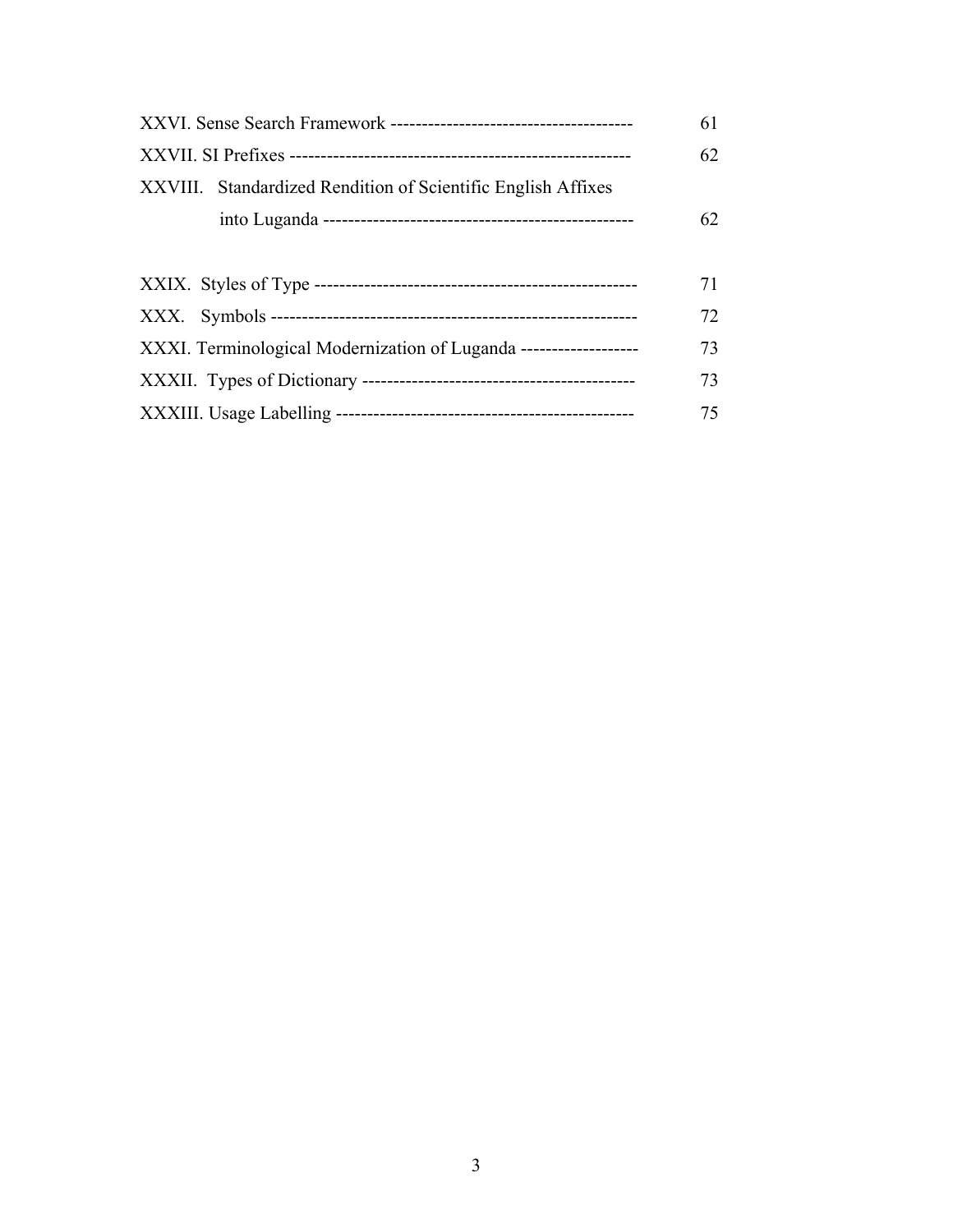## **I.**

## **BASIC SENTENCE PATTERNS**

| $S^* + V$            | $\lceil \, \rceil$         | $N'' + V$                                                                           |
|----------------------|----------------------------|-------------------------------------------------------------------------------------|
| $S^* + V + C$        | [Lc]                       | $N'' + V + \{N'', A'', S'\}$                                                        |
| $S^*$ + V+Advl       | [La]                       | $N'' + V + \{ N'', P'', Adv'', S' \}$                                               |
| $S^* + V + O$        | $\lceil$ To                | $N'' + V + \{N'', S'\}$                                                             |
| $S^* + V + O + C'$   | $\lceil \text{Toc} \rceil$ | $N'' + V + {N''}, S' + {N''}, A'', S'$                                              |
| $S^* + V + O + Advl$ | $\lceil \text{Toa} \rceil$ | $N'' + V + {N''}, S' + {N''}, P''$ , Adv", S'                                       |
| $S^*$ + V + O + O    | [Too]                      | N" + V {N", S' } + {N", S' }<br>$S^* \rightarrow \{N^{\prime\prime}, S^{\prime}\}\$ |

## **II. BIOLOGICAL TAXONOMY**

| <b>REGNUM</b>  | <b>OBWAKABAKA</b> | OBWA- |
|----------------|-------------------|-------|
| Subregnum      | Obwakabaka Kka    |       |
| Infraregnum    | Obwakabaka Kikka  |       |
| Superphylum    | Akasolya Jja      |       |
| <b>PHYLUM</b>  | <b>AKASOLYA</b>   | AKA-  |
| Subphylum      | Akasolya Kka      |       |
| Superclassis   | Ekika Jja         |       |
| <b>CLASSIS</b> | <b>EKIKA</b>      | EKYA- |
| Subclassis     | Ekika Kka         |       |
| Infraclassis   | Ekika Kikka       |       |
| Supercohortus  | Ekika Mukka       |       |
| Cohortus       | Ekika Likka       |       |
| Subcohortus    | Ekika Wakka       |       |
| Infracohortus  | Ekika Nnakka      |       |
| Superordo      | Essiga Jja        |       |
| <b>ORDO</b>    | <b>ESSIGA</b>     | ELYA- |
| Subordo        | Essiga Kka        |       |
| Infraordo      | Essiga Kikka      |       |
|                |                   |       |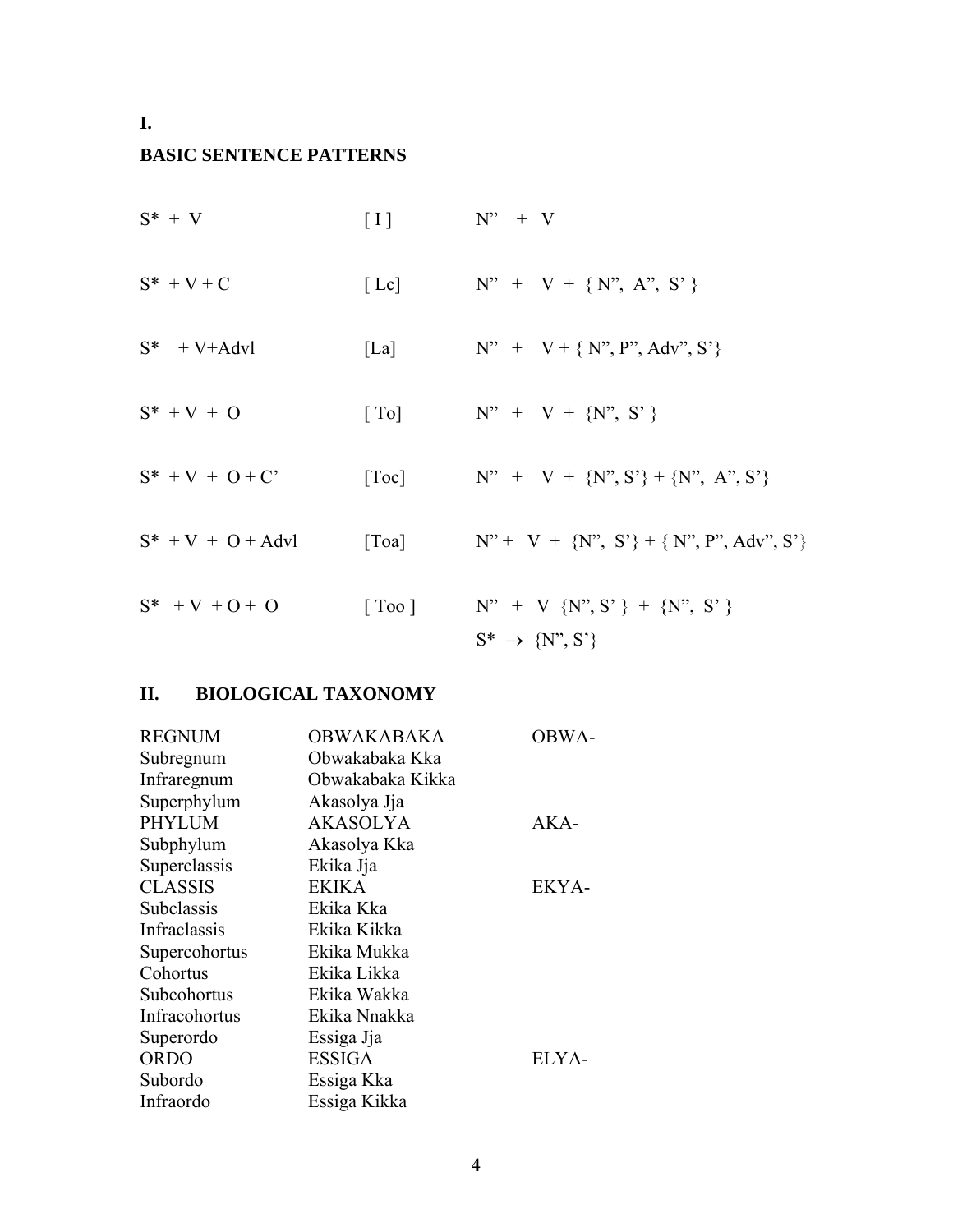| Superfamilia   | Omutuba Jja       |
|----------------|-------------------|
| <b>FAMILIA</b> | <b>OMUTUBA</b>    |
| Subfamilia     | Omutuba Kka       |
| Infrafamilia   | Omutuba Kikka     |
| Supertribus    | Omutuba Mukka     |
| Tribus         | Omutuba Likka     |
| Subtribus      | Omutuba Wakka     |
| Infratribus    | Omutuba Nnakka    |
| Supergenus     | Olunyilili Jja    |
| <b>GENUS</b>   | <b>OLUNYILILI</b> |
| Subgenus       | Olunyilili Kka    |
| Infragenus     | Olunyilili Kikka  |
| Superspecies   | Enda Jja          |
| <b>SPECIES</b> | <b>ENDA</b>       |
| Subspecies     | Enda Kka          |
|                |                   |

## **III. CITATION FORMS**

Besides all UNPREDICTABLE FORMS, English nouns will be cited in their subjective Case Singular, adjectives and adverbs in the Positive Degree, and verbs in the Infinitive.

OGWA-

Note the following Luganda correspondences to the word classes of English definienda:

| Luganda                          |
|----------------------------------|
| $(Pf')$ Pf St<br>l.              |
| $(o)$ ku.R.a $lt.$               |
| $(o)$ bu.ta.R.a<br>lt.           |
| Y<br>$m$ .                       |
| $(o)$ bu. St<br>lm               |
| $(o)$ ku. $R$ . a<br>lt.         |
| (o) bu.ta. R.a $lt$ .            |
| -li —<br>$\mathbf{t}$ .          |
| (o) $ku.R.a$ lt                  |
| (o) bu.ta. R.a $lt$              |
| Y<br>$n_{\cdot}$                 |
| $(PF)$ Pf St                     |
| "mu ngeli "                      |
| $\mathbf{ki}$ . St $k$ .         |
| <b>bi</b> . St $k$ .             |
| $(e)$ ki. St<br>$k_{\cdot}$      |
| ( <b>e</b> ) <b>bi.</b> St<br>k. |
|                                  |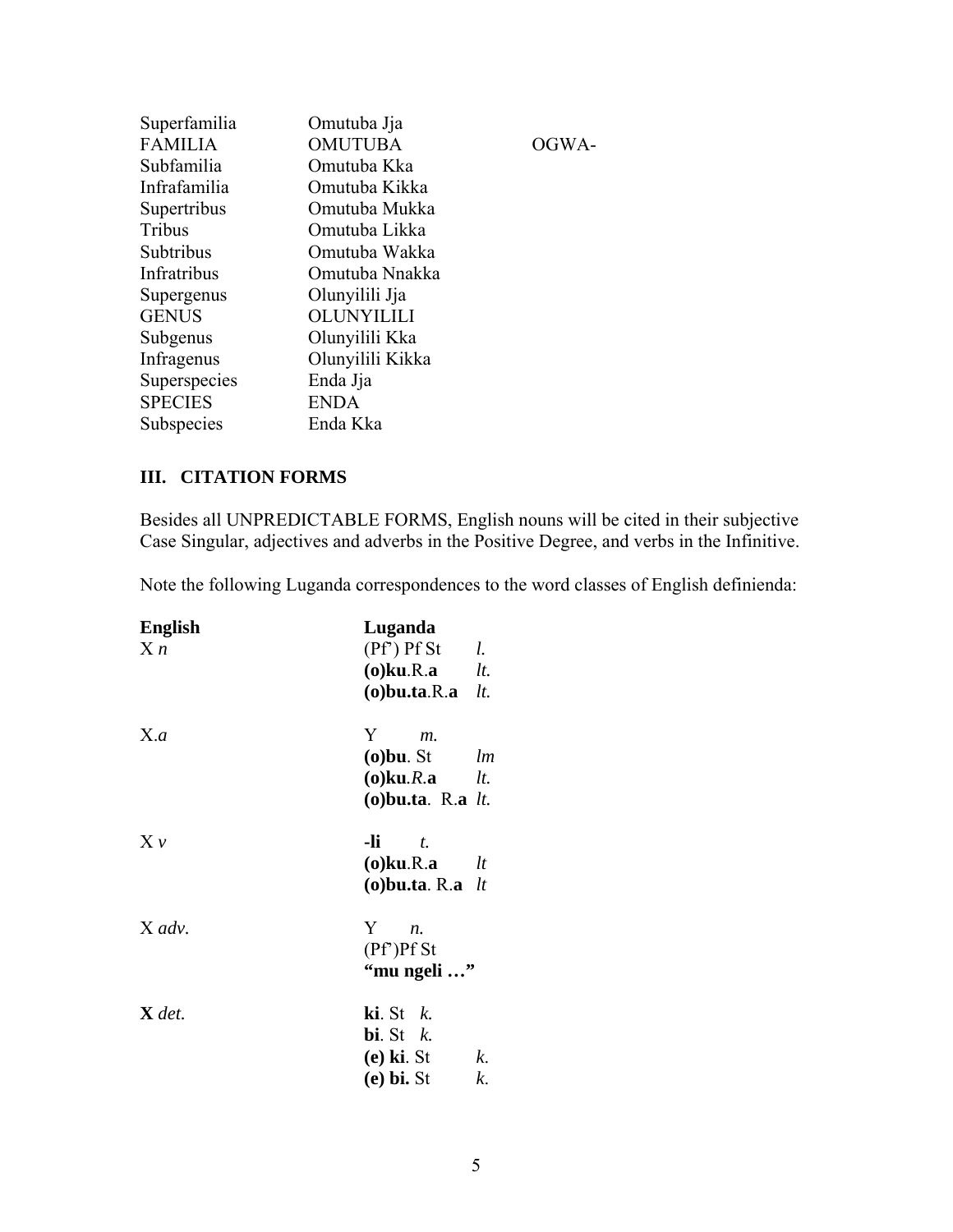# **Luganda Citation Forms**

| Noun:       | $(1)$ $(Pf^{\prime})$ Pf St l. |                                                                |
|-------------|--------------------------------|----------------------------------------------------------------|
|             | $(2)$ - St <i>dll</i> .        |                                                                |
|             | $(3)$ X                        | l                                                              |
| Adjective:  | $(1)$ (o) bu. St lm            |                                                                |
|             | $(2)$ - St <i>dlm</i>          |                                                                |
|             | $(3)$ X                        | $\mathfrak{m}$                                                 |
| Verb:       | $(1)$ -li t                    |                                                                |
|             | $(2)$ (o)ku.R.a                | lt<br>(o) bu.ta. R.a $lt$                                      |
|             |                                | $(3)$ - R.ye <i>wedd</i> e.g. $-l$ <b>umye, -ludde, -tutte</b> |
| Adverb:     | $(Pf')$ Pf St                  | ln.                                                            |
|             | X                              | $n_{\cdot}$                                                    |
| Determiner: | $\mathbf{ki}$ . St $k$ .       |                                                                |
|             | bi. St $k$ .                   |                                                                |
|             | $(e)$ ki. St k.                |                                                                |
|             | $(e)$ bi. St $k$ .             |                                                                |
|             | $-$ St dk.                     |                                                                |
|             | X<br>k.                        |                                                                |

# **IV. CITATION OF PHRASES, IDIOMS, AND PROVERBS**

It is recommended that the citation of phrases, idioms, and proverbs accord with the first content word in the item.

| V.       | <b>CHEMICAL AFFIXES</b> |           |           |     |            |
|----------|-------------------------|-----------|-----------|-----|------------|
| -ane     |                         | -aani     | -ene      |     | -eeni      |
| -yne     |                         | -yiini    | -ate      | $=$ | -aati      |
| -ase     |                         | -aasi     | -ose      | $=$ | -oosi      |
| -al      | $=$                     | -ali      | $-o1$     | $=$ | -oli       |
| -yl      | $=$                     | -yili     | -ile      | $=$ | -iili      |
| -ide     | $=$                     | -iidi     | $-ic$     | $=$ | -nna       |
| aqua-    | $=$                     | akwa-     | cyano-    | $=$ | syiano-    |
| cyclo-   | $=$                     | syiklo-   | cycloalk- | $=$ | syikloalk- |
| dehydro- | $=$                     | dehyidro- | deoxy-    | $=$ | deoxyi-    |
| dithio-  |                         | dithio-   | $exo-$    |     | $exo-$     |
|          |                         |           |           |     |            |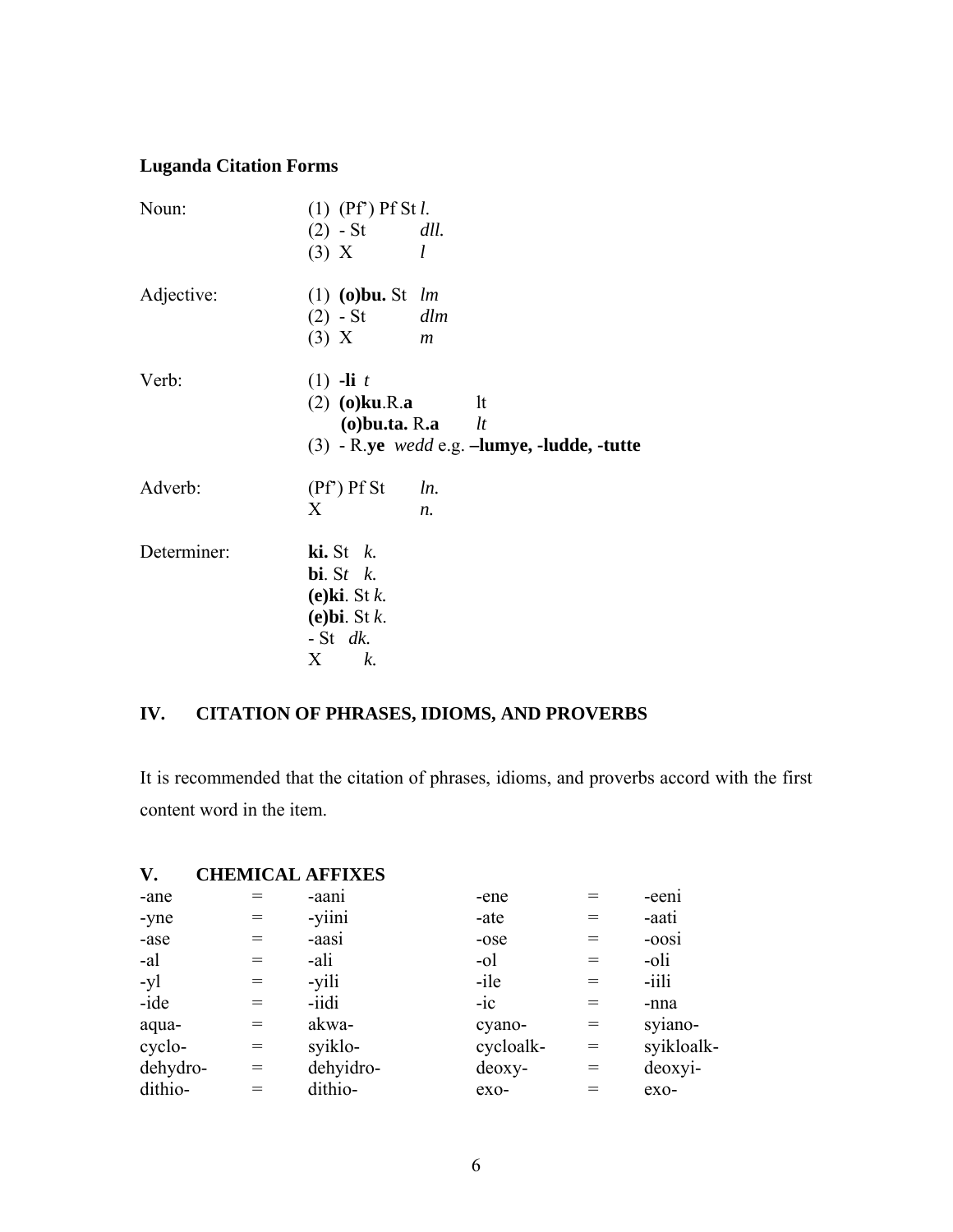| syn-      | $=$ | $S1n-$     | vinyl- | $\equiv$ | vinyil- |
|-----------|-----|------------|--------|----------|---------|
| eth-      | $=$ | eth-       | meth-  | $=$      | meth-   |
| $-(i)$ um | $=$ | $-(i)$ umu | $-on$  | $=$      | $-0n1$  |
| -one      | $=$ | $-00n1$    |        |          |         |

### **VI. CLASSIFICATION OF LUGANDA WORDS**

- (1) If S  $\rightarrow$  N" + X, then X = V. A Luganda verb is **glutinable** for tense, aspect, mood, number, person, case, and gender.
- (2) If S  $\rightarrow$  X + V", then X = N. A Luganda noun is **glutinable** for number and gender.
- (3) If  $N'' \rightarrow X$ , then  $X =$  Pron.

A pronoun is **agglutinable** for person, case, gender and number.

(4) If (a) 
$$
S \rightarrow N'' + -\text{li} + X
$$
  
\n(b)  $N'' \rightarrow N^0 + X$   
\n(c)  $S \rightarrow N''_1 + -\text{sing} - + N_2'' + \text{obu}St(X)$   
\nthen  $X = A$ . A is generally **glutinable** for number and gender.

- (5) If only conditions (a) and (b) under (4) are fulfilled, then  $X = Det$ . Det is **glutinable** for number and gender.
- (6) If  $Y'' \rightarrow Y_1'' + X + Y_2''$ , or  $S' \rightarrow X + S$ , then  $X = Con$  if  $X$  is NOT **glutinable.**

(7) If (a) S  $\rightarrow$  S<sup>\*</sup> + V + X (S<sup>\*</sup> = Subject) (b)  $X = Advl$  (c) X is one - word (d)  $X \neq N$ then  $X = Adv.$  Adv is **glutinable.**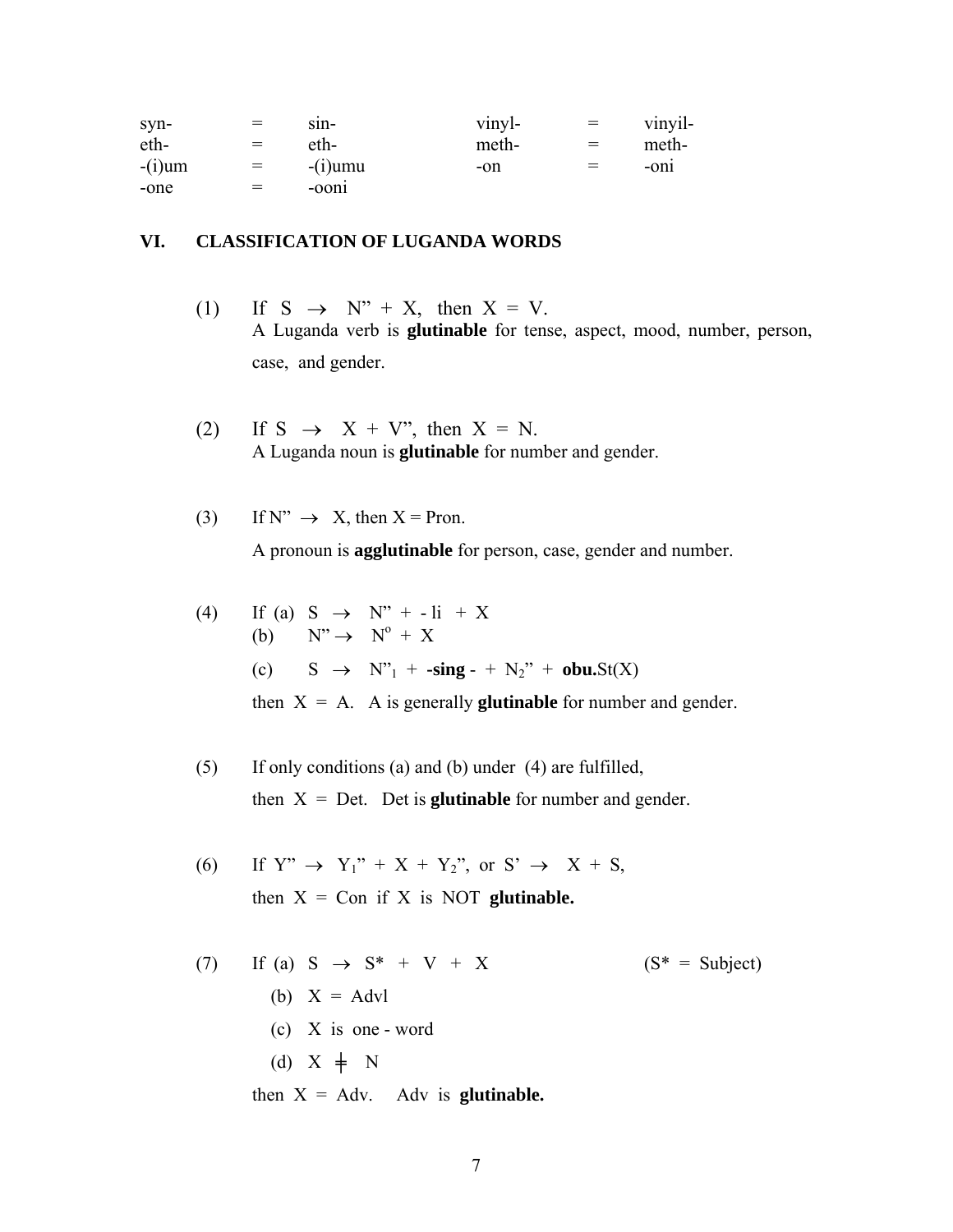- (8) If  $X'' \rightarrow X + N''$ , then  $X = P$  if X is **glutinable** for gender and number.
- (9) Luganda attests to a special class of interjections. Interj is NOT **glutinable.**

### **VII DEFINING PROCEDURE**

- (1) Consultation of a Luganda dictionary and use of the Sense Search Framework: Luganda { W } = Luganda {  $X_i$  },  $1 \le i \le p$
- (2) Consultation of a Luganda English dictionary : Luganda { W,  $X_i$  } = English {  $Y_i$  }, 1 ≤ j ≤ q
- (3) Consultation of an English English dictionary of synonyms: English  $\{Y_i\}$  = English  $\{Z_k\}, \quad 1 \leq k \leq r$
- (4) Filtering : Luganda { W } = English {  $Y_1$ ,  $Z_m$  }

## **VIII. DICTIONARY ARTICLE**

- II.1 Hierarchical Divisions of the Article **A, B, C**, … for multi-class main entries **I, II, III**, … for menus in case of long articles **1, 2, 3**, … for sense numbers  **a, b, c**, … for subsense numbers  $(a)$ ,  $(b)$ ,  $(c)$ , ... for infrasense numbers
- II.2 Parts of the Article
	- o Entry
	- o Variants
	- o Etymology
	- o Usage Label
	- o Phrases
	- o Cross-references
	- o Associated Article(s)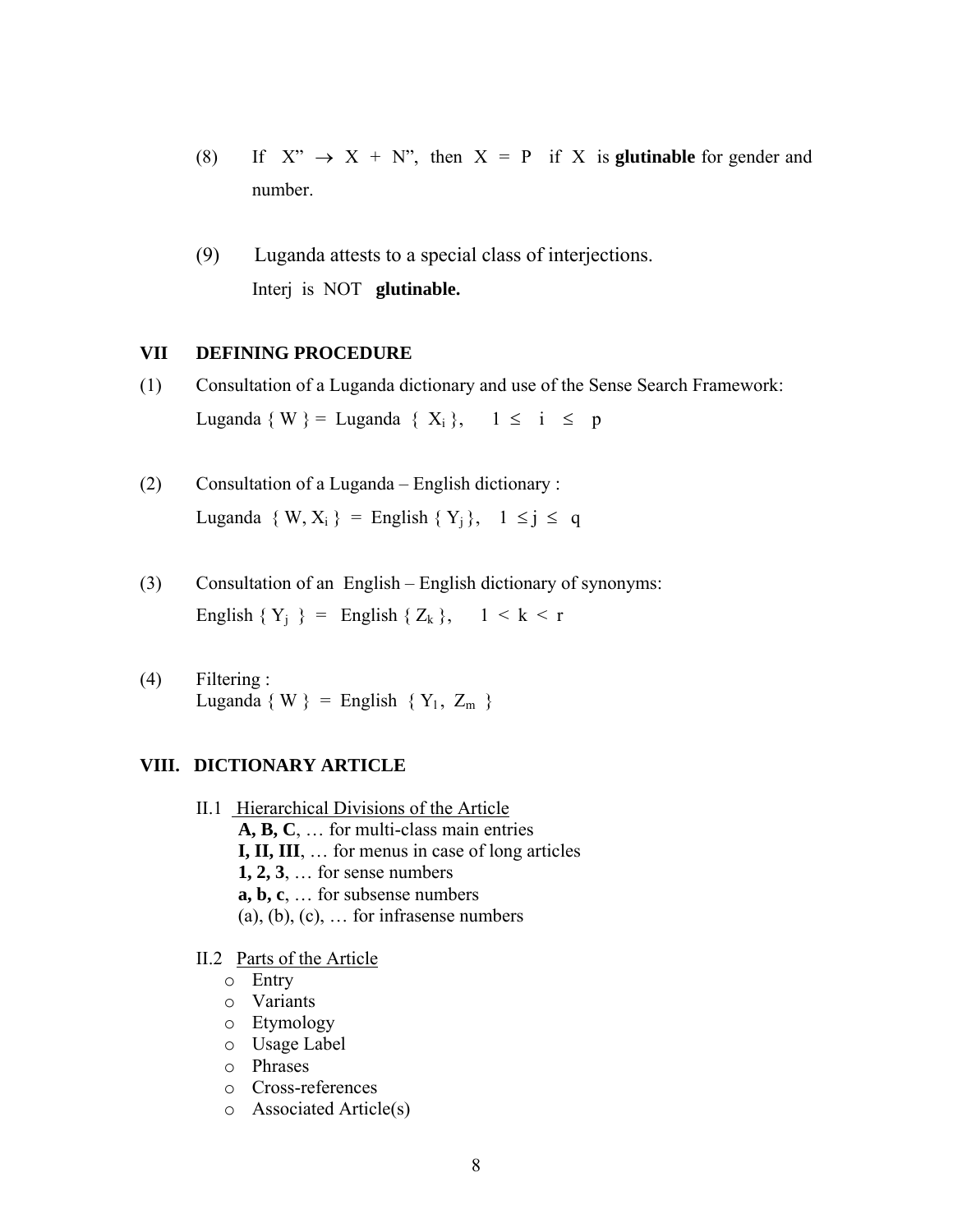- o Pronunciation
- o Systematic Name
- o Menu Word
- o Sense
- o Notes
- o Derivatives
- o Usage Notes
- o Examples
- o Sense Number
- o Menu
- o Proverbs
- o Run-ons
- o Illustrations
- o Morphosyntax

## **IX. DICTIONARY MAKING**

The process of dictionary making falls broadly in three phases:

Planning the dictionary

Writing the dictionary

Producing the dictionary

## **X "ENFUNZA" [ABBREVIATIONS]**

| a. adj.   | adjective                      | nnambeela          | $m$ .            |
|-----------|--------------------------------|--------------------|------------------|
| abbrev.   | abbreviated, abbreviation (of) | enfunza            | funz.            |
| adv       | adverb                         | nnangeli           | $\boldsymbol{n}$ |
| Aeronaut. | Aeronautics                    | Aeronautika        | Aeronaut.        |
| Agric.    | Agriculture                    | Kannakukuza        | Kuza             |
| Alch.     | Alchemy                        | Alkemia            | Alk.             |
| Amer.     | American, America              | Kyamerika, Amerika | Amer.            |
| Anat.     | Anatomy                        | Anatomia           | Anat.            |
| Anthropol | Anthropology                   | Anthropologia      | anthropol.       |
| Antiq.    | Antiquities                    | Antikwitia         | Antik.           |
| app.      | apparently                     | okulabika nga      | labikang         |
| approx.   | approximately                  | kumpi              | kmp.             |
| arch.     | archaic                        | kikadde            | kadde.           |
| Archaeol. | Archaeology                    | Arkeologia         | Arkeol.          |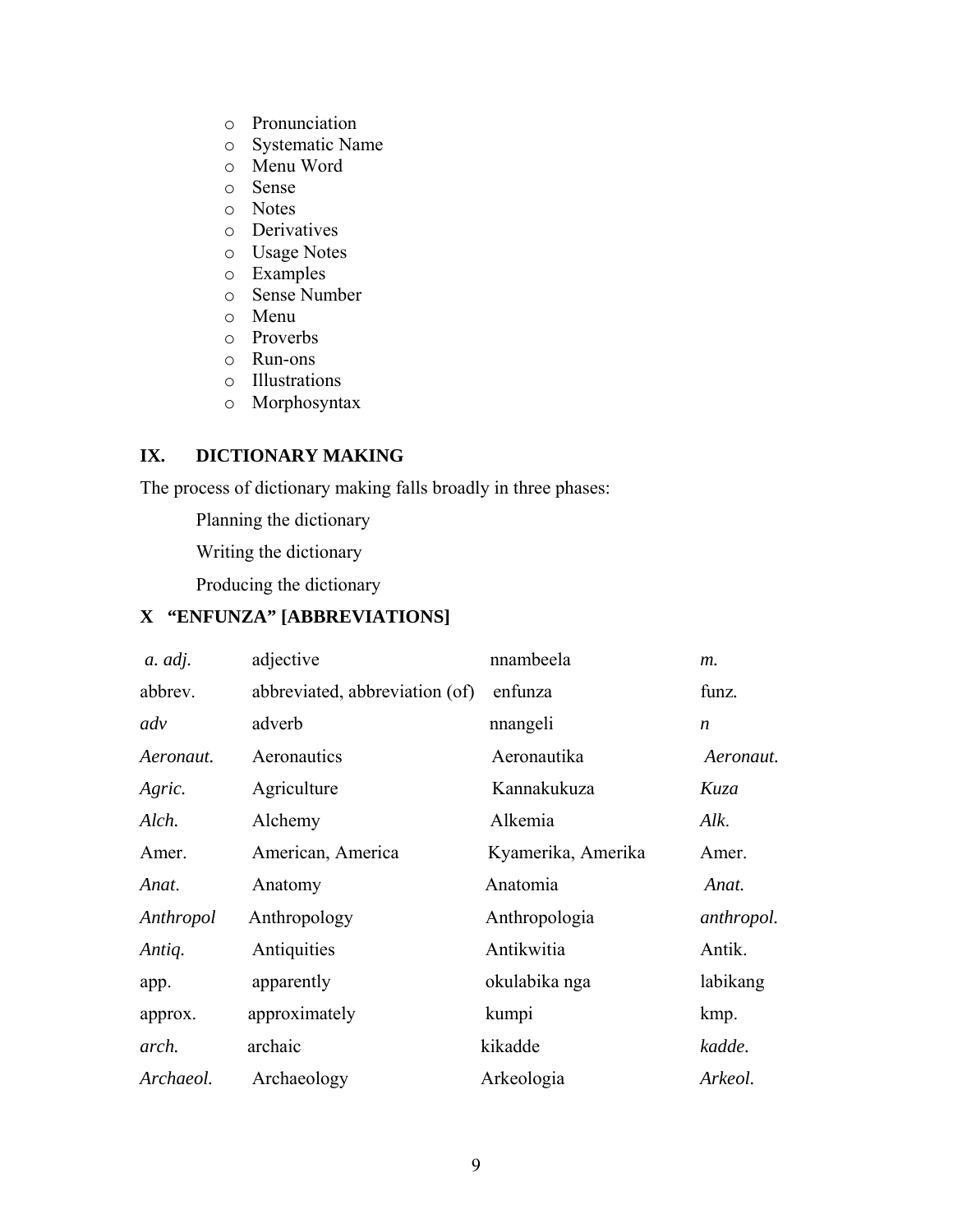| Archit        | Architecture                           | Arkitektuura               | Arkit.          |
|---------------|----------------------------------------|----------------------------|-----------------|
| Astrol.       | Astrologia                             | Astrologia                 | Astrol.         |
| Astron.       | Astronomy                              | Astronomia                 | Astron.         |
| Astronaut.    | Astronautics                           | Astronautika               | Astronaut.      |
|               | Attrib. & comb in attributive uses and | mu nkozesa ez'ekiattributi |                 |
| Austral.      | Australian, Australia                  | Kyaustralia, Australia     | Austral.        |
| aux.          | auxiliary                              | obuyambi                   | yamb.           |
| Bacteriol.    | Bacteriology                           | Bakteriologia              | Bakteriol.      |
| Biochem.      | Biochemistry                           | Biokemia                   | Biokem.         |
| Biol.         | <b>Biology</b>                         | Biologia                   | Biol.           |
| Bot.          | <b>Botany</b>                          | Botania                    | <b>Bot</b>      |
| Brit.         | <b>British</b>                         | Kibriteni                  | <b>Brit</b>     |
| Campanol      | Campanology                            | Kampanologia               | Kampanol.       |
| Canad. Polit. | <b>Canadian Politics</b>               | Ebyobufuzi by'Ekikanada    | Byobuf. Kanad.  |
| Canad.        | Canadian                               | Kikanada                   | Kanad.          |
| Cf., cf.,     | confer                                 | okugeza                    | gez.            |
| Chem          | Chemistry                              | Kemia                      | Kem.            |
| Chr. Theol.   | Christian Theology                     | Theologia y'Ekikristo      | Theol. Kr.      |
| Cinemat.      | Cinematography                         | Sinematografia             | Sinemat.        |
| cl. clause    |                                        | sentensi. kka/jja          | s.k., s.j.      |
| Class Antiq.  |                                        |                            |                 |
| Class Archit. |                                        |                            |                 |
| Class Hist.   |                                        |                            |                 |
| Class Mythol  |                                        |                            |                 |
| Class Pros    |                                        |                            |                 |
| Class.        | Classical                              |                            |                 |
| Collect.      | Collective, -ly                        | kibinja                    | binj.           |
| Colloq.       | Colloquial, -ly                        | bumanyigano                | mnygn           |
| Comb.         | (in)combination                        | (mu) kyegatta              | gatt            |
|               | Comb. (form) combining form            | (ekikula) ekyegatta        | (ekikula) gatt. |
|               | combinations                           | ne mu bigatte              |                 |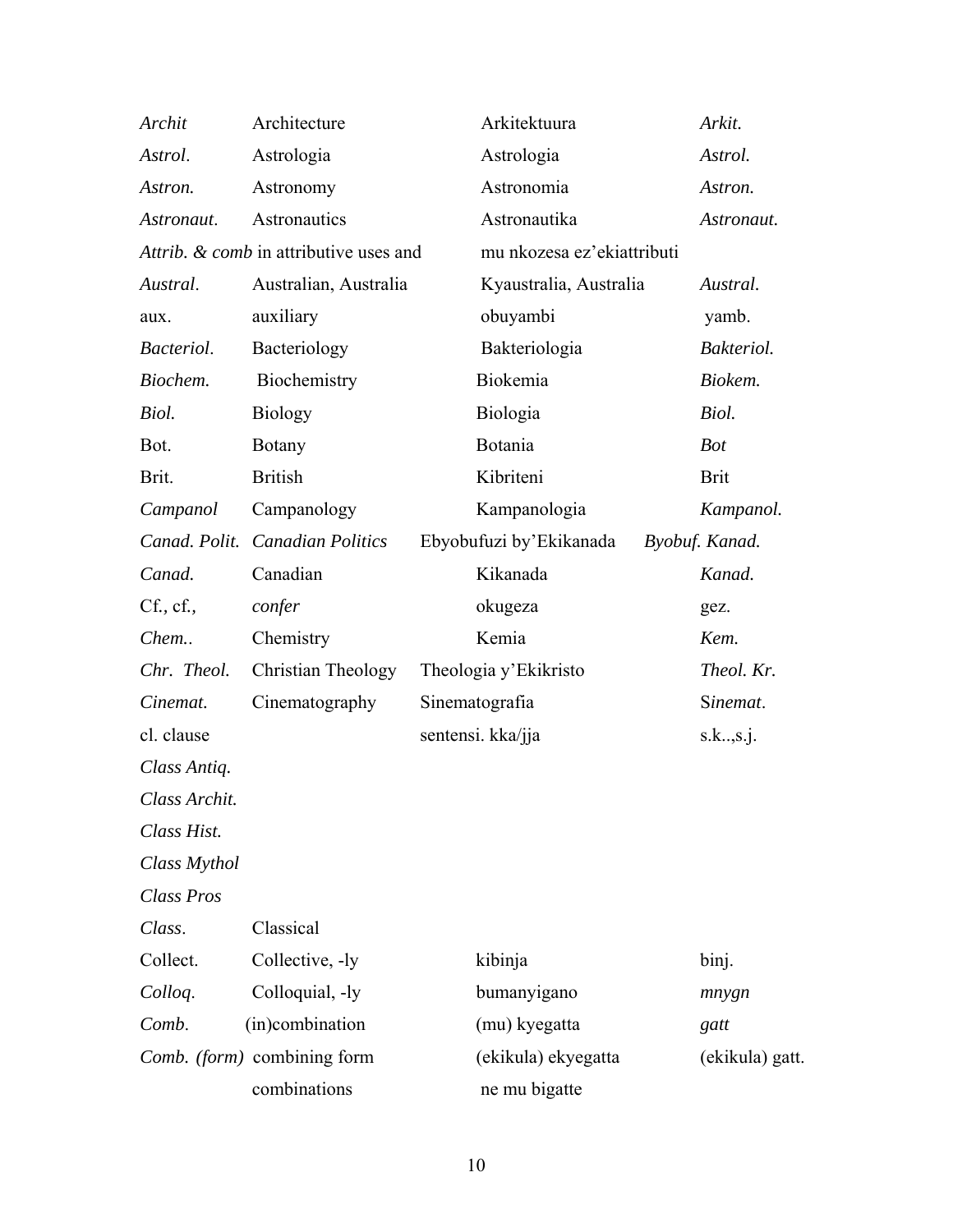| Comm.         | Commerce, commercial                            | Obusuubuzi:, Kisuubuzi  | Suubuz.          |
|---------------|-------------------------------------------------|-------------------------|------------------|
|               | $Compare(s) \: comparative(s)$                  |                         |                  |
| Conchol.      | Conchology                                      | Konkologia              | Konkol.          |
| conj.         | Conjunction                                     | nnakayunga              | $\mathcal{Y}$    |
| Contempt      | contemptuous $-ly$                              | obujelezi               | jelez            |
| Cryst.        | Cystallography                                  | Kristallografia         | Krist            |
| Cytol.        | Crystology                                      | Sitologia               | Sitol.           |
| d.            | died                                            | yafa                    | f.               |
|               | dem., demons. Demonstrative                     | obulazi                 | laz.             |
| derog.        | derogatory                                      | obu.webuuzi             | webuuz.          |
| det           | determiner                                      | nnankomya               | $\boldsymbol{k}$ |
| dial.         | dialect, dialectal, -ly                         | olulimi/kka             | llmk.            |
| e.g.          | exempli gratia                                  | ekyokulabilako          | 1 <sub>b1</sub>  |
| Eccl.         | Ecclesiastical                                  | Kiekklezia              | Ekkl.            |
| Ecol.         | Ecology                                         | Ekologia                | Ekol.            |
| Econ.         | Economics                                       | Ekonomika               | Ekon.            |
| Educ.         | Education, -al                                  | Ebyenjigiliza           | Njig.            |
| Egyptol.      | Egyptology                                      | Egiptologia             | Egiptol.         |
| Electr.       | Electricity                                     | Obwelektrika.           | Elektr.          |
| ellipt.       | Elliptical, -ly                                 | kielliptika             | ellipt.          |
| Embryol.      | Embryology                                      | Embriyologia            | Embriyol         |
| Encycl. Brit. | Encyclopaedia Britannica                        | Ensiklopedia Britannika | Ensikl. Brit.    |
| Engin.        | Engineering                                     | Obwainginia             | Ingin.           |
| Entomol.      | Entomology                                      | Entomologia             | Entomol.         |
| esp.          | especially                                      | naddala                 | ndla             |
| etc.          | etcetera                                        | n'ebilala               | nll              |
| euphem.       | euphemistic, -ally                              | obubikkilizi            | kkiliz.          |
| exc.          | except                                          | okutaliza               | taliz.           |
| f.            | from                                            | okuva                   | V.               |
| fig.          | in figurative use, figuratively kinnakifaananyi |                         | faan.            |
| Geogr.        | Geography                                       | Geografia               | Geogr.           |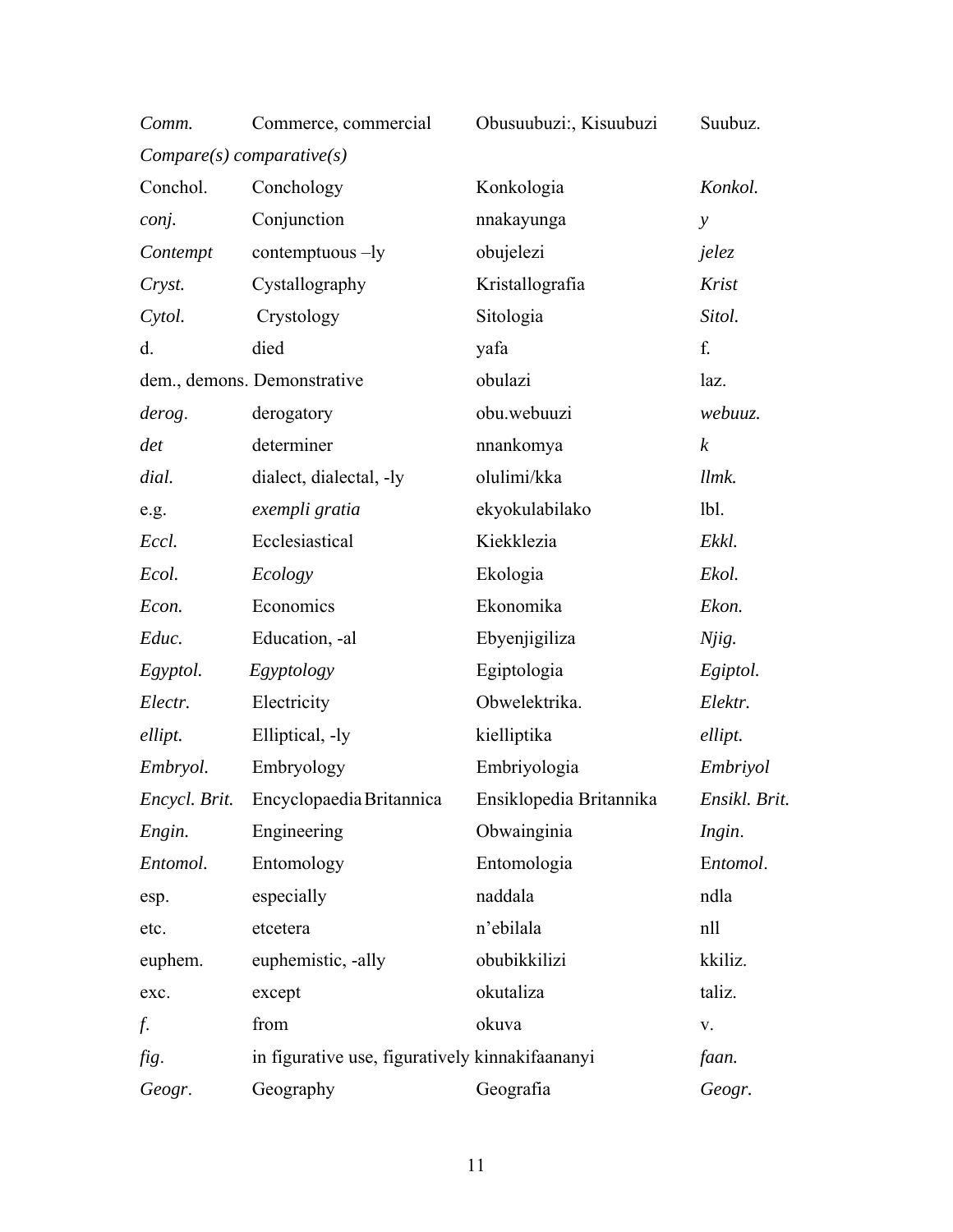| Geol.                      | Geology                                    | Geologia                       | Geol.      |
|----------------------------|--------------------------------------------|--------------------------------|------------|
| Geom.                      | Geometry                                   | Geometria                      | Geom.      |
| Gram                       | Grammar                                    | Gramma                         | Gram.      |
| Histol.                    | Histology                                  | Histologia                     | Histol.    |
| Hort.                      | Horticulture                               | Kannabimuli                    | Biml.      |
| Ichthyol.                  | Ichtyology                                 |                                |            |
| Inorg Chem.                | Inorganic Chemistry                        | Kemia atali Mworgani           | Kem siorg  |
| int.                       | interjection                               | nnakeesuulamu                  | suul.      |
| interrog.                  | Interrogative, -ly                         | obu.buuza                      | buuz.      |
| joc.                       | jocular, -ly                               | okusaaga                       | saag.      |
| Ling.                      | Linguistics                                | Lingwistika                    | Ling.      |
|                            | lit. & fig. in literal and figurative use, | mu nkozesa ey'ekinnannukuta ne |            |
| literally and figuratively |                                            | kinnakifaananyi                |            |
| Math.                      | Mathematics                                | Mathematika                    | Math.      |
| Mech.                      | Mechanics                                  | Mekanika                       | Mek.       |
| Med.                       | Medicine                                   | Medisini                       | Med.       |
| Metall.                    | Metallurgy                                 | Metallurgia                    | Metall.    |
| Meteorol.                  | Meteorology                                | Meteorologia                   | Meteorol.  |
| Microbiol.                 | Microbiology                               | Mikrobiologia                  | Mikrobiol. |
| Mil.                       | Military                                   | Kinnamagye                     | Magy.      |
| Min.                       | Mineralogy                                 | Mineralogia                    | Min.       |
| Mus.                       | Music                                      | Muziki                         | Muz.       |
| Mycol.                     | Mycology                                   | Mikologia                      | Mikol.     |
| Mythol.                    | Mythology                                  | Mithologia                     | Mithol.    |
| n.                         | noun                                       | nnalinnya                      | l.         |
| Naut.                      | Nautical                                   | Kinauta                        | Naut.      |
| neg.                       | negative                                   | obugaanyi                      | gaan.      |
| Oceanogr.                  | Oceanography                               | Oseanografia                   | Oseanogr.  |
| Org. Chem.                 | Organic Chemistry                          | Kemia Omworgani                | Kem. Org.  |
| Ornith.                    | Ornithology                                | Ornithologia                   | Ornith.    |
| pa. t.                     | past tense                                 | obudde obwayita                |            |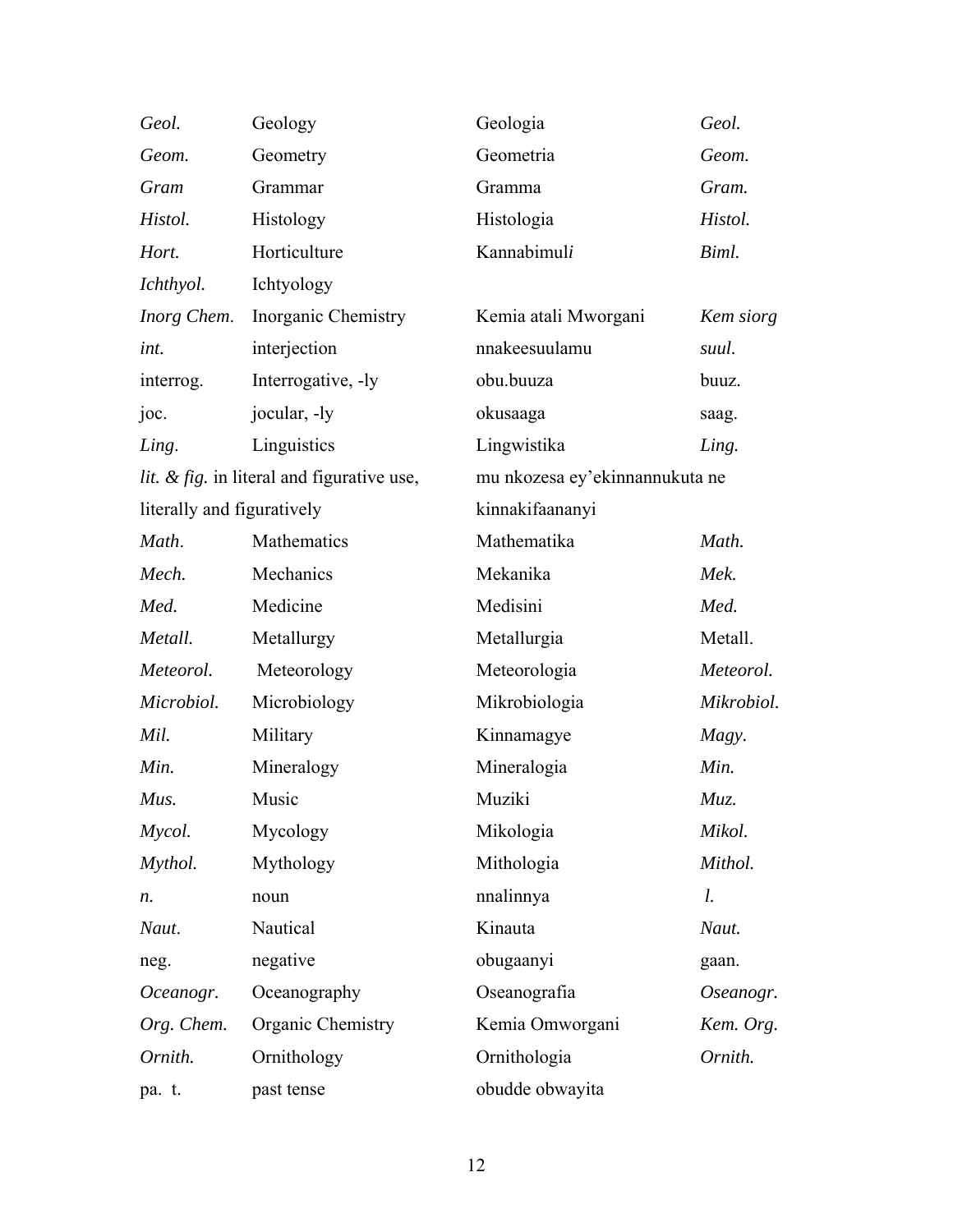| pa. pple  | past participle       | ekyetabi ky'emabega     | tab. beg.  |
|-----------|-----------------------|-------------------------|------------|
| pa.ppl    | past participial      | eky'ekyetabi ky'emabega | atab. beg. |
| Palaeogr. | Palaeography          | Paleografia             | Paleogr.   |
| Palaeont. | Palaeontology         | Paleontologia           | Paleont.   |
| pass.     | passive(ly)           |                         |            |
| perf.     | perfect               | obu.wedde               |            |
| pers.     | person                | obuntu                  | bnt.       |
| pers.     | personal              | kinnamuntu              |            |
| Petrogr.  | Petrography           | Petrografia             | Petrogr.   |
| Pharm.    | Pharmacology          | Farmakologia            | Farm.      |
| Philol.   | Philology             | Filologia               | Filol.     |
| Philos.   | Philosophy            | Filosofia               | Filos.     |
| Phonet.   | Phonetics             | Fonetika                | Fonet.     |
| Phonol.   | Phonology             | Fonologia               | Fonol.     |
| Photogr.  | Photography           | Fotografia              | Fotogr.    |
| phr.      | phrase                | ekituttwa               | t.         |
| Phrenol.  | Phrenology            | Frenologia              | Frenol.    |
| Physiol.  | Physiology            | Fiziologia              | Fiziol.    |
| pl.       | plural                | bungi                   | bg         |
| poet.     | poetical              |                         |            |
| Polit.    | Politics              | Ebyobufuzi              | Byobuf.    |
| poss.     | possessive            | obwannannyini           | nnyin.     |
| ppl. a    | participial adjective |                         |            |
| pred. a   | predicative adjective | nnambeela omupredikaati |            |
| pref.     | prefix                | akawango jja            | wj         |
| prep.     | preposition           | nnaluganda              | g          |
| pres pple | present participle    | ekyetabi ly'obuliwo     | tab. blw.  |
| pres. ppl | present participial   | eky'ekyetabi ky'obuliwo | atab. blw. |
| pres. t.  | present tense         | obudde obuliwo          | bd blw     |
| pron.     | pronoun               | nnabusigile nnalinnya   | sl         |
| Pros.     | Prosody               |                         |            |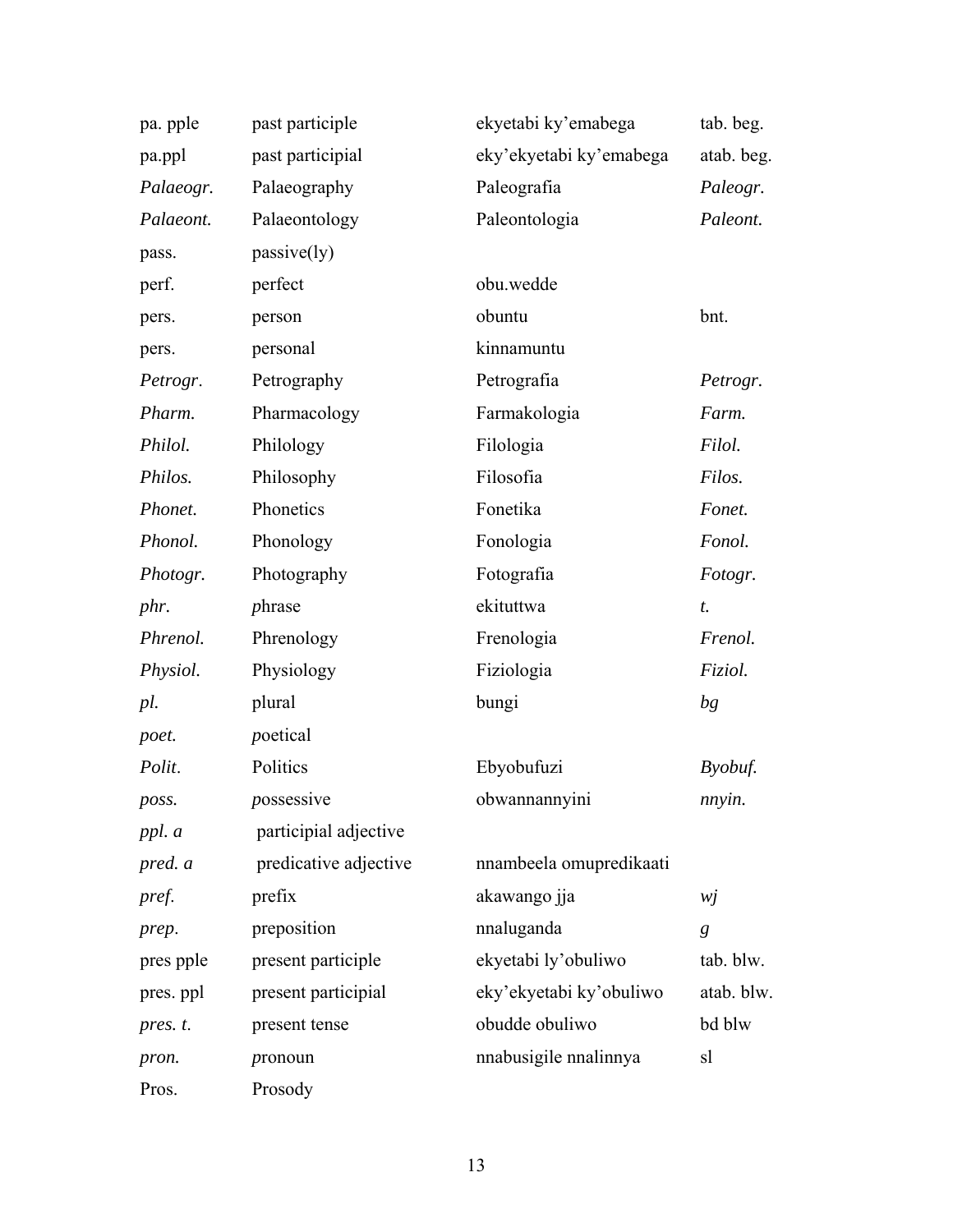| Prov., prov.            | Proverb                    | olugelo                   | gl.     |
|-------------------------|----------------------------|---------------------------|---------|
| Psychol.                | Psychology                 | Sikologia                 | Sikol.  |
| refl.                   | reflexive                  |                           |         |
| rel.                    | relative                   |                           |         |
| Rhet.                   | Rhetoric                   |                           |         |
| rhet.                   | Rhetorical, -ly            |                           |         |
| sb                      | somebody                   | omuntu                    | mnt.    |
| Sci.                    | Science                    | Ssayansi                  | Ssay.   |
| Seismol.                | Seismology                 | Saismologia               | Saismol |
| sing.                   | Singular                   | obwannamunigina           | bm      |
| Sociol.                 | Sociology                  | Sosiologia                | Sosiol. |
| sth                     | something                  | ekintu                    | knt.    |
| suff                    | suffix                     | akawango kka              | wk      |
| superl.                 | superlative                | obu.sukkulumu             |         |
| Surg.                   | Surgery                    | Kulongoosa                | Long.   |
| Taxon.                  | Taxonomy                   | Taxonomia                 | Taxon.  |
| techn.                  | in technical use           |                           |         |
| Telegr.                 | Telegraphy                 | Telegrafia                | Telegr. |
| Teleph.                 | Telephony                  | Telefonia                 | Telef.  |
| Theol.                  | Theology                   | Theologia                 | Theol.  |
| <i>transf.</i> & $fig.$ | transferred and figurative |                           |         |
| transf.                 | transferred                |                           |         |
| Typogr.                 | Typography                 | Tipografia                | Tipogr. |
| usu.                    | usually                    | okutela                   | tel.    |
| v. refl.                | reflexive verb             |                           |         |
| ν.                      | verb                       | nnantabila                | t       |
| v.i.                    | intransitive verb          | nnantabila atalanda       | t.t.    |
| v.t.                    | transitive verb            | nnantabila alanda         | t.ld.   |
| var.                    | variant (of), variety      | ekitobeko                 | tbk.    |
| $vbl$ <i>n</i> .        | verbal noun                | nnalinnya w'ekinnantabila |         |
| Vet.                    | Veterinary                 | <b>Bisolo</b>             | Sol.    |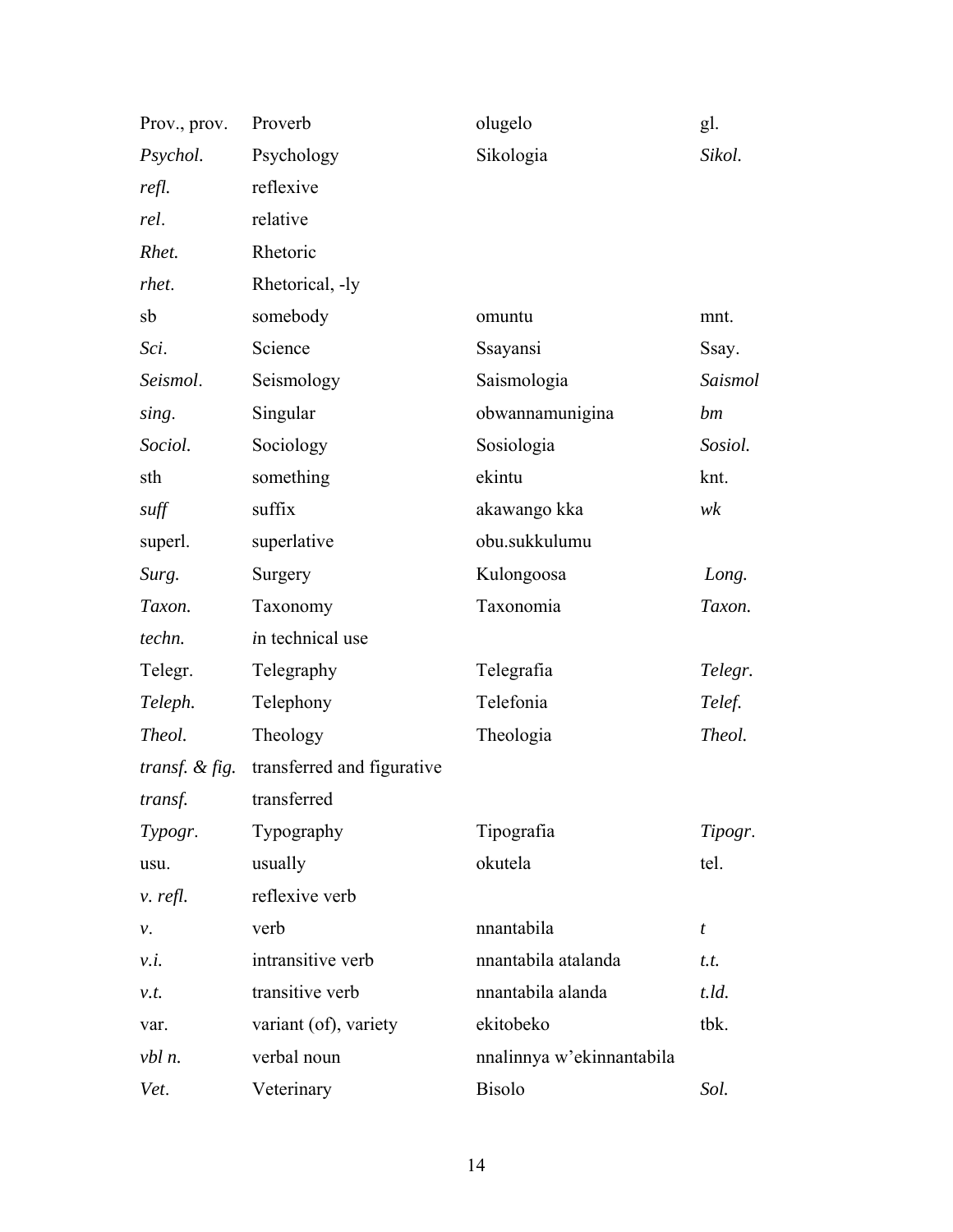| Vet. Med. | Veterinary Medicine | Medisini w'Ebisolo | Med. Sol. |
|-----------|---------------------|--------------------|-----------|
| Zool.     | Zoology             | Zoologia           | Zool.     |

# **XI. EXTRAPOLATED LUGANDA WORD FORMATION RULES**

|        | $\Box$ (1)    | $N \longrightarrow Pf + Syll$<br>$Syll = monosyllabic nominal stem$          |
|--------|---------------|------------------------------------------------------------------------------|
|        |               | (2) $N + V^{af}$ $\longrightarrow R$                                         |
|        |               | (3) $R + S^{af} \longrightarrow S$                                           |
|        |               |                                                                              |
| $\Box$ | (1)           | $\mathbf R$                                                                  |
|        | (2)           | $R + a$ S                                                                    |
|        | (3)           | $\mathbf{li} + \mathbf{R} + \mathbf{a}$ A invar / Adv                        |
|        | (4)           | $\mathbf{li} + \mathbf{R} + \mathbf{a}$ (-) $\longrightarrow$ A invar / Adv  |
|        | (5)           | (e) $\mathbf{li} + \mathbf{R} + \mathbf{a}$ (-) $\longrightarrow \mathbf{N}$ |
|        |               |                                                                              |
|        | (1)<br>$\Box$ | N                                                                            |
|        | (2)           | -nna + N<br>S                                                                |
|        | (3)           | $\text{-nyini} + N \longrightarrow S$ Error!                                 |
|        |               |                                                                              |
| $\Box$ | (1)           | $\mathbf R$                                                                  |
|        | (2)           | -nna + ku + R + a $\longrightarrow$ S                                        |
|        | (3)           | -nna + buta + R + a<br>$\mathbf S$                                           |
|        |               |                                                                              |
|        | $\Box$ (1)    | ${\bf S}$                                                                    |
|        | (2)           | -nna + bu + $S$                                                              |
|        |               |                                                                              |
|        | $\Box$ (1)    | S                                                                            |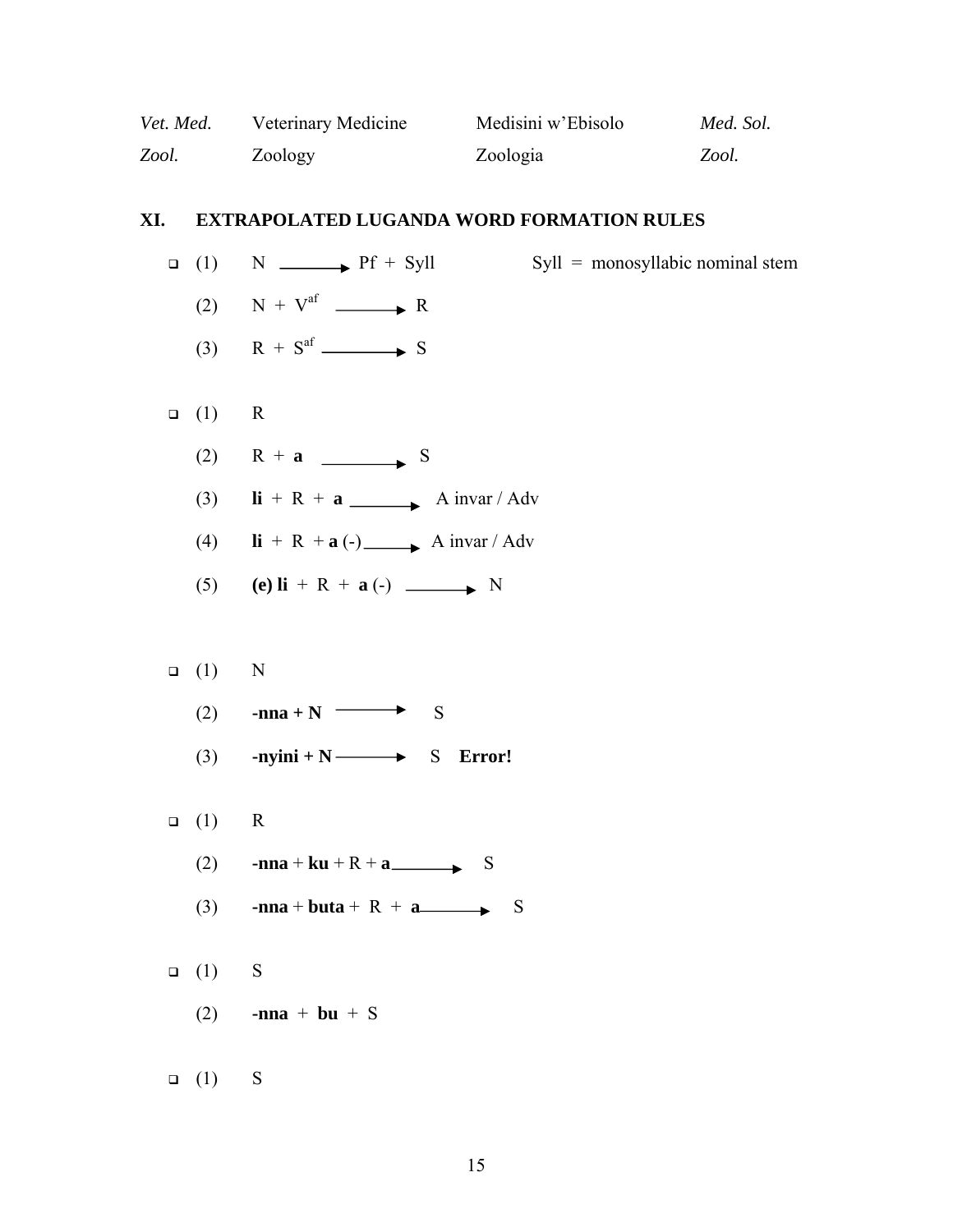- (2)  $S + V^{af} \longrightarrow R$ (3)  $S + V<sup>af</sup> + S<sup>af</sup>$   $\longrightarrow S$
- 
- $\Box$  (e) kinna + N  $\Box$  Adv
- [ +REFL] **ee -**  $[+PASS]$  -**IBw**  $[+CAUS]$   $\longrightarrow$   $\cdot$ **Y** 
	- $[+ACCOM]$  -wan
	- $[+MUT DIR]$   $-WUk$
	- $[+MUT + DIR]$   $\longrightarrow$  **-wal**,  $\cdot w$
	- $\left[ \begin{array}{ccc} +\text{DIR} & \text{wII} & \text{wIII} \end{array} \right]$
	- $[ +POT ] \longrightarrow$  -w**Ik**
- $[+REF]$   $\longrightarrow$   $\cdot$  wIl
- $[+ \text{SIM}] \longrightarrow \text{wIIIvu}$
- $[ + PERT ] \longrightarrow$  -nna-
- [ + FER ] **-nyini**-, **-weeka-**
- $\left[ +CAUS + MUT DIR \right] \longrightarrow -wUI$
- $[$  PERT  $]$   $\longrightarrow$  -nna-
- $[PLEN]$   $\longrightarrow$  -nyini-
- [+GRAD ] **-wUlUl**, **-wUkUk**, …
- $[+SIT]$  -a
- $[$  +PERF  $\rightharpoonup$  **-e**
- $[$  +DISP  $]$  **-i**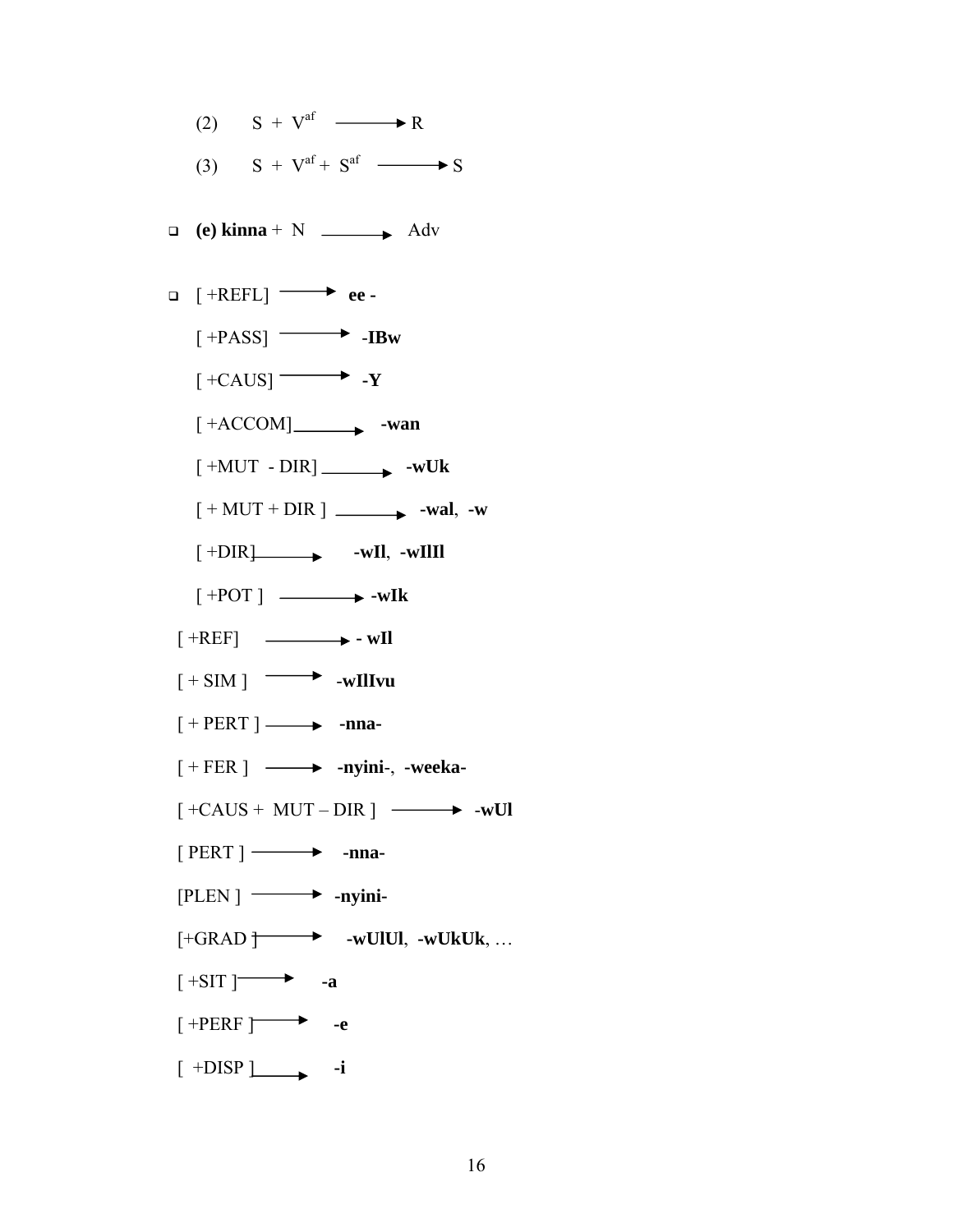

## **XII. GEOLOGICAL EPOCHS**

| Holocene    | Jjuuzi | Jjako  |
|-------------|--------|--------|
| Pleistocene | Jjuuzi | Jja    |
| Pliocene    | Jjuuzi | Kijja  |
| Miocene     | Jjuuzi | Mujja  |
| Oligocene   | Jjuuzi | Lijja  |
| Eocene      | Jjuuzi | Wajja  |
| Palaeocene  | Jjuuzi | Nnajja |
|             |        |        |

### **XIII. GRECO-LATIN AFFIXOIDS**

| 1)  | abdomin-         | $=$ | olubuto                       |
|-----|------------------|-----|-------------------------------|
| 2)  | abiet-           | $=$ | effumu                        |
| 3)  | acanth-          | $=$ | eliggwa, ensoomi              |
| 4)  | acerv-           | $=$ | entuumu, okutuuma             |
| 5)  | acid-            | $=$ | okukaawa, okukambagga         |
| 6)  | acm-             | $=$ | akasongezo, entikko, akasanso |
| 7)  | $acr-1$          | $=$ | akasongezo, entikko, akasanso |
| 8)  | acr <sup>2</sup> | $=$ | okubaalaala                   |
| 9)  | acrid-           | $=$ | enzige                        |
| 10) | act-             | $=$ | okukola, omulimu              |
| 11) | actin-           | $=$ | akagulu                       |
| 12) | $acu-1$          | $=$ | okusongola                    |
| 13) | acu <sup>2</sup> | $=$ | okuwulila                     |
| 14) | acule-           | $=$ | eliggwa                       |
| 15) | acut-            | $=$ | -songovu                      |
| 16) | adamant-         | $=$ | okuguguba                     |
| 17) | adelph-          | $=$ | oluganda                      |
| 18) | aden-            | $=$ | enkenga                       |
| 19) | adip-            | $=$ | amafuta, amasavu, omuzigo     |
| 20) | adolesc-         | $=$ | okuvubuka, okukula            |
| 21) | aeg-             | $=$ | embuzi                        |
|     |                  |     |                               |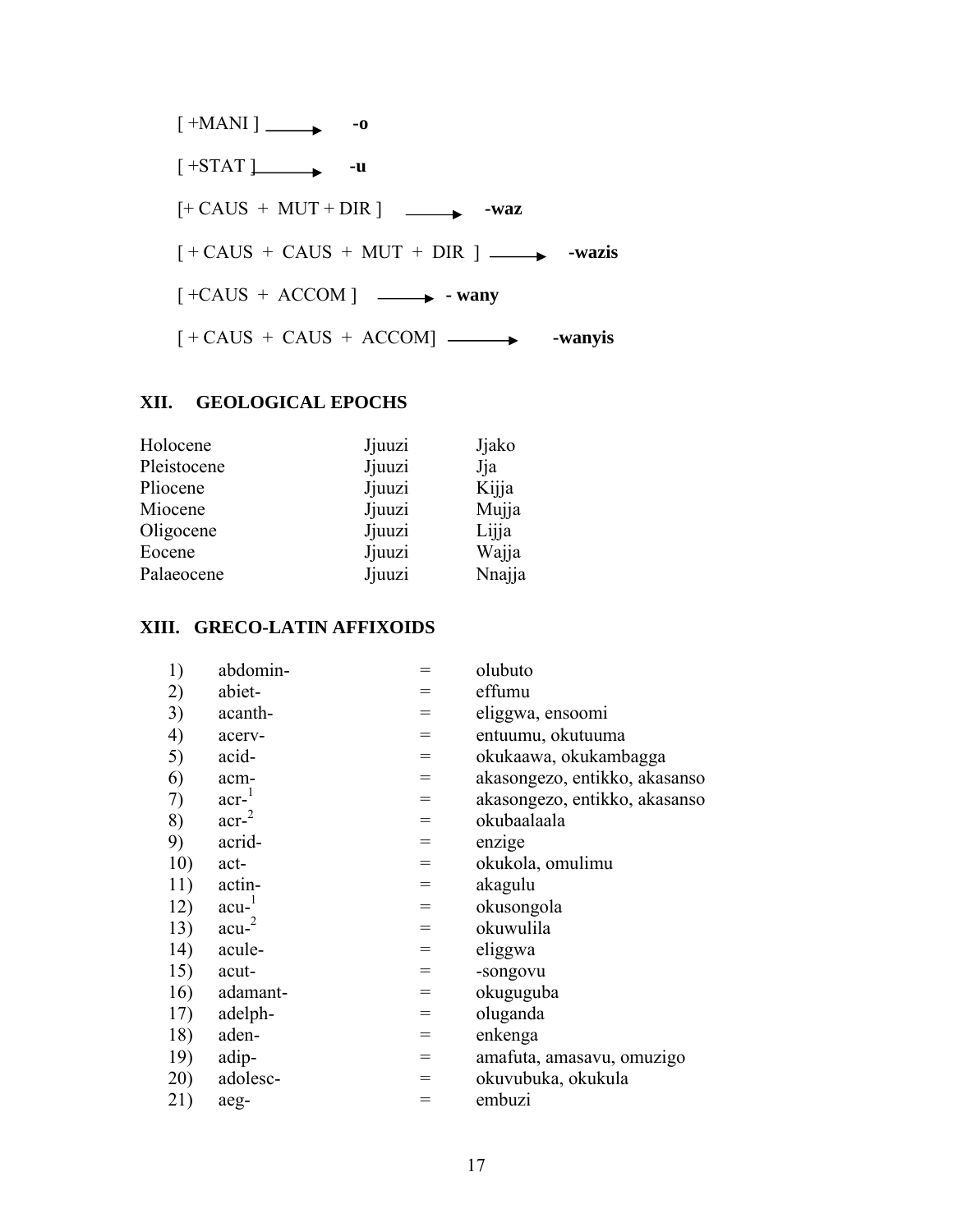| 22) | aelur-           | $=$ | ekkapa                     |
|-----|------------------|-----|----------------------------|
| 23) | aepy-            |     | okugulumila                |
| 24) | aequ-            | $=$ | okwenkana                  |
| 25) | aequor-          | $=$ | ennyanja                   |
| 26) | aer <sup>1</sup> | $=$ | empewo                     |
| 27) | aer <sup>2</sup> | $=$ | ekikomo (Cu)               |
| 28) | aest-            | $=$ | ekyeya                     |
| 29) | aesthe-          | $=$ | okuwulila                  |
| 30) | aestu-           | $=$ | okubooga, okubimba         |
| 31) | aet-             | $=$ | empungu                    |
| 32) | aether-          | $=$ | eggulu                     |
| 33) | ag-              | $=$ | okukola, okujjulula        |
| 34) | agon-            | $=$ | okukontana                 |
| 35) | agr-             | $=$ | okulima, ennimilo, omusili |
| 36) | agrost (id)-     | $=$ | omuddo, essubi             |
| 37) | $al-1$           | $=$ | enkwawa, ekiwawa           |
| 38) | al <sup>2</sup>  | $=$ | okuliisa, emmere           |
| 39) | alb-             | $=$ | -elu                       |
| 40) | alectr-          | $=$ | enkoko                     |
| 41) | aleur-           | $=$ | okusa, obutta, ensaano     |
| 42) | all-             | $=$ | -lala                      |
| 43) | allax-           | $=$ | okukyusa, okuwaanyisa      |
| 44) | aloe-, alloi-    | $=$ | -lala, okweyawula          |
| 45) | alopec-          | $=$ | ekibe                      |
| 46) | alt-             | $=$ | obugulumivu, obussi        |
| 47) | altern-          | $=$ | okutobeka                  |
| 48) | amar-            | $=$ | okukaawa                   |
| 49) | ambly-           | $=$ | -nafu                      |
| 50) | ambula-          | $=$ | okugenda, okutambula       |
| 51) | amm-             | $=$ | omusenyu                   |
| 52) | amoeb-           | $=$ | okukyuka, okukyusa         |
| 53) | amyl-            | $=$ | ekimaanyiwaza              |
| 54) | anat-            | $=$ | embaata                    |
| 55) | ancestr-         | =   | jjajja                     |
| 56) | anch-            | =   | okutuga                    |
| 57) | ancyl-           | $=$ | okuweta, okugota           |
| 58) | andr-            | =   | omusajja                   |
| 59) | anem-            |     | embuyaga                   |
| 60) | angi-            | =   | ensawo                     |
| 61) | $angu(i)$ -      | =   | omusota                    |
| 62) | angul-           | $=$ | ensonda                    |
| 63) | angust-          | =   | okufunda                   |
| 64) | anim-            | $=$ | ensolo                     |
| 65) | ann-             | $=$ | omwaka                     |
| 66) | annel-, annul-   | $=$ | empeta                     |
| 67) | anser-           | $=$ | embaata                    |
|     |                  |     |                            |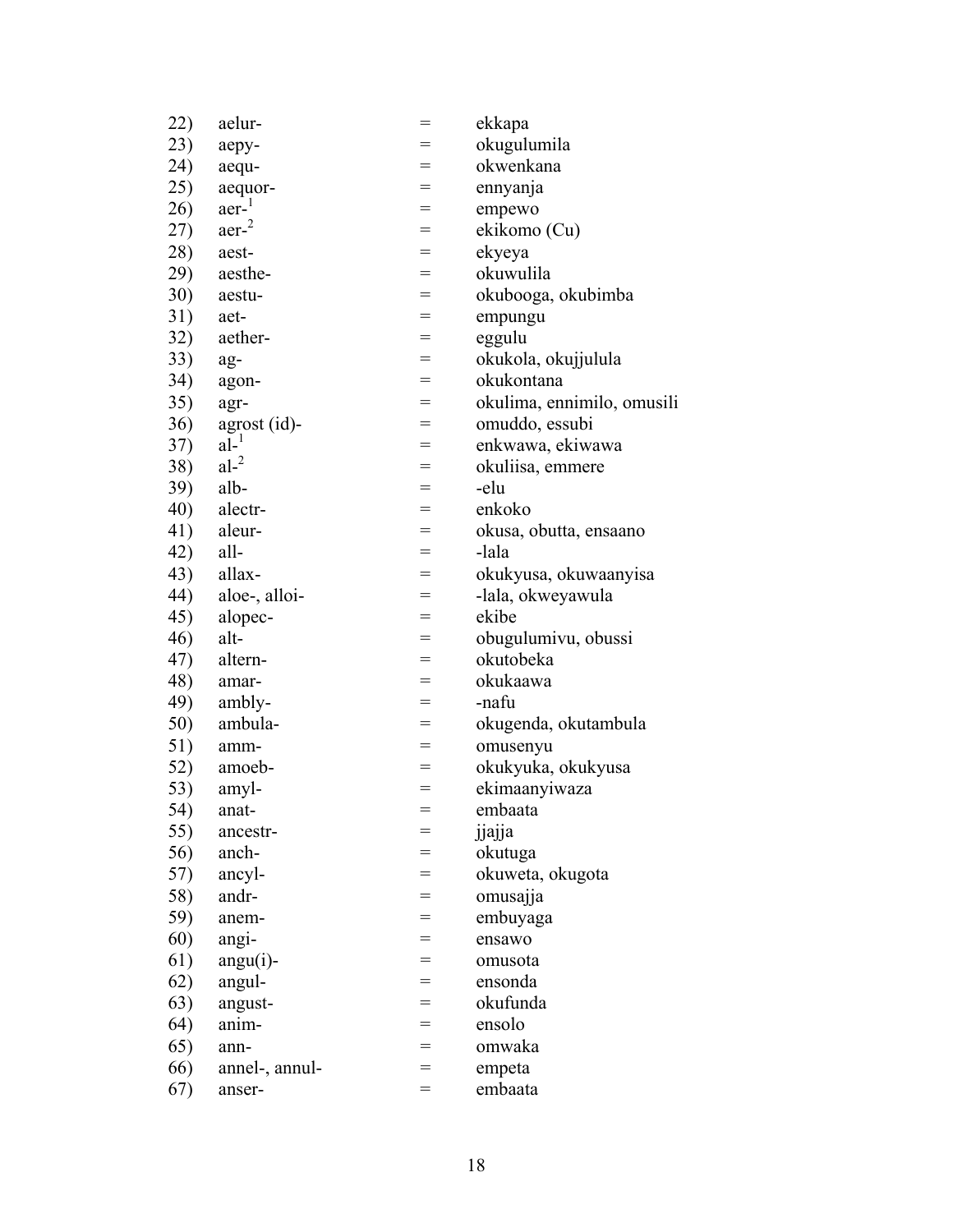| 68)  | anter-          | $=$               | -a mu maaso                    |
|------|-----------------|-------------------|--------------------------------|
| 69)  | anth-           |                   | ekimuli                        |
| 70)  | anthem-         | $=$               | ekimuli                        |
| 71)  | anther-         | $=$               | okumulisa                      |
| 72)  | anthrac-        | $=$               | amanda, elyanda                |
| 73)  | antiqua-        | $=$               | -kadde                         |
| 74)  | apert-          | $=$               | okuggulu                       |
| 75)  | apex-           | $=$               | entikko, ensanso, engule       |
| 76)  | aphr-           | $=$               | ekyovu                         |
| 77)  | aphrodit-       | $=$               | obukaba                        |
| 78)  | $ap(i)$ -       | $=$               | enjuki                         |
| 79)  | apt-            | $=$               | okusaanila                     |
| 80)  | aqu-            | $=$               | amazzı                         |
| 81)  | arachn-, arane- | $=$               | nnabbubi                       |
| 82)  | arbor-          | $=$               | omuti                          |
| 83)  | $arch-$         | $=$               | okutandika, ensibuko, okusooka |
| 84)  | $arch-2$        | $=$               | okusooka                       |
| 85)  | arct-           | $=$               | ekinyo                         |
| 86)  | arcu-           | $=$               | okugota, okuweta               |
| 87)  | aren-           | $=$               | omusenyu                       |
| 88)  | argent-         | $=$               | ffeeza                         |
| 89)  | argyr-          | $=$               | ffeeza                         |
| 90)  | arid-           | $=$               | -kalu, okubengeya              |
| 91)  | arist-          | $=$               | omukungu                       |
| 92)  | arn-            | $=$               | endiga                         |
| 93)  | arrhen-         | $=$               | omusajja                       |
| 94)  | arthr-          | $=$               | ennyingo                       |
| 95)  | articul-        | $=$               | ennyingo                       |
| 96)  | arv-            | $=$               | okulima, ennimilo              |
| 97)  | arytaen-        | $=$               | okutonda, okugunja             |
| 98)  | asc-            | $=$               | eddiba, ensawo                 |
| 99)  | asin-           | $=$               | endogoyi                       |
| 100) | asper-          | $\!\!\!=\!\!\!\!$ | okukalabula                    |
| 101) | aspid-          |                   | engabo                         |
| 102) | aster-, astr-   | $=$               | emmunyeenye                    |
| 103) | asthen-         | $=$               | -nafu, -yongobevu              |
| 104) | atav-           | $=$               | jjajja                         |
| 105) | atm-            | $=$               | omukka                         |
| 106) | atr-            | $=$               | okuddugala, okuziga            |
| 107) | atri-           | $=$               | ekisenge                       |
| 108) | auchen-         | $=$               | ensingo                        |
| 109) | audi-           | $=$               | okuwulila                      |
| 110) | aul-            | $=$               | endele, omulenge               |
| 111) | aur-            | $=$               | zaabu                          |
| 112) | $aur(i)$ -      | $=$               | okutu, okuwuliliza             |
| 113) | austr-          | $=$               | obukiikaddyo                   |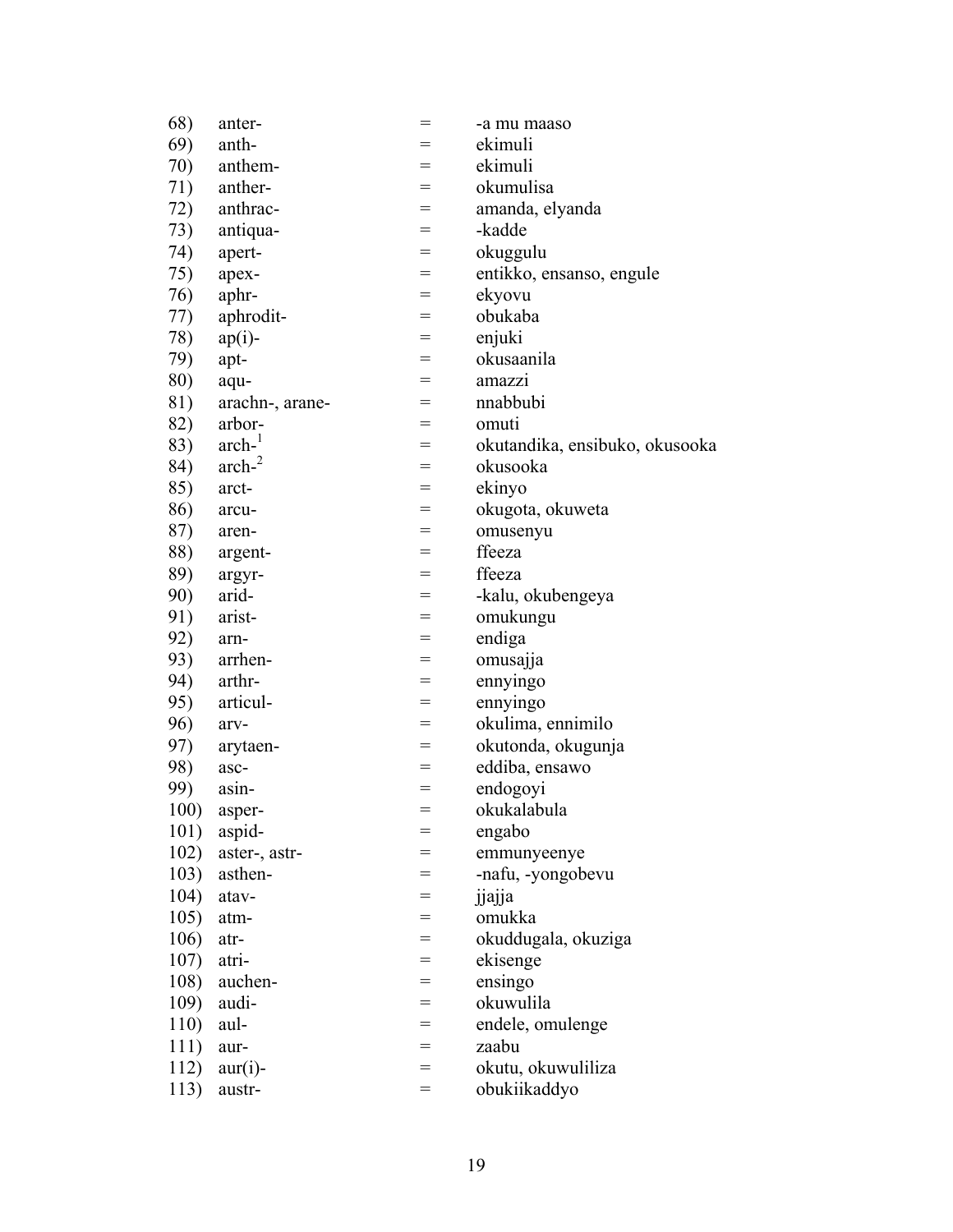| 114)     | aut-                       | $=$ | -kka                         |
|----------|----------------------------|-----|------------------------------|
| 115)     | autumn-                    |     | ekyengela                    |
| 116)     | aux-                       | =   | okwongela                    |
| 117)     | auxili-                    | $=$ | okuyamba, okuwagila          |
| 118)     | av-                        | =   | jjajja                       |
| 119)     | $av(i)$ -                  | $=$ | ennyonyi                     |
| 120)     | axill-                     | $=$ | enkwawa                      |
| 121)     | bacill-                    | $=$ | akaggo                       |
| 122)     | bacteri-                   | $=$ | akaggo                       |
|          | 123) badi-                 | $=$ | omuwemba                     |
| 124)     | baeni-                     | $=$ | okwetogoonyola               |
| 125)     | balaen-                    | $=$ | lukwata                      |
| 126)     | balant-                    | $=$ | endyanga                     |
| 127)     | barb-                      | $=$ | ekilevu                      |
| 128)     | $bar(y)$ -                 | =   | -zito                        |
| 129)     | bas-                       | $=$ | omusingi                     |
| 130)     | bat-                       | $=$ | okusangika                   |
| 131)     | bath-                      | $=$ | obugulumivu, obussi, obuziba |
| 132)     | batrach-                   | $=$ | ekikele                      |
| 133)     | bell-                      | $=$ | okuwuuta                     |
| 134)     | bel-                       | $=$ | akasaale, okulasa            |
| 135)     | benth-                     | $=$ | obussi, obuziba              |
| 136)     | $\mathrm{bi}$ <sup>1</sup> | $=$ | -bili                        |
| 137)     | $\text{bi}^{-2}$           | $=$ | obulamu                      |
| 138)     | bil-                       | $=$ | akalulwe                     |
| 139)     | bin-                       | $=$ | omugogo                      |
| 140)     | blast-                     | $=$ | omutunsi                     |
| 141)     | blatt-                     | $=$ | ennyenje                     |
| 142)     | $blem (at)$ -              | $=$ | okusawuka                    |
| 143)     | blenn-                     | $=$ | eminyila, olunaanu           |
| 144)     | blep-                      | $=$ | okulaba                      |
| 145)     | blephar-                   | $=$ | ekikowe                      |
| 146) bo- |                            | $=$ | ente                         |
| 147)     | bol-                       | $=$ | okusawuka                    |
| 148)     | bolet-, bolit-             | =   | akatiko                      |
| 149)     | bor-                       | $=$ | -li (-okulya)                |
| 150)     | bore-                      | =   | obukiikakkono                |
| 151)     | bos, bov-                  | $=$ | ente                         |
| 152)     | bosc-                      | $=$ | okulya                       |
| 153)     | botan-                     | $=$ | ekimela                      |
| 154)     | bothr-                     | $=$ | olunyaafa                    |
| 155)     | botry-                     | $=$ | omuzabbibu                   |
| 156)     | brachi-                    | $=$ | omukono                      |
| 157)     | brachy-                    | $=$ | -mpi, -tono                  |
| 158)     | brady-                     | $=$ | olulembe, okulemba, okusooba |
| 159)     | branchi-                   | $=$ | endaka                       |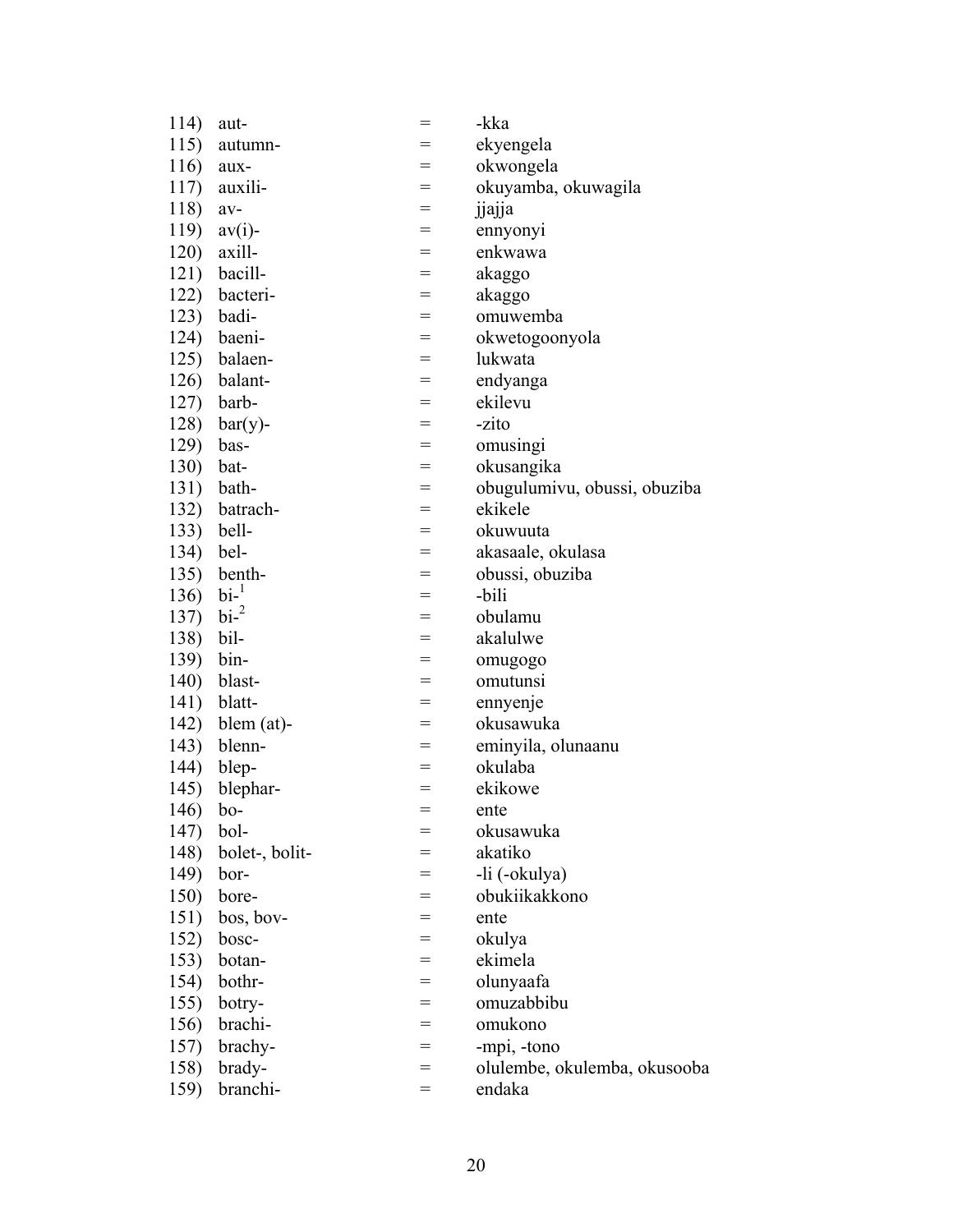| 160) | brassic-            | $=$ | emboga                               |
|------|---------------------|-----|--------------------------------------|
| 161) | $brev(i)$ -         |     | -mpi, -tono                          |
| 162) | bronch-             | $=$ | omumilo                              |
| 163) | brum-               | $=$ | obutiti                              |
| 164) | bry-                | $=$ | enkonge, okutinta                    |
| 165) | bu-                 | $=$ | ente                                 |
| 166) | bucc-               | $=$ | oluba, ejjuuga                       |
| 167) | buccin-             | $=$ | eddenge                              |
| 168) | bun-                | =   | akatunnumba                          |
| 169) | burs-               | $=$ | eddiba                               |
| 170) | byth-               | $=$ | obuziba                              |
| 171) | caco-               | $=$ | -bi                                  |
| 172) | cad-                | $=$ | okugwa, omutulumbi                   |
| 173) | caec-               | $=$ | -zibe                                |
| 174) | caed-               | $=$ | okutta                               |
| 175) | caement-            | $=$ | sseminti                             |
| 176) | caen-               | $=$ | -gya                                 |
| 177) | $cal^{-1}$          | $=$ | -lungi                               |
| 178) | $cal^{-2}$          | $=$ | okwokya, ebbugumu                    |
| 179) | calc-               | $=$ | ennoni                               |
| 180) | calce-              | $=$ | engato                               |
| 181) | calic-              | =   | entamu                               |
| 182) | call-               | $=$ | -lungi, -balagavu                    |
| 183) | calv-               | $=$ | okumwa, ekiwalaata                   |
| 184) | calypt-             | $=$ | okukweka, okusaanikila, okusiikiliza |
| 185) | cambi-              | $=$ | okuwaanyisa                          |
| 186) | camel-              | $=$ | ennamiya                             |
| 187) | $\text{camp-}^1$    | $=$ | ekisaawe                             |
| 188) | $\text{camp-}^2$    | =   | okugota                              |
| 189) | campan-             | $=$ | ekide                                |
| 190) | $\text{can-}1$      | $=$ | -elu, -eluyelu                       |
| 191) | $\text{can-}^2$     | $=$ | okuyimba                             |
| 192) | canal-              | $=$ | omukutu                              |
| 193) | cand-               |     | okutukula                            |
| 194) | $can(i)$ -          |     | embwa                                |
| 195) | canta-              | $=$ | okuyimba                             |
| 196) | cap-                | $=$ | okutegeela                           |
| 197) | capill-             | $=$ | oluviili                             |
| 198) | capti-              | $=$ | omutwe                               |
| 199) | $capr^{-1}$         | $=$ | embuzi                               |
| 200) | capr <sup>2</sup>   | $=$ | engili                               |
| 201) | caps-               | $=$ | okukavvula                           |
| 202) | $\text{carbo}(n)$ - | $=$ | amanda                               |
| 203) | carchar-            | $=$ | okusongeza, -songovu                 |
| 204) | cardi-              | $=$ | omutima                              |
| 205) | carin-              | $=$ | omugango                             |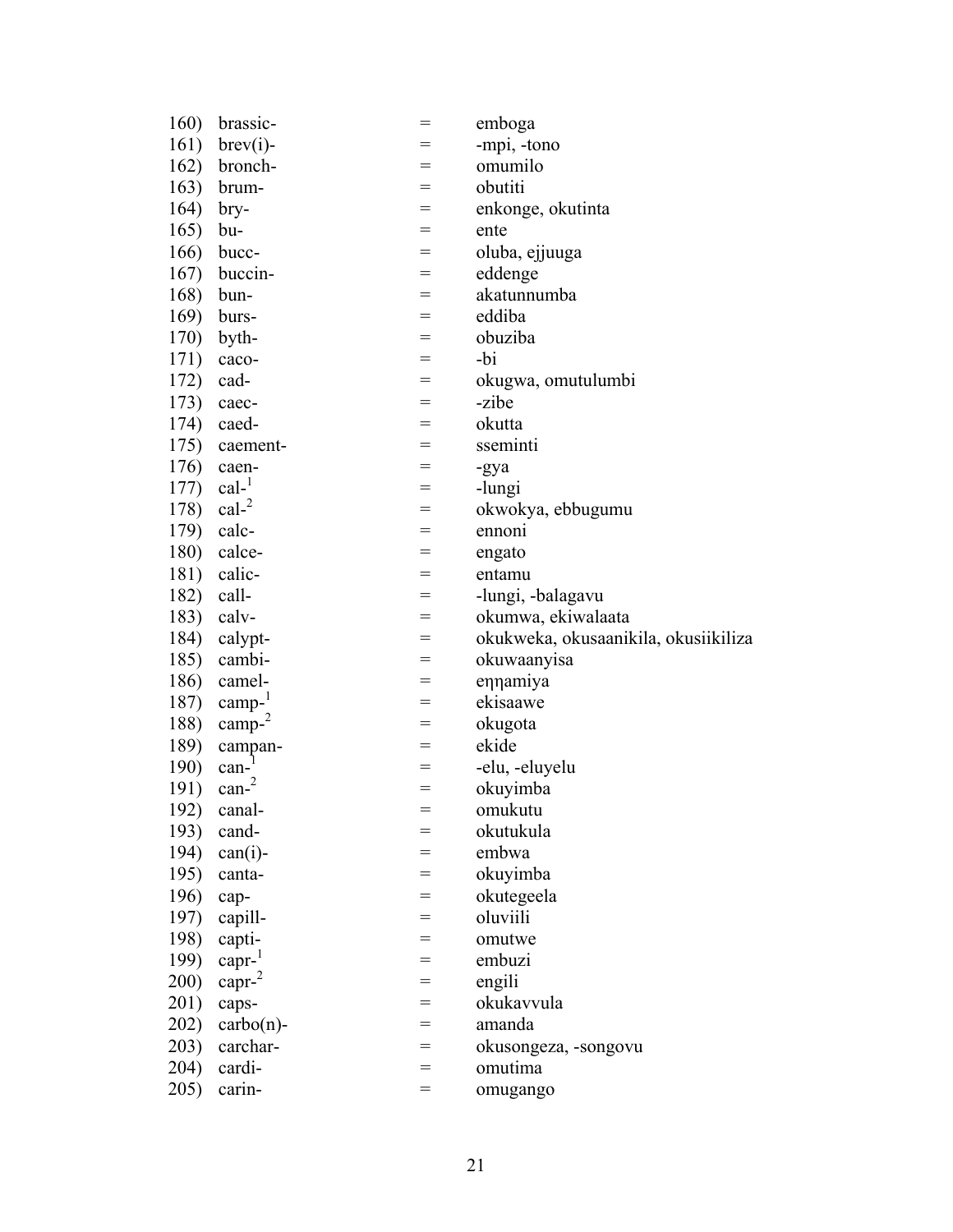| 206)       | carn-             | $=$ | ennyama                      |
|------------|-------------------|-----|------------------------------|
| 207)       | $\text{carp-}^1$  |     | ekibala                      |
| 208)       | $\text{carp-}^2$  | $=$ | ekiseke                      |
| 209)       | cary-             | $=$ | ekinyeebwa, omulamwa         |
| 210)       | caten-            | $=$ | olujegele                    |
| 211)       | caud-             | $=$ | omukila                      |
| 212)       | caul-             | $=$ | enduli                       |
| 213)       | caus-             | $=$ | okuleetela                   |
| 214)       | cavern-           | $=$ | empuku                       |
| 215)       | ceb-              | $=$ | enkima                       |
| 216)       | celer-            | $=$ | okwanguwa                    |
| 217)       | celid-            | $=$ | eggondo                      |
| 218)       | $cent-1$          | $=$ | ekikumi                      |
| 219)       | cent <sup>2</sup> | $=$ | okufuta                      |
| 220)       | centr-            | $=$ | amassekati, amakkati, wakati |
| 221)       | cephal-           | $=$ | obwongo, omutwe              |
| 222)       | cer-              | $=$ | envumbo                      |
| 223)       | $cer(at)$ -       | $=$ | ejjembe                      |
| 224)       | cer-              | $=$ | omukila                      |
| 225)       | cereal-           | $=$ | empeke                       |
| 226)       | cerebri-          | $=$ | obwongo                      |
| 227)       | certe-            | $=$ | -kakafu                      |
| 228)       | cervic-           | $=$ | ensingo                      |
| 229)       | cess-             | $=$ | okudda                       |
| 230)       | cest-             | $=$ | olukoba, olutambi            |
| 231)       | cet-              | $=$ | lukwata                      |
| 232)       | cib-              | $=$ | emmele                       |
| 233)       | cili-             | $=$ | ekikowe                      |
| 234)       | cinet-            | $=$ | okwejjulula                  |
| 235)       | ciner-            | $=$ | evvu                         |
| 236)       | circ-             | $=$ | enkulungo                    |
| 237)       | cirr-             | $=$ | akabooya                     |
| 238) citr- |                   | $=$ | omulimaawa                   |
| 239)       | clad-             |     | ettabi                       |
| 240)       | clav-             | $=$ | olwala                       |
| 241)       | $clav(i)$ -       | $=$ | ekkufulu                     |
| 242)       | clin-             | $=$ | okwesigama                   |
| 243)       | clitor-           | $=$ | akasozi                      |
| 244)       | clus-             | $=$ | okusiba                      |
| 245)       | cnem-             | $=$ | oluteega                     |
| 246)       | cocc-             | $=$ | omulamwa                     |
| 247)       | cochl-            | $=$ | ekkovu                       |
| 248)       | coel-             | $=$ | ekiwowongole                 |
| 249)       | coen-             | $=$ | -a awamu, -onna              |
| 250)       | coet-             | $=$ | enfo                         |
| 251)       | cole-             | $=$ | ekilaato                     |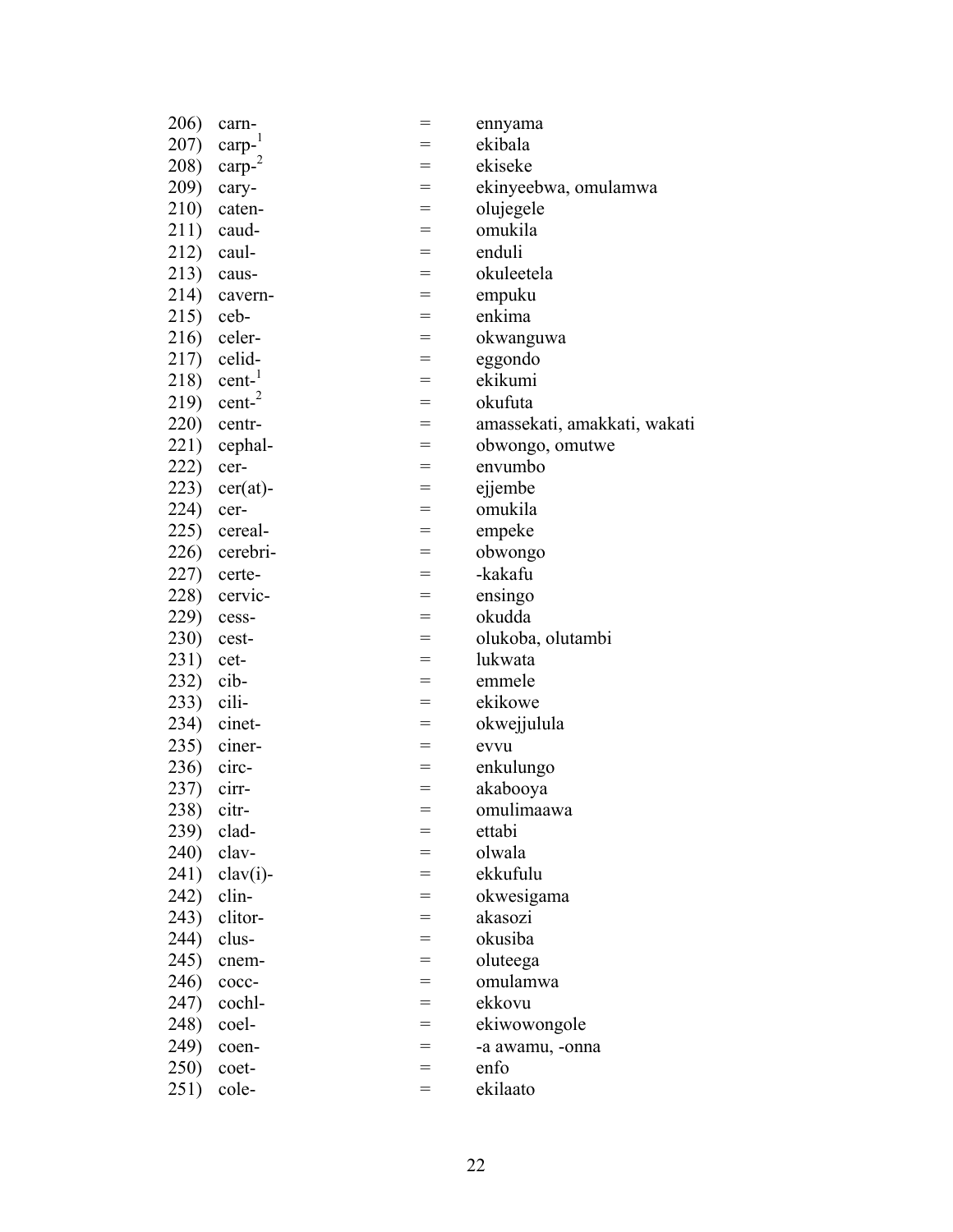| 252) | $\text{coll-}1$            | =   | ensingo             |
|------|----------------------------|-----|---------------------|
| 253) | $\text{coll-}^2$           | =   | ennoni              |
| 254) | $\text{coll}(i)$ -         | $=$ | olusozi             |
| 255) | color-                     | $=$ | elangi              |
| 256) | colp-                      | $=$ | olulaato            |
| 257) | columb-                    | $=$ | ejjuba              |
| 258) | columell-                  | $=$ | empagi              |
| 259) | colymb-                    | $=$ | okuwuga             |
| 260) | comit-                     | $=$ | okuwelekela         |
| 261) | commun-                    | $=$ | ekinywi             |
| 262) | conch-                     | =   | essonko             |
| 263) | condyl-                    | $=$ | enkufu              |
| 264) | coni-                      | $=$ | enfuufu             |
| 265) | cont-                      | $=$ | effumu              |
| 266) | $\text{cop-}^1$            | $=$ | okunafuya           |
| 267) | $\text{cop-}^2$            | $=$ | enkasi              |
| 268) | copr-                      | $=$ | amazı               |
| 269) | copul-                     | $=$ | okugatta            |
| 270) | cord-                      | $=$ | omutima             |
| 271) | cordyl-                    | $=$ | enkufu              |
| 272) | $\text{cori}$ <sup>1</sup> | $=$ | eddiba              |
| 273) | $\text{cori-}^2$           | $=$ | ekiku               |
| 274) | corn-                      | $=$ | enkonge (y'omuti)   |
| 275) | $cornu(-)$                 | $=$ | ejjembe             |
| 276) | coron-                     | $=$ | engule              |
| 277) | corpor-, corpus(-)         | $=$ | omubili             |
| 278) | cortex-, cortic-           |     | olukuta             |
| 279) | coryn-                     | $=$ | embuukuuli          |
| 280) | cost-                      | $=$ | olubiliizi          |
| 281) | cox-                       | $=$ | akabina, embinabina |
| 282) | crani-                     | =   | ekiwanga            |
| 283) | crass-                     | $=$ | -ziyivu             |
| 284) | crater-                    |     | ekibya, omuzindaalo |
| 285) | cre-                       | =   | ennyama             |
| 286) | $cre(a)-$                  | $=$ | okuleebeeta         |
| 287) | crepid-, crepis-           | $=$ | okusinziila         |
| 288) | cri-                       |     | endiga              |
| 289) | cribr-                     | $=$ | ekikunnunta         |
| 290) | cric-                      | $=$ | omukuufu            |
| 291) | crin <sup>1</sup>          | $=$ | enviili             |
| 292) | $\text{crin}^2$            | $=$ | eddanga             |
| 293) | $\text{crin}^3$            | $=$ | okufulumya          |
| 294) | crisp-                     | $=$ | okufunyafunya       |
| 295) | $cruc(i)$ -                | $=$ | omusaalaba          |
| 296) | $cru($ or $)-$             | $=$ | omusaayi            |
| 297) | crur, crus-                | $=$ | ekisambi            |
|      |                            |     |                     |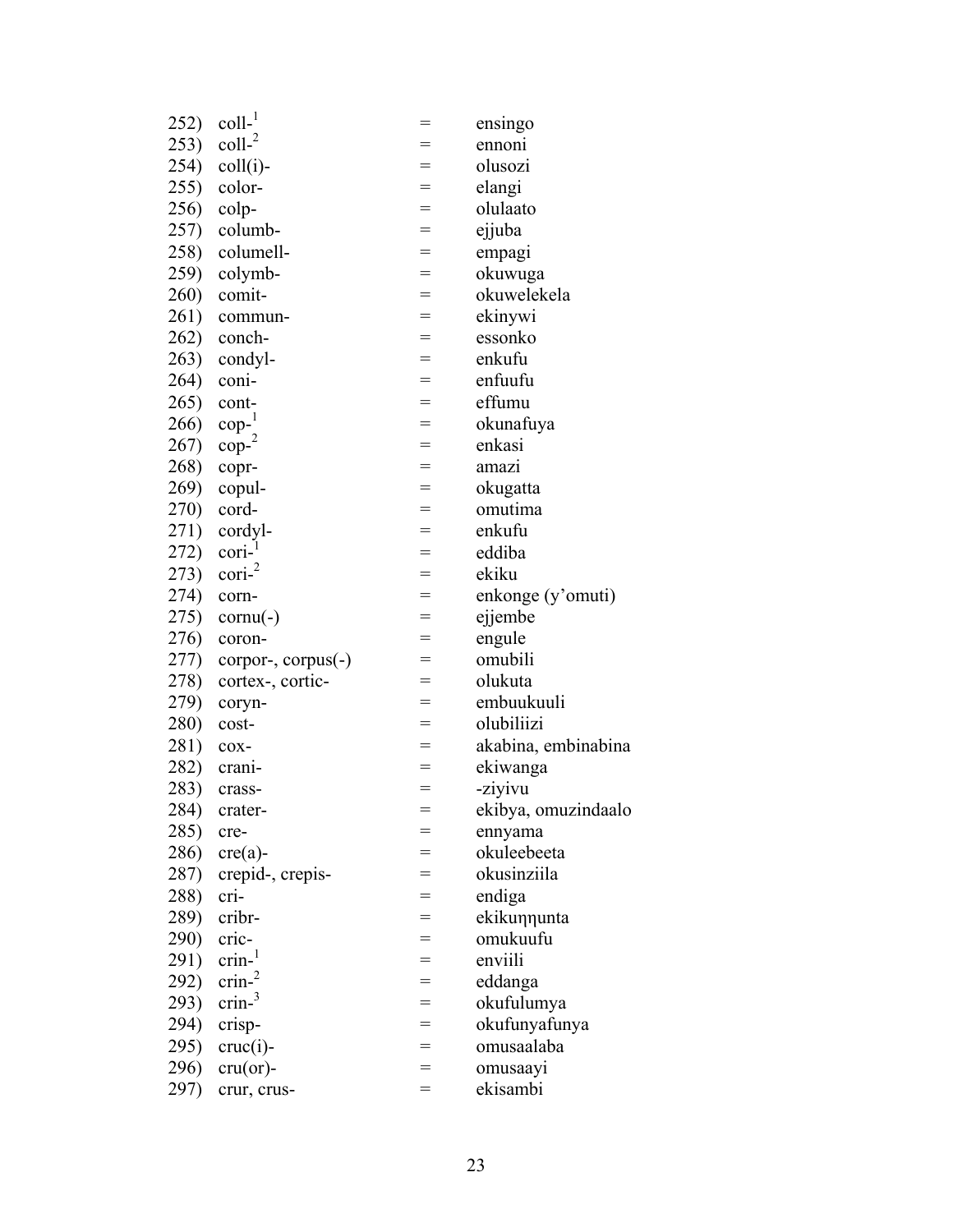| 298)         | crust-              | $=$ | ekikalappwa      |
|--------------|---------------------|-----|------------------|
| 299)         | cry-                |     | -nnyogovu        |
| 300)         | crypt-              | $=$ | okukweka         |
| 301)         | cten-               | $=$ | ekisanilizo      |
| 302)         | cub-                | $=$ | okwebaka         |
| <b>303</b> ) | cubit-              | $=$ | olukokola        |
| 304)         | cucul-              | $=$ | kakaamukuukulu   |
| 305)         | culim-              | $=$ | effumbilo        |
| 306)         | culmen-             | $=$ | entikko          |
| 307)         | cultr-              | $=$ | akambe           |
| <b>308</b> ) | cumul-              | $=$ | entuumu          |
| 309)         | cune-               | $=$ | empano           |
| 310)         | conicul-            | $=$ | akamyu           |
| 311)         | cup-                | $=$ | ekikopo          |
| 312)         | cupr-               | $=$ | ekikomo          |
| 313)         | curv-               | $=$ | okuweta          |
| 314)         | cuspid-             | $=$ | akasongezo       |
| 315)         | cut-                | $=$ | olususu          |
| 316)         | cyan-               | $=$ | bbululu          |
| 317)         | cycl-               | $=$ | enkulungo        |
| 318)         | cymb-               | $=$ | elyato           |
| 319)         | cyn-                | $=$ | embwa            |
| <b>320</b> ) | cyph-               | $=$ | okuweta          |
| 321)         | cyst-               | $=$ | ensunduba        |
| 322)         | cyt-                | $=$ | akasenge         |
| 323)         | cha-, chas-, chaen- | $=$ | okwayuuya        |
| 324)         | chaer-              | $=$ | okusanyuka       |
| 325)         | chaet-              | $=$ | ejjoba           |
| 326)         | chalaz-             | $=$ | omuzila (enkuba) |
| 327)         | chalic-             | $=$ | ennoni           |
| 328)         | char(i)             | $=$ | essanyu          |
| 329)         | chas-               | $=$ | olunyaafa        |
| <b>330)</b>  | cheimat-            | $=$ | obutiti          |
| 331)         | chel-               |     | makansi          |
| 332)         | chen-               |     | embaata          |
| 333)         | chil-               | =   | omumwa           |
| 334)         | chimaer-            | $=$ | embuzi           |
| 335)         | chion-              | $=$ | omuzila          |
| 336)         | chlamyd-            |     | ekizibaawo       |
| 337)         | choer-              | $=$ | embizzi          |
| 338)         | chol-               | $=$ | akalulwe         |
| 339)         | chondr-             | $=$ | empeke           |
| <b>340</b> ) | chord               | $=$ | omuguwa          |
| 341)         | chori-              | $=$ | olususu          |
| 342)         | chort-              |     | okulunda         |
| 343)         | $chrom (at)$ -      | $=$ | elangi           |
|              |                     |     |                  |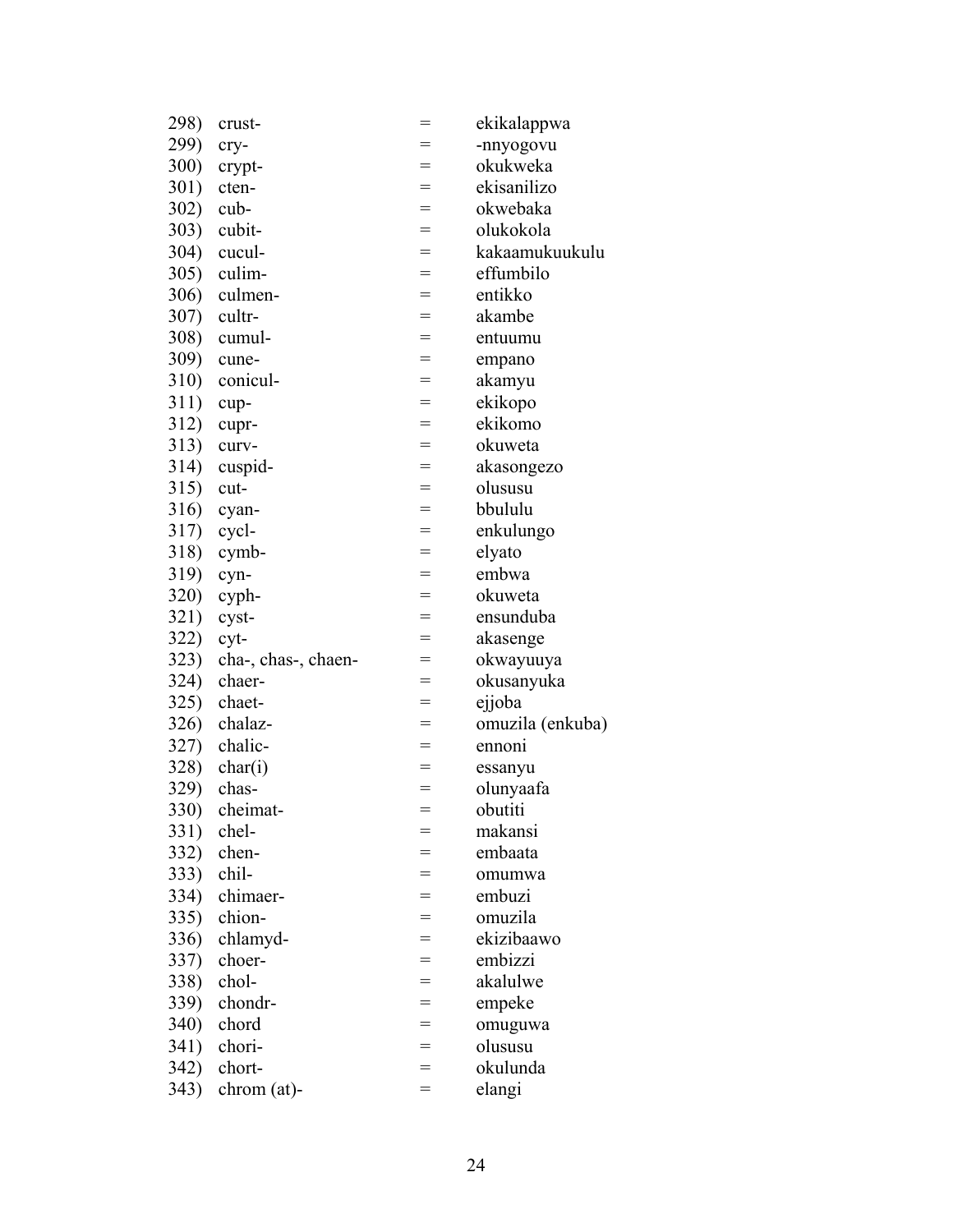| 344)         | chron-         | $=$ | ekiseela              |
|--------------|----------------|-----|-----------------------|
| 345)         | chrys-         |     | zaabu                 |
| 346)         | chthon-        | $=$ | ettaka                |
| 347)         | dac-           | $=$ | okubojja              |
| 348)         | dacry-         | $=$ | ezziga                |
| 349)         | dactyl-        | $=$ | engalo, ebigele       |
| 350)         | dasy-          | $=$ | okuviiliwala          |
| 351)         | dect-          | $=$ | okulumwa              |
| 352)         | del-           | $=$ | okulabika             |
| 353)         | delic-         | $=$ | -lungi, -woomu        |
| 354)         | delphy-        | $=$ | nnabaana              |
| 355)         | dem-           | $=$ | omuntu                |
| 356)         | dendr-         | $=$ | omuti                 |
| 357)         | dens-          | $=$ | -ziyivu               |
| 358)         | dent-          | $=$ | elinnyo               |
| 359)         | der-           | $=$ | ensingo               |
| <b>360</b> ) | $derm(at)$ -   | $=$ | olususu               |
| 361)         | desm-          | $=$ | olwebagyo             |
| 362)         | $deut(er)$ -   | $=$ | okuddilila            |
| 363)         | dextr-         | $=$ | ddyo, omukugu         |
| 364)         | $di-$          | $=$ | -bili                 |
| 365)         | dicho-         | $=$ | okwawula              |
| 366)         | dicty-         | $=$ | akatimba              |
| 367)         | didym-         | $=$ | omulongo              |
| 368)         | digit-         | $=$ | engalo, akasammambilo |
| 369)         | $\dim^{-1}$    | $=$ | okutiisa              |
| 370)         | $\dim^{-2}$    | $=$ | okuzunga              |
| 371)         | dipl-          | $=$ | okulongowaza          |
| 372)         | dir-           | $=$ | ensingo               |
| 373)         | dis-           | $=$ | okulongowaza          |
| 374)         | disc-          | $=$ | ekipapajjo            |
| 375)         | diss-          | $=$ | okulongowaza          |
|              | 376) dist(a)-  | $=$ | okwesuula             |
| 377)         | divers-        | =   | okwawuka              |
| 378)         | divid-, divis- | =   | okugabanya            |
| 379)         | doli-          | $=$ | ettogelo              |
| <b>380</b> ) | dolich-        | =   | -anvu, -gazi          |
| 381)         | dom-           |     | eka                   |
| 382)         | domin-         | $=$ | ssemaka, okufuga      |
| 383)         | dors-          | $=$ | omugongo              |
| 384)         |                | $=$ | omukiikilo            |
|              | dory-          |     | okukkiliza            |
| 385)         | $d$ ox-        | $=$ |                       |
| 386)         | $draco(n)$ -   | $=$ | omusota               |
| 387)         | drepan-        | $=$ | okusala               |
| 388)         | dril-          | $=$ | olusilinnanyi         |
| 389)         | drom-          | $=$ | okudduka              |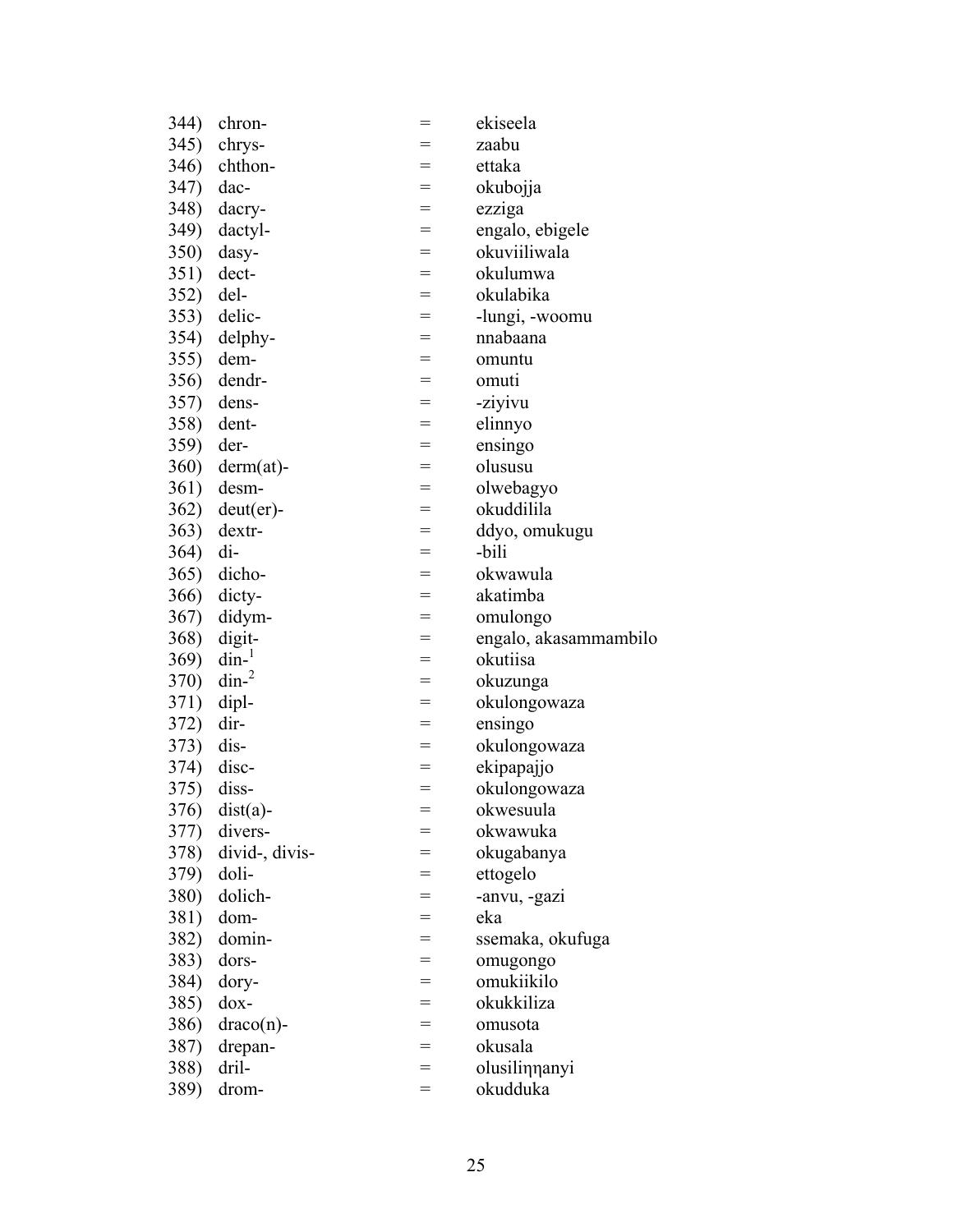| <b>390)</b> | dros-             |     | omusulo                             |
|-------------|-------------------|-----|-------------------------------------|
| 391)        | dry-              | =   | omuti                               |
| 392)        | dubi-             | $=$ | nnankulubbilye                      |
| 393)        | $duc(t)$ -        | $=$ | okugenza <sup>*</sup> ), okutambuza |
| 394)        | dum-              | $=$ | ekisaka                             |
| 395)        | duoden-           | $=$ | kkumi na -bili                      |
| 396)        | duplic            | $=$ | okulongowaza                        |
| 397)        | dur-              | $=$ | -gumu                               |
| 398)        | $\mathrm{d}y$ -   | $=$ | okusabika                           |
| 399)        | dynam-            | $=$ | amaanyi                             |
| 400)        | $dyt$ -           | $=$ | okwebikka                           |
| 401)        | ebur-             | $=$ | essanga                             |
| 402)        | echi-             | $=$ | omusota                             |
| 403)        | echin-            | $=$ | nnamunnungu                         |
| 404)        | echthr-           | $=$ | okukyawa, omulabe                   |
| 405)        | elaph-            | $=$ | ettaka                              |
| 406)        | elasm-            | $=$ | olubangali                          |
| 407)        | elast-            | $=$ | okunaanuula                         |
| 408)        | elat <sup>1</sup> | $=$ | okutandulula                        |
| 409)        | elat <sup>2</sup> | $=$ | okukuumiila                         |
| 410)        | electr-           | $=$ | amasannyalaze                       |
| 411)        | elegant-          | $=$ | okulondoba                          |
| 412)        | element-          | $=$ | elementi                            |
| 413)        | elephant-         | $=$ | enjovu                              |
| 414)        | eleuther-         | $=$ | okwetaaya                           |
| 415)        | elytr-            | $=$ | ekisabikilo*                        |
| 416)        | emet-             | $=$ | okusesema                           |
| 417)        | empir-            | $=$ | okwemanyiiza                        |
| 418)        | emunct-           | $=$ | okukyuluza                          |
| 419)        | encephalo-        | $=$ | obwongo                             |
| 420)        | enchely-          | $=$ | ensonzi                             |
| 421)        | $ens(i)$ -        | $=$ | ekitala                             |
|             | 422) enter-       | $=$ | enda                                |
| 423)        | epeir-            | $=$ | olukalu                             |
| 424)        | ephesti-          | =   | ku masiga                           |
| 425)        | ephippi-          | $=$ | embalaasi                           |
| 426)        | equ-              | $=$ | embalaasi                           |
| 427)        | erem-             | =   | eddungu                             |
| 428)        | ereps-            | $=$ | okumulungula                        |
| 429)        | erg-              | =   | okukola                             |
| 430)        | eri-              | $=$ | ekyoya                              |
| 431)        | erodi-            | $=$ | ssekanyolya                         |
| 432)        | err-              | $=$ | okwetaaya                           |
| 433)        | erythr-           | $=$ | -myufu                              |
| 434)        | esculent-         | =   | okuliika                            |
| 435)        | eth-              | $=$ | empisa                              |
|             |                   |     |                                     |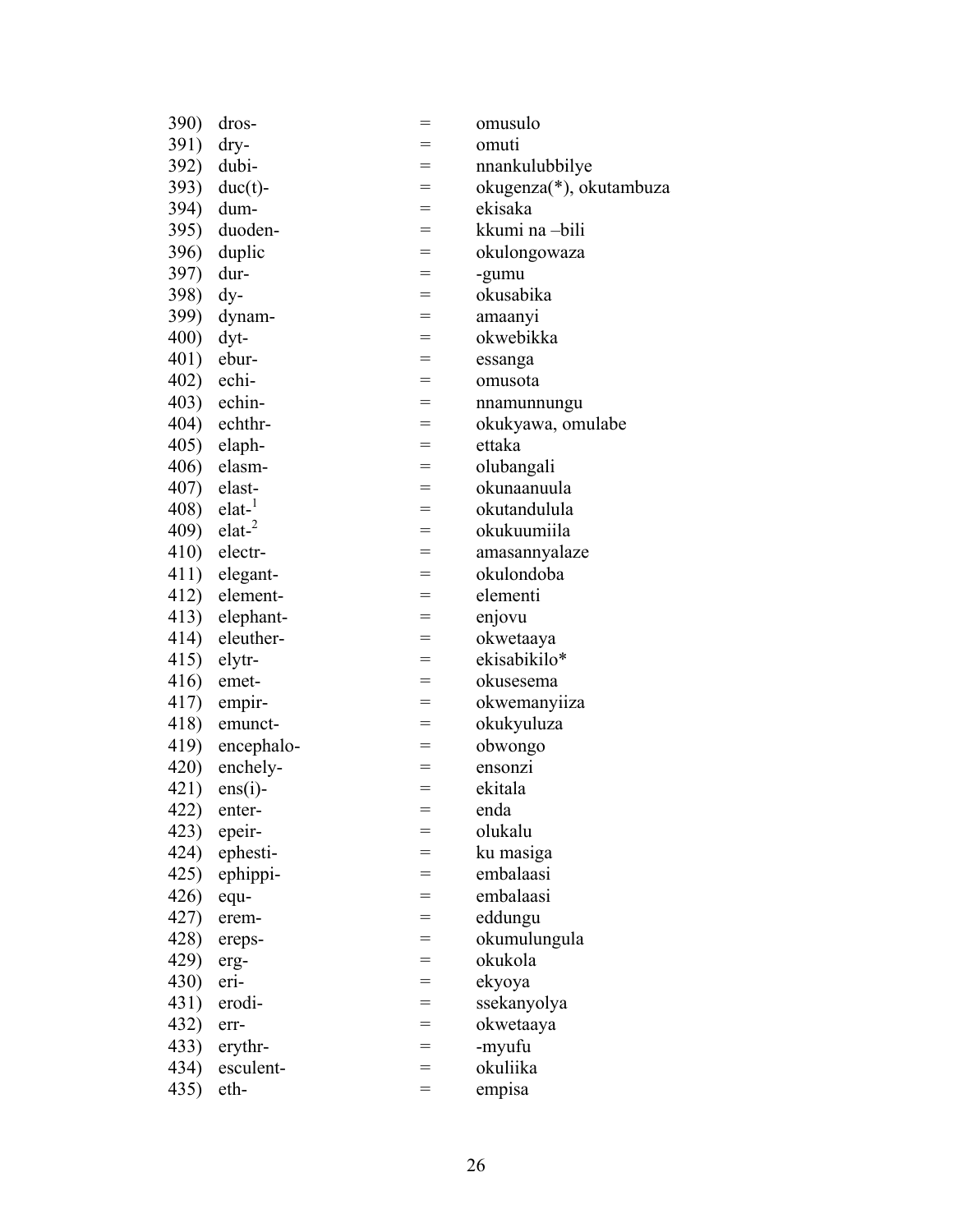| 436) | ethm-                                   | $=$ | akakunnunta            |
|------|-----------------------------------------|-----|------------------------|
| 437) | etym-                                   |     | ennono, wawu           |
| 438) | eury-                                   | $=$ | -gazi, okugaziwa       |
| 439) | excels-                                 | $=$ | okusukka               |
| 440) | exigu-                                  | $=$ | -tono                  |
| 441) | eximi-                                  | $=$ | okujagalala            |
| 442) | exter-, extern-                         | $=$ | ebwelu                 |
| 443) | extrem-                                 | $=$ | akasammambilo          |
| 444) | fab-                                    | $=$ | ekijanjaalo            |
| 445) | faber-                                  | $=$ | omukugu                |
| 446) | faci-                                   | $=$ | ekyenyi, kungulu       |
| 447) | fiss-                                   | $=$ | okwasa                 |
| 448) | fistul-                                 | $=$ | omulele                |
| 449) | fix-                                    | $=$ | -nywevu                |
| 450) | flabell-                                | $=$ | ekiwujjo               |
| 451) | flagell-                                | $=$ | kibooko                |
| 452) | flamm-                                  | $=$ | omulilo                |
| 453) | $flat(t)$ -                             | $=$ | okufuuwa               |
| 454) | flav-                                   | $=$ | kyenvu                 |
| 455) | flect-, flex-                           | $=$ | okuweta, okufunya      |
| 456) | flor-                                   | $=$ | okukulugguka           |
| 457) | flur-                                   | $=$ | okukulugguka           |
| 458) | fluctu-                                 | $=$ | omwala, okukulugguka   |
| 459) | fluvi-                                  | $=$ | omugga, okwalaala      |
| 460) | foc-                                    | $=$ | ekyoto                 |
| 461) | fodi-                                   | $=$ | okuziika, okusima      |
| 462) | foet- $\frac{1}{1}$                     | $=$ | akakonkomi             |
| 463) | foet- $2$                               | $=$ | okuwunya               |
| 464) | foli-                                   | $=$ | olulagala              |
| 465) | $foll(i)$ -                             | $=$ | omuvubo                |
| 466) | fom-                                    | $=$ | olufuuzi               |
| 467) | fons-, font<br>$\overline{\phantom{a}}$ | $=$ | ensulo                 |
| 468) | fora-                                   | $=$ | okubotola              |
| 469) | forfic-                                 |     | makansi                |
| 470) | form-                                   |     | ekikula                |
| 471) | formic-                                 | $=$ | enkuyege               |
| 472) | fornic-                                 | $=$ | ekiyitililwa           |
| 473) | foss-                                   | $=$ | okuwuukuula            |
| 474) | fove-                                   | $=$ | olunyaafa              |
| 475) | fract-, frag-                           | $=$ | okumenya               |
| 476) | fren-                                   | $=$ | olukoba                |
| 477) | frequent-                               | =   | jjenjeero, okuddinnana |
| 478) | frig-                                   | $=$ | okutiitiwala           |
| 479) | frond-, frons-                          | $=$ | eddagala               |
| 480) | frons-, front-                          | =   | ekyenyi                |
| 481) | fru-, fruct-, frug-                     | $=$ | ekibala                |
|      |                                         |     |                        |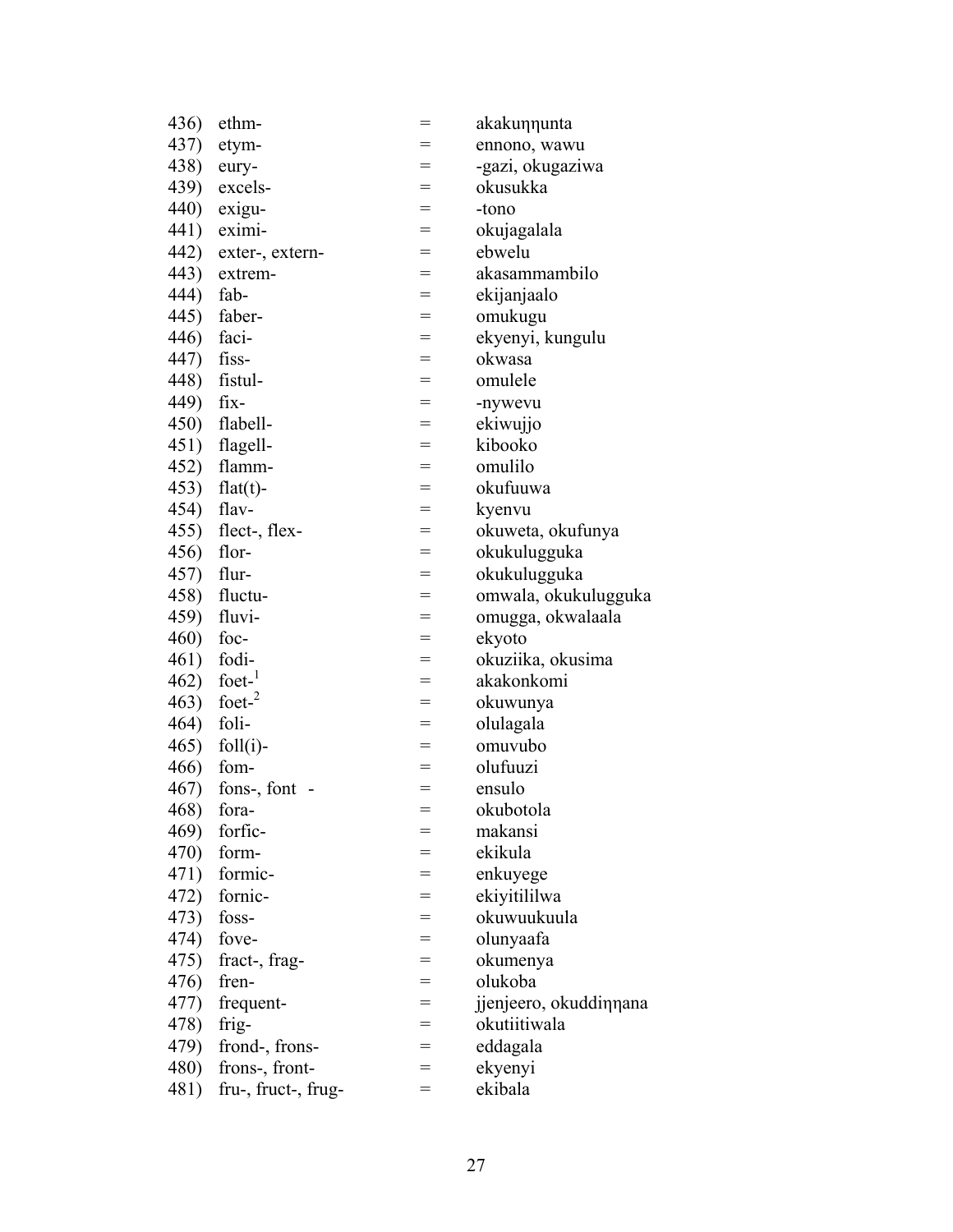| 482)       | frutic-              | $=$ | ekisaka                      |
|------------|----------------------|-----|------------------------------|
| 483)       | fuc-                 |     | akayaliga*                   |
| 484)       | fug-                 | $=$ | okudduka, okugoba            |
| 485) fulg- |                      | $=$ | okumyansa                    |
| 486)       | fuligin-             | $=$ | enzilo                       |
| 487)       | fulv-                | $=$ | -myukilivu                   |
| 488)       | fum-                 | $=$ | omukka, okwoteza, okukoomela |
| 489)       | funct-               | $=$ | omukolo                      |
| 490)       | fund- $1$            | $=$ | okugunja, omusingi           |
| 491)       | fund- $2$            | =   | okuyiwa, okwalaala           |
|            | 492) fune-           | $=$ | okukungubaga                 |
| 493)       | $fung-$ <sup>1</sup> | $=$ | okukola, okutuukiliza        |
| 494)       | fung- $2$            | $=$ | akatiko                      |
| 495)       | $fun(i)$ -           | $=$ | omuguwa                      |
| 496)       | furc-                | $=$ | ewuuma                       |
| 497)       | $fus-$ <sup>1</sup>  | $=$ | okuyiwa                      |
| 498)       | fus- $2$             | $=$ | okulanga                     |
| 499)       | fusc-                | $=$ | -ddugavumu                   |
| 500)       | fae-                 | $=$ | ensi                         |
| 501)       | galact-              | $=$ | amata                        |
| 502)       | gale-                | $=$ | eggunju                      |
| 503)       | gale-, galer-        | =   | enkoofiila                   |
| 504) gall- |                      | $=$ | enkoko                       |
| 505)       | gam-                 | $=$ | okuwasa, okuwasibwa          |
| 506)       | gan-                 | $=$ | ekkula                       |
| 507)       | gangli-              | $=$ | ensunduba, ensundo           |
| 508)       | garr-                | $=$ | okulokompoka                 |
| 509)       | gastr-               | $=$ | olubuto                      |
| 510)       | $ge(i)$ -            | $=$ | ensi                         |
| 511)       | $geton(-), geton(-)$ | $=$ | mulilaanwa, okulilaana       |
| 512) gel-  |                      | $=$ | okukwata                     |
| 513)       | gemin-               | $=$ | omulongo                     |
| 514)       | gemm-                | $=$ | omutunsi                     |
| 515)       | gen <sup>1</sup>     |     | okukoza, okusibuka           |
| 516)       | gen <sup>2</sup>     |     | oluba                        |
| 517)       | gener-               | =   | okuzaala, eggwanga           |
| 518)       | geni-                | $=$ | oluba, ekilevu               |
| 519)       | genicul-, genu-      | $=$ | evviivi                      |
| 520)       | genit-               | =   | okuzaala, omuzadde           |
| 521)       | geny-                | $=$ | oluba                        |
| 522)       | ger-                 | $=$ | okukongojja, okwetikka       |
| 523)       | geran-               | $=$ | nngaali                      |
| 524)       | germin-              | $=$ | omutunsi                     |
| 525)       | geront-              | $=$ | omukadde                     |
| 526)       | gest-                | $=$ | okukongojja, okwetikka       |
| 527)       | gibb-                | $=$ | ebbango                      |
|            |                      |     |                              |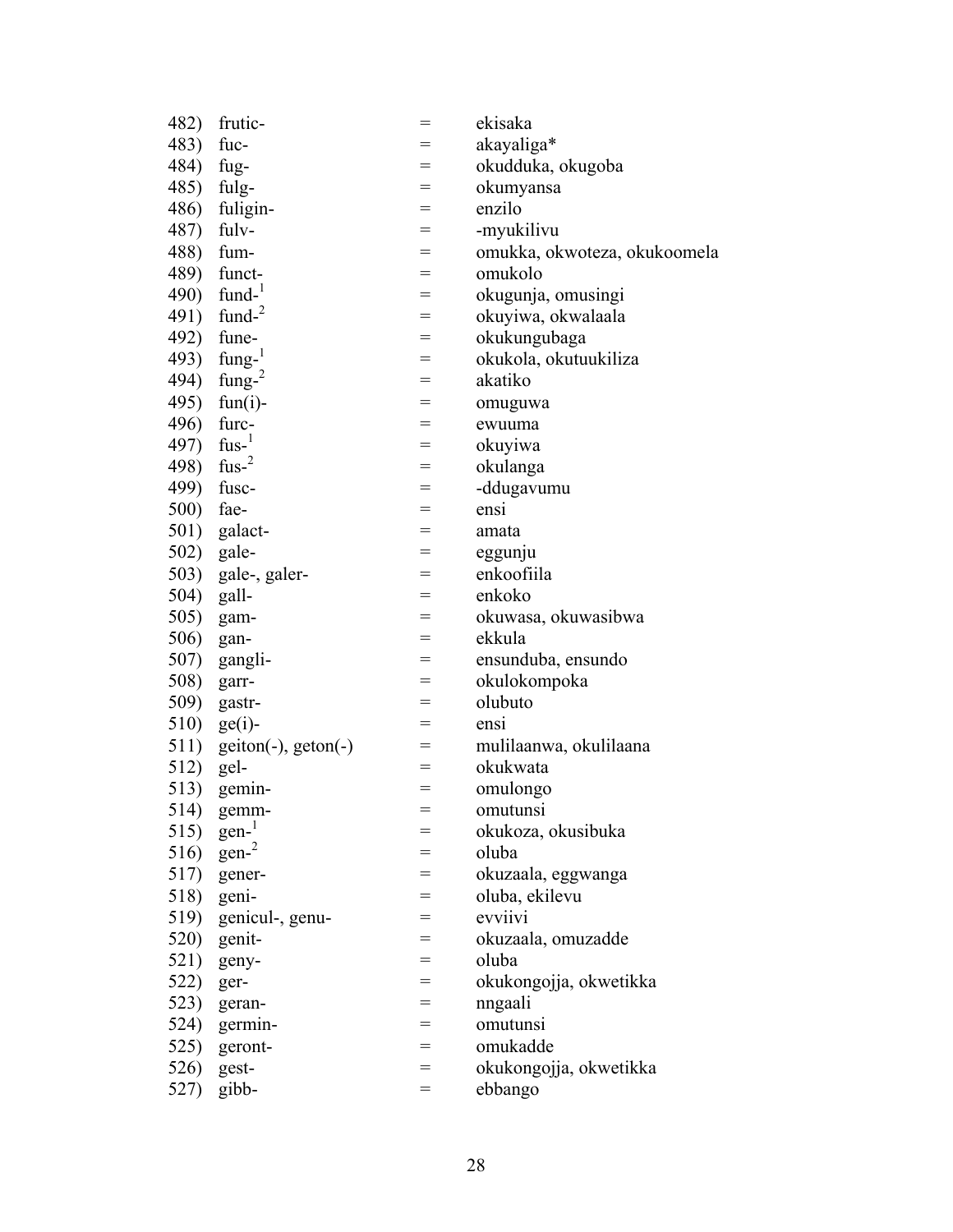| 528) | gigant-                      | $=$ | -wagguufu             |
|------|------------------------------|-----|-----------------------|
| 529) | glabr-                       |     | -mwe                  |
|      | 530) glaci-                  | $=$ | omuzila               |
|      | 531) gladi-                  | $=$ | ekitala               |
| 532) | gland-                       | $=$ | enkenga               |
| 533) | glauc-                       | $=$ | ensenke               |
|      | 534) glen-                   | $=$ | eliiso                |
| 535) | gli-                         | $=$ | ennini                |
| 536) | glob-                        | $=$ | omupiila, enkulungo   |
|      | 537) gloe-                   | $=$ | omusanda, amasanda    |
| 538) | glomus-                      | $=$ | okwetukuta            |
| 539) | gloss-, glott-               | $=$ | olulimi               |
| 540) | glut-                        | $=$ | obutuulilo            |
|      | 541) glutin-                 | $=$ | okusengeka            |
| 542) | $glyc (er)$ -, $glis (er)$ - | $=$ | -woomelevu            |
| 543) | glyph-                       | $=$ | okuwoola              |
|      | 544) gnath-                  | $=$ | oluba                 |
| 545) | gno-                         | $=$ | okutegeela            |
| 546) | $gono(i)$ -                  | $=$ | evviivi, ensonda      |
| 547) | gracil-                      | $=$ | okukenduka            |
| 548) | grad-                        | $=$ | okudaalawala, eddaala |
| 549) | gramin-                      | $=$ | omuddo                |
| 550) | $gramm(at)$ -                | $=$ | ennukuta, ekiwandiike |
| 551) | gran-                        | $=$ | empeke                |
| 552) | grand-                       | $=$ | -nene                 |
| 553) | graph                        | $=$ | okuwandiika, okukola  |
| 554) | grav-                        | $=$ | -zito                 |
| 555) | greg-                        | $=$ | okukunnaana           |
| 556) | gress-                       | $=$ | okudaalawala, eddala  |
| 557) | gris-                        | $=$ | -ambubi               |
| 558) | gross-                       | $=$ | -nene                 |
| 559) | gul-                         | $=$ | omumilo               |
| 560) | gutt-                        | $=$ | ettondo               |
| 561) | gymn-                        |     | busa, bukunya         |
| 562) | $gyn(ae)$ -                  |     | omukazi               |
| 563) | gyr-                         | =   | -ekulungilivu         |
| 564) | habit-                       | $=$ | okubeera              |
| 565) | habr-                        | $=$ | -weweevu              |
| 566) | hadr-                        |     | okusuumuka, okwetuuka |
| 567) | $haem(at)$ -                 | $=$ | omusaayi              |
| 568) | haer-, haes-                 | $=$ | okukwatila            |
| 569) | $hal-$ <sup>1</sup>          | $=$ | omunnyo               |
| 570) | $hal-2$                      | $=$ | okubuuka              |
| 571) | halluc-                      | $=$ | olwala                |
| 572) | halt-                        | $=$ | okubuuka              |
| 573) | ham-                         | $=$ | eddobo                |
|      |                              |     |                       |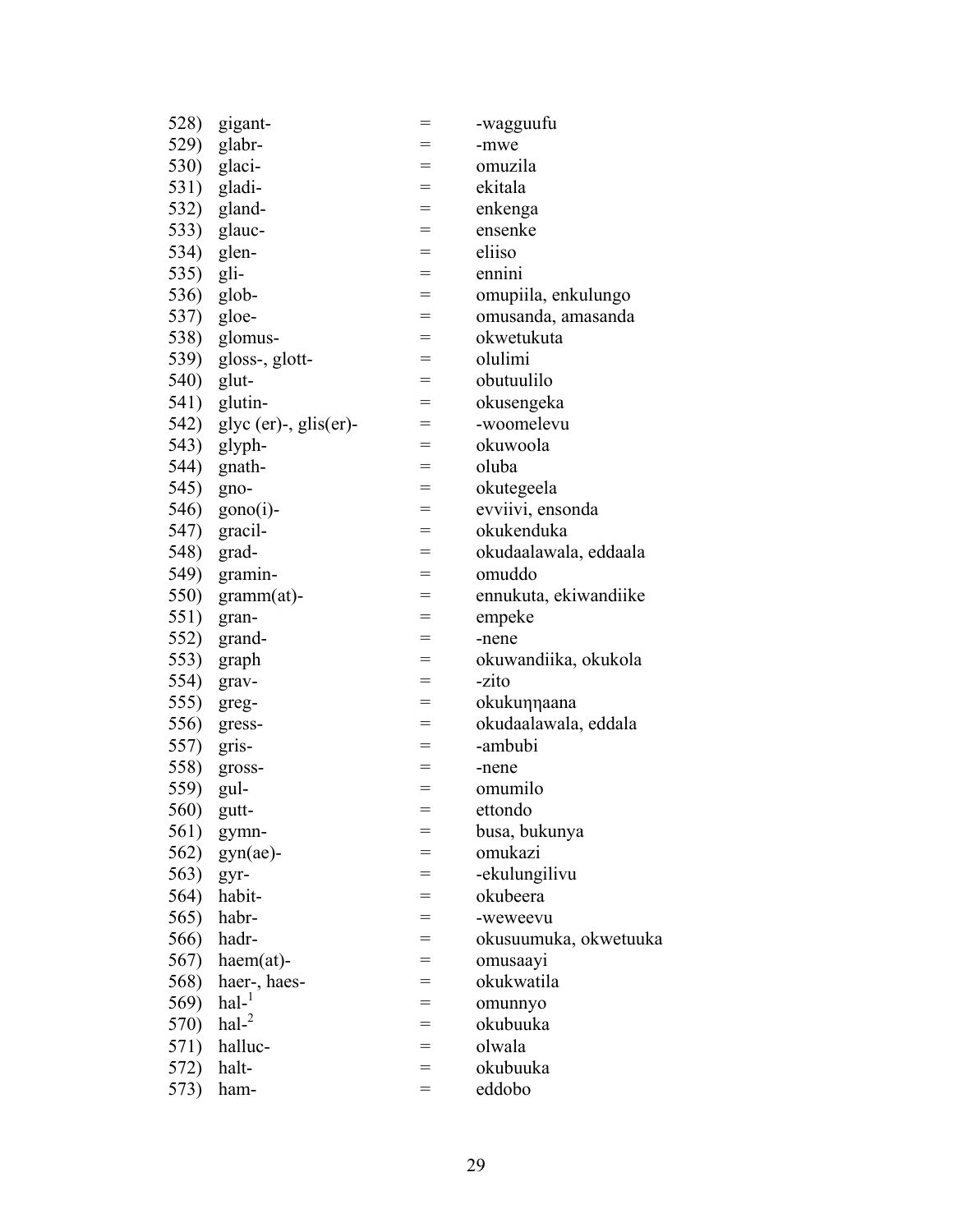| 574)         | halp-                 | $=$ | -angu                  |
|--------------|-----------------------|-----|------------------------|
| 575)         | harp-                 | =   | okuvumba               |
| 576)         | haps-, hapt-          | $=$ | okukwataganya          |
| 577)         | hast-                 | $=$ | effumu                 |
| 578)         | haust-                | $=$ | okumalamu, okugwayo    |
| 579)         | hedy-                 | $=$ | akaloosa               |
| 580)         | $\text{hel-}^1$       | $=$ | akateebe, olutobazzi   |
| 581)         | $\text{hel}^2$        | $=$ | ebbango                |
| 582)         | heli-                 | $=$ | enjuba                 |
|              | 583) helic-           | $=$ | ekkovu                 |
| 584)         | helminth-             | $=$ | olusilinanyi, enfaana  |
| 585)         | $hemer-$ <sup>1</sup> | $=$ | olunaku, emisana       |
| 586)         | hemer <sup>2</sup>    | $=$ | -teefu, -gonvu         |
| 587)         | hepat-                | $=$ | ekibumba               |
| 588)         | herb-                 | $=$ | omuddo                 |
| 589)         | herp-                 | $=$ | okwewalula, okwekulula |
| <b>590</b> ) | hesper-               | $=$ | eggulo, bugwanjuba     |
| 591)         | heter-                | $=$ | -lala                  |
| 592)         | hibern-               | $=$ | obutiti                |
| 593)         | hiem-                 | $=$ | obutiti                |
| 594)         | hil-                  | $=$ | olwayi                 |
| 595)         | himant-               | $=$ | olukoba                |
| 596)         | hipp-                 | $=$ | endogoyi, embalaasi    |
| 597)         | hirc-                 | $=$ | embuzi ennume          |
| 598)         | hirudin-              | $=$ | ekinoso                |
| 599)         | ign-                  | $=$ | omulilo                |
| <b>600</b> ) | il-                   | $=$ | amakendegele           |
| 601)         | imagin-               | $=$ | okufumiitiliza         |
| 602)         | immun-                | $=$ | okusibaga              |
| 603)         | impera-               | $=$ | okufuga                |
| 604)         | incus-                | $=$ | oluyijja               |
| 605)         | insect-               | $=$ | ekiwuka                |
|              | $606$ ) insul-        | $=$ | ekizinga               |
| 607)         | integr-               | =   | ekilambilila           |
| 608)         | intern-               | =   | -a munda               |
| 609)         | intestin-             | $=$ | ebyenda                |
| 610)         | irid-                 | $=$ | musoke                 |
| 611)         | irrita-               | $=$ | okunyiiza              |
| 612)         | $is-$                 | $=$ | okwenkana              |
| 613)         | ischi-                | $=$ | obutuulilo             |
| 614)         | isol-                 | $=$ | okuzinga, okubunguluza |
| 615)         | isthm-                | $=$ | akagolomolo            |
| 616)         | $-it-$                | $=$ | okugenda, olugendo     |
| 617)         | jac-, -ject-          | $=$ | okukanyuga, okusawuka  |
| 618)         | jejun-                | $=$ | enjala                 |
| 619)         | jub-                  | $=$ | ejjoba                 |
|              |                       |     |                        |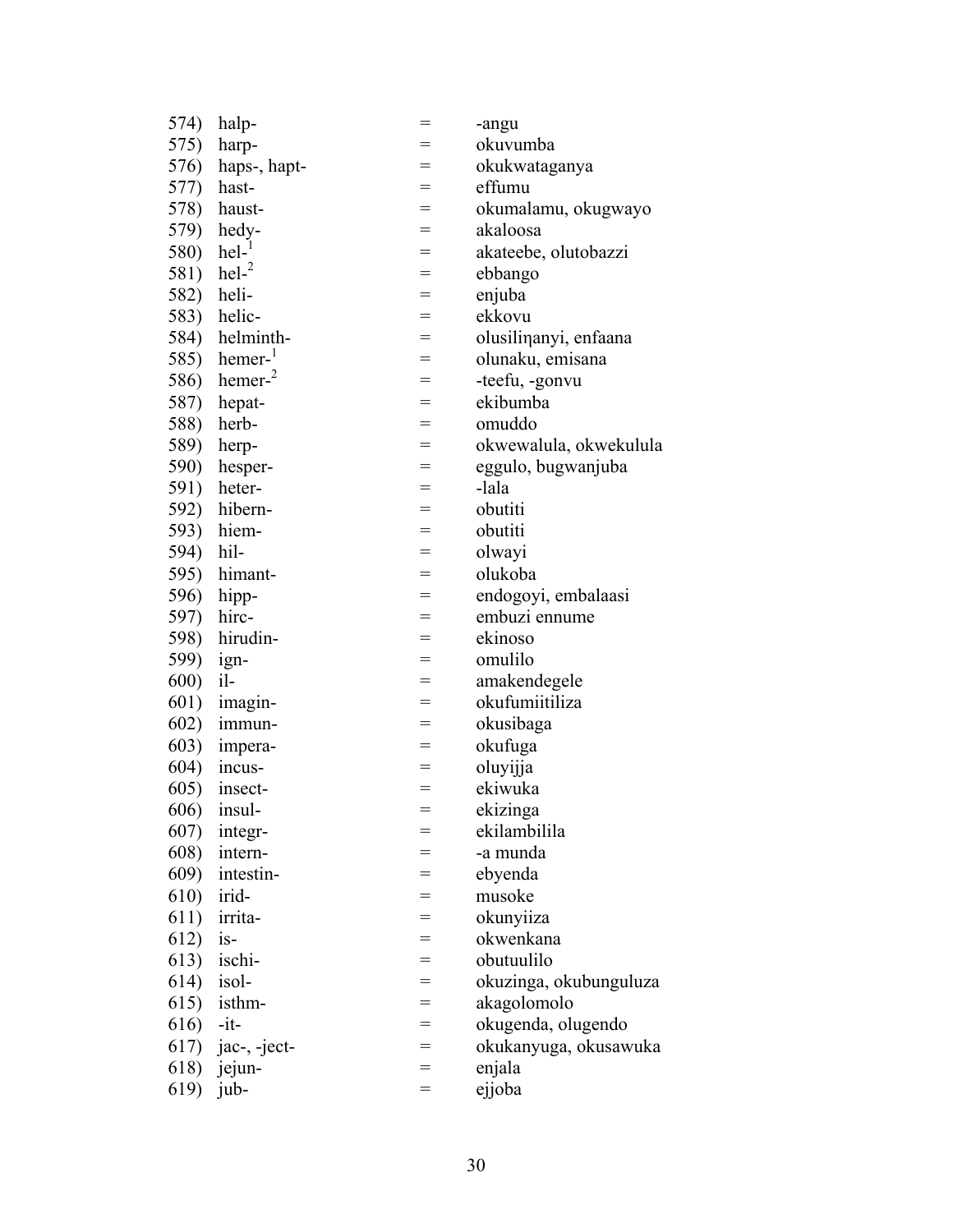| 620) | jug-                     | $=$ | enkoligo, okukoligowaza     |
|------|--------------------------|-----|-----------------------------|
| 621) | jugul-                   | =   | ensingo                     |
| 622) | junct-                   | $=$ | okugatta, okutaba           |
| 623) | jung-                    | $=$ | okuyunga, okugatta, okutaba |
| 624) | juven-                   | $=$ | omuvubuka                   |
| 625) | kallin-                  | $=$ | -lungi                      |
| 626) | kastra-                  | $=$ | okulaawa                    |
| 627) | kin-                     | $=$ | okwejjulula                 |
| 628) | klin-                    | $=$ | okweweta, okwebaka          |
| 629) | koll-                    | $=$ | ennoni                      |
| 630) | kolossa-                 | $=$ | -nene                       |
| 631) | kri-                     | $=$ | okusala                     |
| 632) | kybern-                  | $=$ | okugoba, okugenza, okutwaza |
| 633) | kym-                     | $=$ | ejjengo                     |
| 634) | lab-                     | $=$ | okusagaasagana              |
| 635) | labi-                    | $=$ | omumwa                      |
| 636) | labid-                   | $=$ | magalo, okuvumba            |
| 637) | labor-                   | $=$ | okukola                     |
| 638) | labr-                    | $=$ | omumwa                      |
| 639) | lac-                     | $=$ | amata                       |
| 640) | lacer-                   | $=$ | okutaagula, -taagufu        |
| 641) | lacert-                  | $=$ | omunya                      |
| 642) | lachn-                   | $=$ | -a byoya                    |
| 643) | lacrim-, lacrym-         | $=$ | amaziga                     |
| 644) | lact-                    | $=$ | amata                       |
| 645) | lacu-                    | $=$ | ennyanja                    |
| 646) | lacun-                   | $=$ | omuwaatwa                   |
| 647) | laem-                    | $=$ | ensingo                     |
| 648) | laes-                    | $=$ | okuyonoona                  |
| 649) | $l$ aev $l$              | $=$ | -weweevu                    |
| 650) | $l$ aev $-$ <sup>2</sup> | $=$ | kkono                       |
| 651) | lag-                     | $=$ | akamyu                      |
| 652) | lagen-                   | $=$ | ensumbi                     |
| 653) | lamin-, lamell-          | $=$ | olupampagalu                |
| 654) | lamp-                    | =   | okumulisa ettaala           |
| 655) | lan-                     | $=$ | ekyoya                      |
| 656) | lani-                    | $=$ | okukavvula                  |
| 657) | lapid, lapill-           | $=$ | ejjinja                     |
| 658) | larv-                    | $=$ | okukisa                     |
| 659) | lasi                     | $=$ | a- byoya, ssebyoya          |
| 660) | laryng-                  | $=$ | eddookooli                  |
| 661) | lat-                     | $=$ | -gazi                       |
| 662) | late-                    | $=$ | okukweka                    |
| 663) | later <sup>1</sup>       | $=$ | oluuyi                      |
| 664) | later <sup>2</sup>       | $=$ | ettegula                    |
| 665) | lathr-                   | $=$ | okukisa, enkiso             |
|      |                          |     |                             |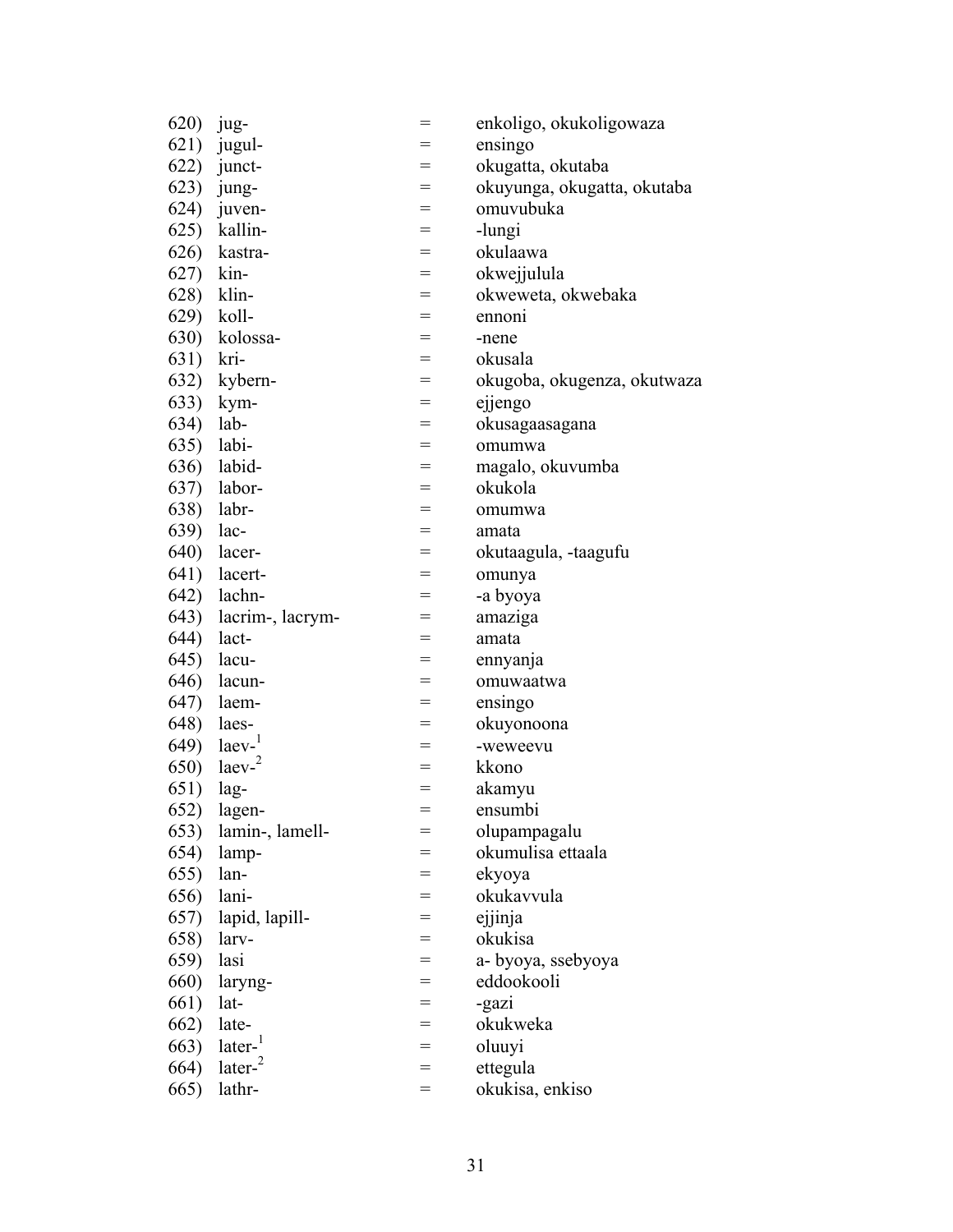| 666)         | lax-               | $=$               | okulagaya                               |
|--------------|--------------------|-------------------|-----------------------------------------|
| 667)         | lect <sup>1</sup>  |                   | okukunaanya                             |
| 668)         | lect <sup>2</sup>  | $=$               | ekitanda                                |
| 669)         | $leg-1$            | $=$               | okweloboza, okulonda                    |
| 670)         | $leg-2$            | $=$               | etteeka                                 |
| 671)         | lei-               | $=$               | omuseetwe                               |
| 672)         | lemm-              | $=$               | okusabika                               |
| 673)         | $leo(n)$ -, leont- | $=$               | empologoma                              |
| 674)         | lep-, lipid-       | $=$               | okukalakata, eggamba                    |
| 675)         | lepor-             | $=$               | akamyu                                  |
| 676)         | lept-              | $=$               | akanyikuuli, olunyikuuli                |
| 677)         | let-               | $=$               | okutta, okufa                           |
| 678)         | leuc-              | $=$               | -elu                                    |
| 679)         | lev-               | $=$               | -angu                                   |
| 680)         | libell-            | $=$               | minzaani                                |
| 681)         | liber-             | $=$               | okwetaaya                               |
| 682)         | liga-              | $=$               | okunyweza                               |
| 683)         | lign-              | $=$               | omuti                                   |
| 684)         | ligul-             | $=$               | olulimi                                 |
| 685)         | $lim-1$            | $=$               | ebbumba                                 |
| 686)         | lim <sup>2</sup>   | $=$               | okuwemmenta                             |
| 687)         | limit-, limin-     | $=$               | ensalo                                  |
| 688)         | limn-              | $=$               | olutobazzi                              |
| 689)         | line-              | $=$               | okukoloboza                             |
| <b>690</b> ) | lingu-             | $=$               | olulimi                                 |
| 691)         | lip-               | $=$               | amafuta                                 |
| 692)         | $lip-2$            | $=$               | okubulwa                                |
| 693)         | liqu-              | $=$               | ekikuluggusi, ekikulukuta               |
| 694)         | liss-              | $=$               | -weweevu                                |
| 695)         | lith-              | $=$               | ejjinja, olwazi                         |
| 696)         | litor-, littor-    | $=$               | olubalama                               |
| 697)         | $\text{lob-}$      | $=$               | empaggwa                                |
| 698)         | loc-               | $\!\!\!=\!\!\!\!$ | ekifo                                   |
| 699)         | locust-            |                   | enzige                                  |
| 700)         | $log-$             |                   | emboozi, ekigambo, sentensi, ekyokuyiga |
|              |                    |                   | mu sayansi                              |
| 701)         | lonch-             | $=$               | effumu                                  |
| 702)         | long-              | $=$               | -wanvu                                  |
| 703)         | loph-              | =                 | enkoona, enkoto                         |
| 704)         | lor-               | $=$               | olukoba                                 |
| 705)         | loric-             | $=$               | ekikalappwa                             |
| 706)         | $\log$ -           | $=$               | -efunye-, -ekiise                       |
| 707)         | luc-               | $=$               | ekitangaala                             |
| 708)         | luct-, lug-        | $=$               | okukungubaga                            |
| 709)         | lumb-              | $=$               | ekiwato                                 |
| 710)         | lumen-             | $=$               | ekitangaala                             |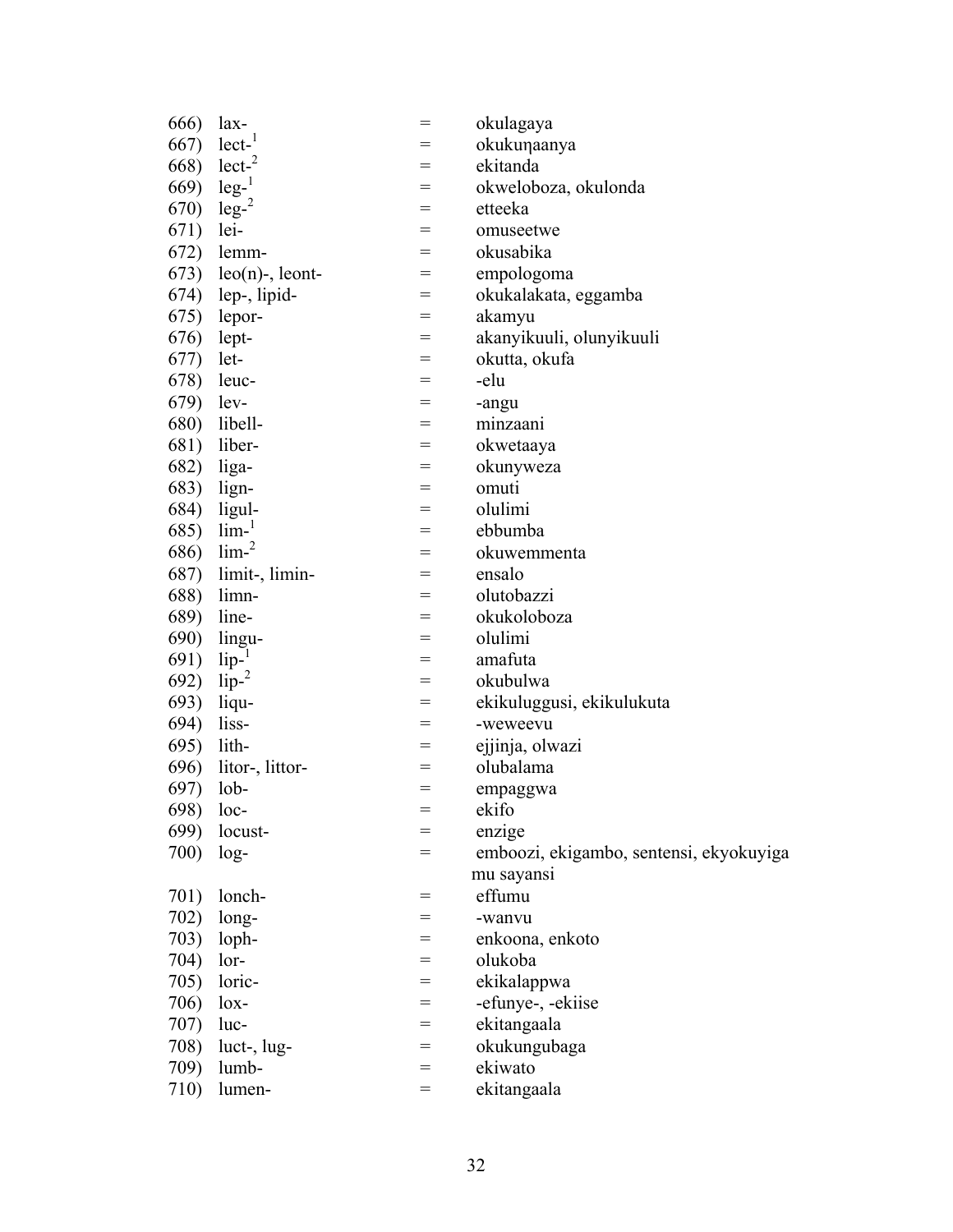| 711) | lun-         | =   | omwezi                   |
|------|--------------|-----|--------------------------|
| 712) | lup-         | =   | omusege                  |
| 713) | lut-         | $=$ | ettosi                   |
| 714) | lav-         | $=$ | okunaaba                 |
| 715) | $ly-, lys-$  | $=$ | okwawulula, okuyungulula |
| 716) | lyc-         | $=$ | omusege                  |
| 717) | lychn-       | $=$ | omumuli, okuyungulula    |
| 718) | lym-         | $=$ | okwonoona                |
| 719) | lymph-       | $=$ | ensulo                   |
| 720) | macer-       | $=$ | okunafuya                |
| 721) | mach-        | $=$ | okulwana                 |
| 722) | macul-       | $=$ | ebbala                   |
| 723) | magn-        | $=$ | -nene                    |
| 724) | maj-         | $=$ | -nene                    |
| 725) | mal-         | $=$ | -bi                      |
| 726) | malac-       | $=$ | okugonda                 |
| 727) | mall-        | $=$ | enviili                  |
| 728) | malle-       | $=$ | ennyondo                 |
| 729) | mam-, mamm-  | $=$ | ebbeele                  |
| 730) | mand-        | $=$ | okugaaya                 |
| 731) | mane-        | $=$ | okusigala                |
| 732) | manu-        | $=$ | omukono                  |
| 733) | manubri-     | $=$ | omuyini                  |
| 734) | mar-         | $=$ | ennyanja                 |
| 735) | margarita-   | $=$ | luulu                    |
| 736) | margin-      | $=$ | olubugilizo              |
| 737) | marsup-      | $=$ | ensawo                   |
| 738) | mascul-      | $=$ | omusajja                 |
| 739) | mass-        | $=$ | ekitole                  |
| 740) | masse-       | $=$ | okugaaya                 |
| 741) | mast-        | $=$ | ennywanto                |
| 742) | mastic-      | $=$ | okugaaya                 |
|      | 743) mastig- | $=$ | kibooko                  |
| 744) | matr-        | =   | maama, okuzaala          |
| 745) | maur-        | =   | -ddugavu                 |
| 746) | maxill-      | $=$ | oluba                    |
| 747) | maxim-       | $=$ | okusinga                 |
| 748) | mea-         | $=$ | okuyita, okugenda        |
| 749) | mec-         | $=$ | -nene                    |
| 750) | mechan-      | $=$ | okuyamba                 |
| 751) | medi-        | $=$ | massekati, wakati        |
| 752) | medic-       | $=$ | okuwonya                 |
| 753) | medull-      | $=$ | obusomyo                 |
| 754) | $mei(o)$ -   | $=$ | okukendeela              |
| 755) | mel-         | $=$ | embuzi                   |
| 756) | melan-       | $=$ | -ddugavu                 |
|      |              |     |                          |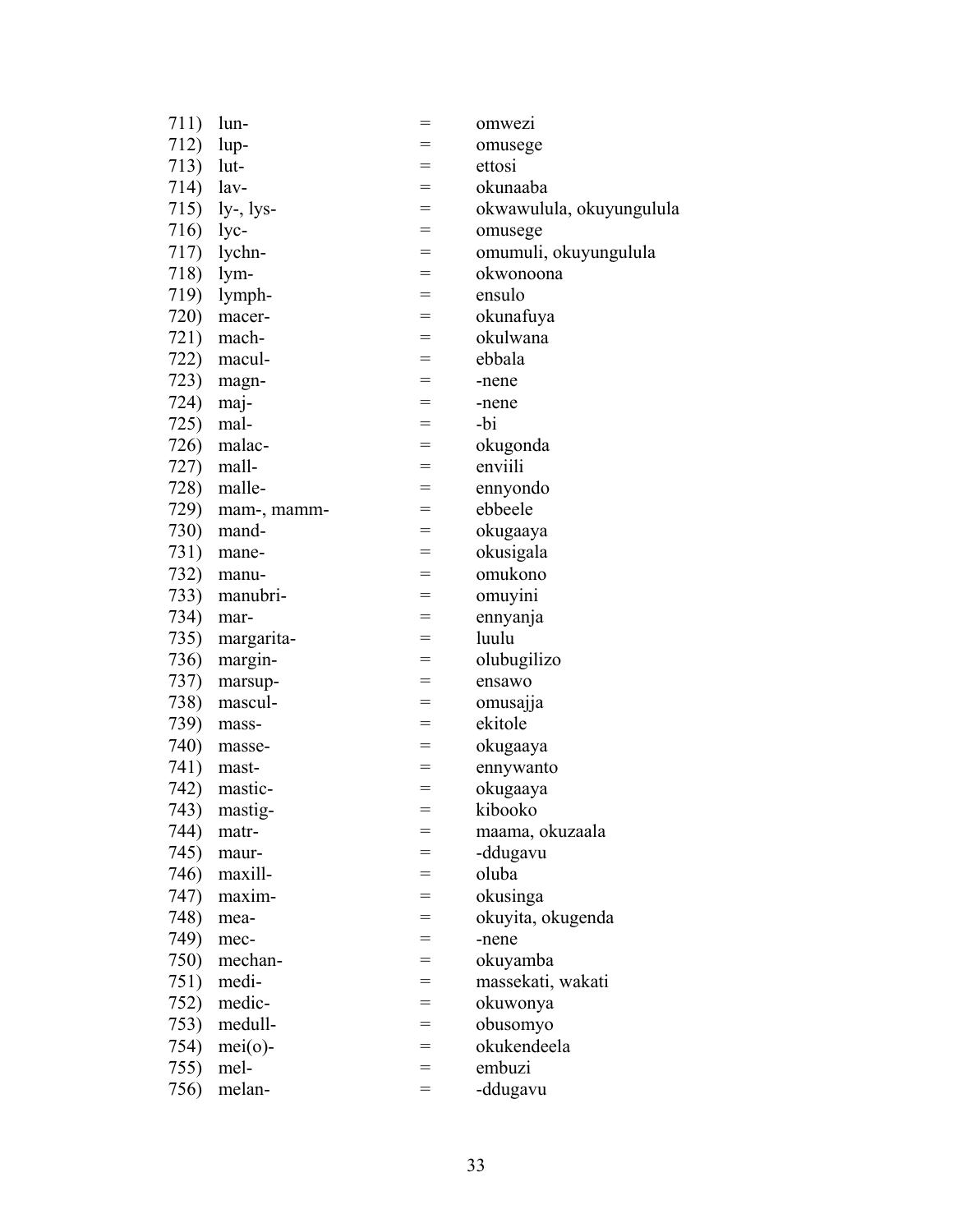| 757) | mel-, mell $(i)$ -  | $=$ | omubisi gw'enjuki (omuyuki) |
|------|---------------------|-----|-----------------------------|
| 758) | membr-              | =   | ekitundu                    |
| 759) | membran-            | $=$ | eddiba                      |
| 760) | $men-1$             | $=$ | eddiba                      |
| 761) | $men-2$             | $=$ | emmele, emmeeza             |
| 762) | mening-             | $=$ | akawompo                    |
| 763) | $mens-1$            | $=$ | ekitundu                    |
| 764) | $mens-2$            | $=$ | ekisambi                    |
| 765) | ment-               | $=$ | akalevu                     |
| 766) | $mer-$ <sup>1</sup> | $=$ | ekitundu                    |
| 767) | $mer-2$             | $=$ | ekisambi                    |
| 768) | merg-               | $=$ | okubbika                    |
| 769) | meridi-             | $=$ | ettuntu                     |
| 770) | mers-               | $=$ | okubbika                    |
| 771) | mes-                | $=$ | wakati                      |
| 772) | metall-             | $=$ | ekilombe                    |
| 773) | metop-              | $=$ | ekyenyi                     |
| 774) | metr-               | $=$ | okupima                     |
| 775) | $\text{metr}^2$     | $=$ | maama, nnabaana             |
| 776) | mic-                | $=$ | empulunguse                 |
| 777) | mica-               | $=$ | okumyansa                   |
| 778) | migra-              | $=$ | okusenguka                  |
| 779) | mili-               | $=$ | omuwemba                    |
| 780) | milit-              | $=$ | omujaasi                    |
| 781) | mim-                | $=$ | okugeegeenya                |
| 782) | $min-1$             | $=$ | -tono                       |
| 783) | min <sup>2</sup>    | $=$ | ekinnya                     |
| 784) | mine-               | $=$ | okukukunala                 |
| 785) | mir-                | $=$ | okwewuuyisa                 |
| 786) | miracidi-           | $=$ | akalenzi                    |
| 787) | miss-               | $=$ | okusindika, okutuma         |
| 788) | mit-                | $=$ | ewuzi                       |
| 789) | mitt-               | $=$ | okusindika, okuweeleza      |
| 790) | mix-                | =   | okutabula                   |
| 791) | mnem-               | =   | okujjukila                  |
| 792) | mobil-              | $=$ | okujjulula, okutambuza      |
| 793) | mod-                | =   | okugela, okupima            |
| 794) | mol-                | $=$ | okubenga, okusa             |
| 795) | moll-               | =   | okugonda                    |
| 796) | monil-              | $=$ | omukuufu                    |
| 797) | mont-               | $=$ | olusozi                     |
| 798) | monstr-             | $=$ | ekikulekule                 |
| 799) | mord-               | $=$ | okuluma, okuwemmenta        |
| 800) | mori-               | $=$ | ekitundu                    |
| 801) | morph-              | =   | ekikula                     |
|      |                     | $=$ | okuluma, okulumba           |
| 802) | mors-               |     |                             |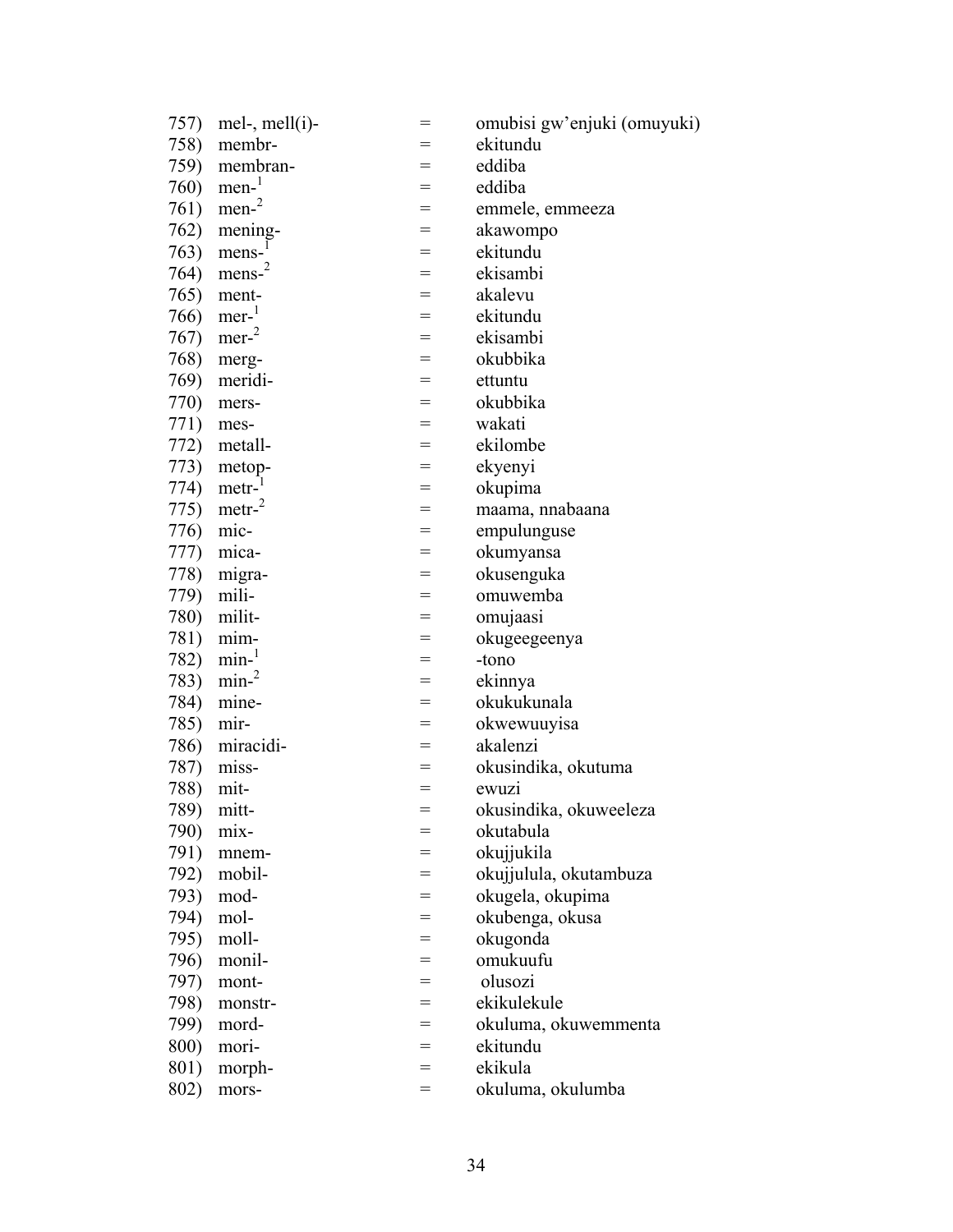| 803) | mort-               | $=$ | okufa, omufu, omulambo                      |
|------|---------------------|-----|---------------------------------------------|
| 804) | mosch-              |     | ennyana                                     |
| 805) | mot-, move-         | $=$ | okujjulula                                  |
| 806) | moc-                | $=$ | eminyila                                    |
| 807) | $mucro(n)$ -        | $=$ | okusongola                                  |
| 808) | mulg-               | $=$ | okukama, okukamula                          |
| 809) | multi-              | $=$ | -ngi                                        |
| 810) | $mur-1$             | $=$ | ekisenge                                    |
| 811) | mur <sup>2</sup>    | =   | emmese                                      |
| 812) | muric-              | $=$ | ekkovu                                      |
| 813) | $musc-1$            | $=$ | ensowela                                    |
| 814) | musc <sup>2</sup>   | =   | enkonge, ebikukujju                         |
| 815) | mustel-             | $=$ | eggunju                                     |
| 816) | muta-               | $=$ | okukyuka                                    |
| 817) | mutu-               | $=$ | okugasagana, okwolekesagana                 |
| 818) | my-                 | $=$ | emmese                                      |
| 819) | $myc (et)$ -        | $=$ | akatiko                                     |
| 820) | myel-               | $=$ | obusomyo                                    |
| 821) | myi-                | $=$ | ensowela                                    |
| 822) | myl-                | $=$ | olubengo                                    |
| 823) | myri-               | $=$ | akakumi                                     |
| 824) | myrmec-             | =   | munyeela                                    |
| 825) | mystic-             | $=$ | ekilevu                                     |
| 826) | $myx-1$             | $=$ | eminyila                                    |
| 827) | $myx-$ <sup>2</sup> | $=$ | okunuuna                                    |
| 828) | naev-               | $=$ | ebbala                                      |
| 829) | $nan(o)$ -          | $=$ | omumbuti                                    |
| 830) | nar-                | $=$ | emivubo                                     |
| 831) | narc-               | =   | okulemaza, okulemesa                        |
| 832) | nas-                | $=$ | ennyindo                                    |
| 833) | nasc-               | $=$ | okuzaalibwa                                 |
| 834) | nast-               | $=$ | okunyigiliza                                |
| 835) | nat-                | $=$ | okuzaalibwa                                 |
| 836) | nata-               | $=$ | okuwuga                                     |
| 837) | naupli-             | $=$ | ekyombo, emmeeli                            |
| 838) | naus-, naut-, nav-  | $=$ | omunnampewo, elyato, omulunnyanja           |
| 839) | ne-                 | $=$ | -to, -ggya                                  |
| 840) | nebul-              | $=$ | olufu                                       |
| 841) | neca-               | =   | okutta                                      |
| 842) | necr-               | $=$ | omufu, okufa                                |
| 843) | nect <sup>1</sup>   | $=$ | omuwuzi                                     |
| 844) | nect <sup>2</sup>   | $=$ | okuyunga                                    |
| 845) | nectar-             | $=$ | omubisi                                     |
| 846) | neglect-            | $=$ | okunyoomelela, okusuulilila; okulagajjalila |
| 847) | nem-                | $=$ | ekibila, ekisaka, ensiko                    |
| 848) | $nem(at)$ -         | $=$ | ewuzi                                       |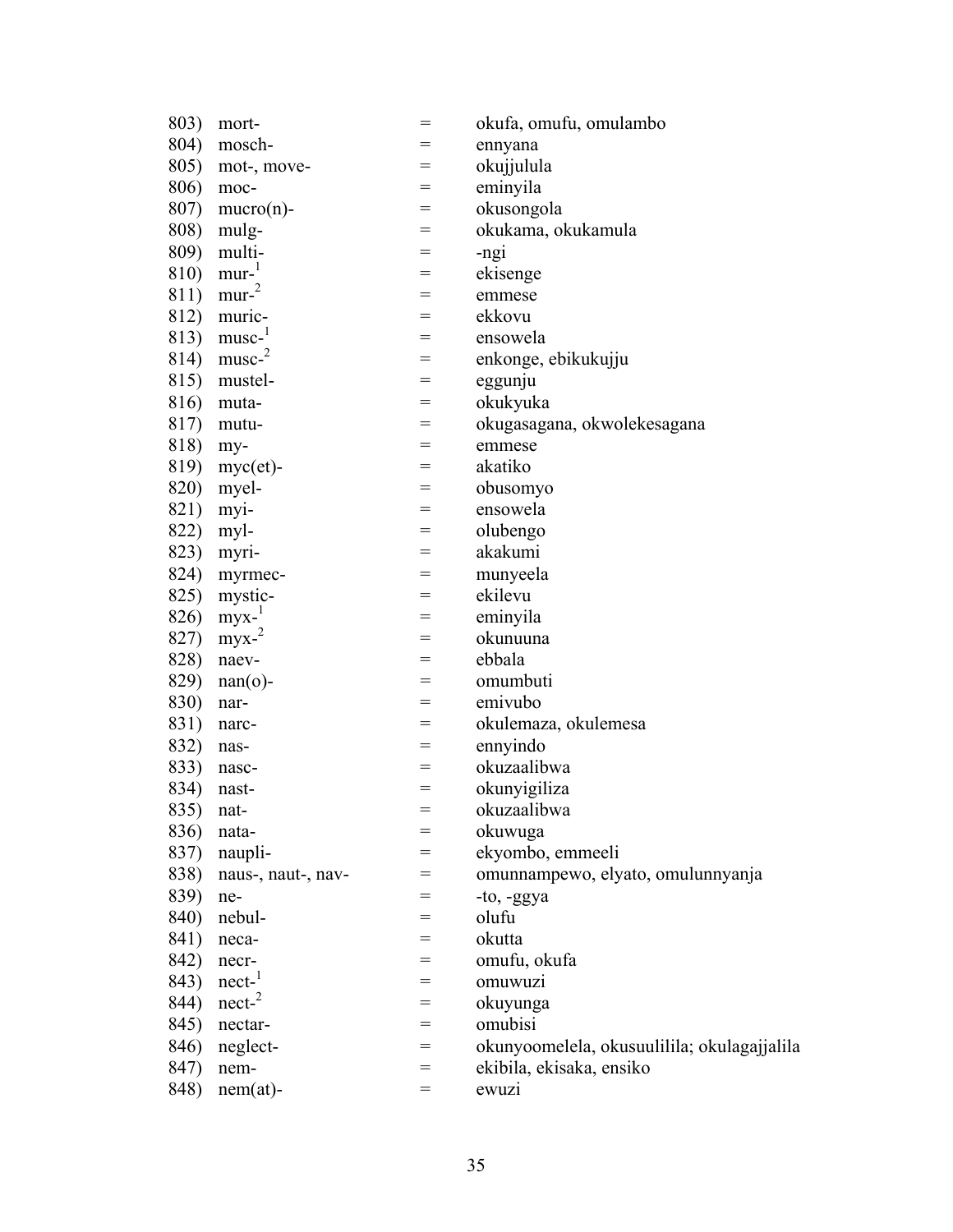| 849) | nemor-           | $=$ | ensiko, ekibila                     |
|------|------------------|-----|-------------------------------------|
| 850) | $neph (el)$ -    |     | ekile, olufu                        |
| 851) | nephr-           | $=$ | ensigo                              |
| 852) | nerv-            | $=$ | akasimu                             |
| 853) | nes-             | $=$ | ekizinga                            |
| 854) | net-             | $=$ | ewuzi                               |
| 855) | neur-            | $=$ | akasimu                             |
| 856) | $nex-1$          | =   | okuwuga                             |
| 857) | $nex^{-2}$       | $=$ | okuyunga                            |
| 858) | nict-            | $=$ | okutemya                            |
| 859) | nid-             | $=$ | ekisu                               |
| 860) | nigr-            | $=$ | -ddugavu                            |
| 861) | niph-            | $=$ | omuzila                             |
| 862) | nit-             | $=$ | okumasamasa                         |
| 863) | niv-             | $=$ | omuzila                             |
| 864) | noct-            | $=$ | ekilo                               |
| 865) | nod-             | $=$ | ekifundikwa                         |
| 866) | nom-             | $=$ | omuze, empisa, etteeka              |
| 867) | nomen-           | $=$ | elinnya, okutuuma                   |
| 868) | norm-            | $=$ | okugela, okufuga, okulijjowaza      |
| 869) | nos-             | $=$ | obulwadde, endwadde                 |
| 870) | $not-1$          | =   | omugongo                            |
| 871) | $\text{not-}^2$  | $=$ | obukiikaddyo                        |
| 872) | not <sup>3</sup> | $=$ | akabonelo                           |
| 873) | nub-             | $=$ | ekile                               |
| 874) | nuc-             | $=$ | ekinyeebwa                          |
| 875) | nuch-            | $=$ | enkoto                              |
| 876) | nucle-           | $=$ | omulamwa                            |
| 877) | nud-             | $=$ | obukunya, -eleele                   |
| 878) | null-            | $=$ | obutannaba, obutaba                 |
| 879) | numer-           | $=$ | ennamba, -ngi, okubala              |
| 880) | numm-            | $=$ | ensimbi, ekisente                   |
| 881) | nuta-            | $=$ | obukunduka, okukoteka               |
| 882) | nutri-           | $=$ | okuliisa                            |
| 883) | nyct-            | $=$ | ekilo, enzikiza                     |
| 884) | nymph-           | $=$ | omuwala, embeelela                  |
| 885) | $0-$             | $=$ | eggi                                |
| 886) | obliqu-          | $=$ | olubege                             |
| 887) | obscur-          | $=$ | okukweka, enzikiza                  |
| 888) | obtura-          | $=$ | enkuggu, okufuubeetela, okufumbeela |
| 889) | ocean-           | $=$ | eliyanja                            |
| 890) | ocell-           | $=$ | eliiso                              |
| 891) | ochr-            | $=$ | okuseenyuuka, -seenyuufu            |
| 892) | ocul-            | $=$ | eliiso                              |
| 893) | ocy-             | $=$ | okupakuka                           |
| 894) | -odon            | $=$ | elinnyo                             |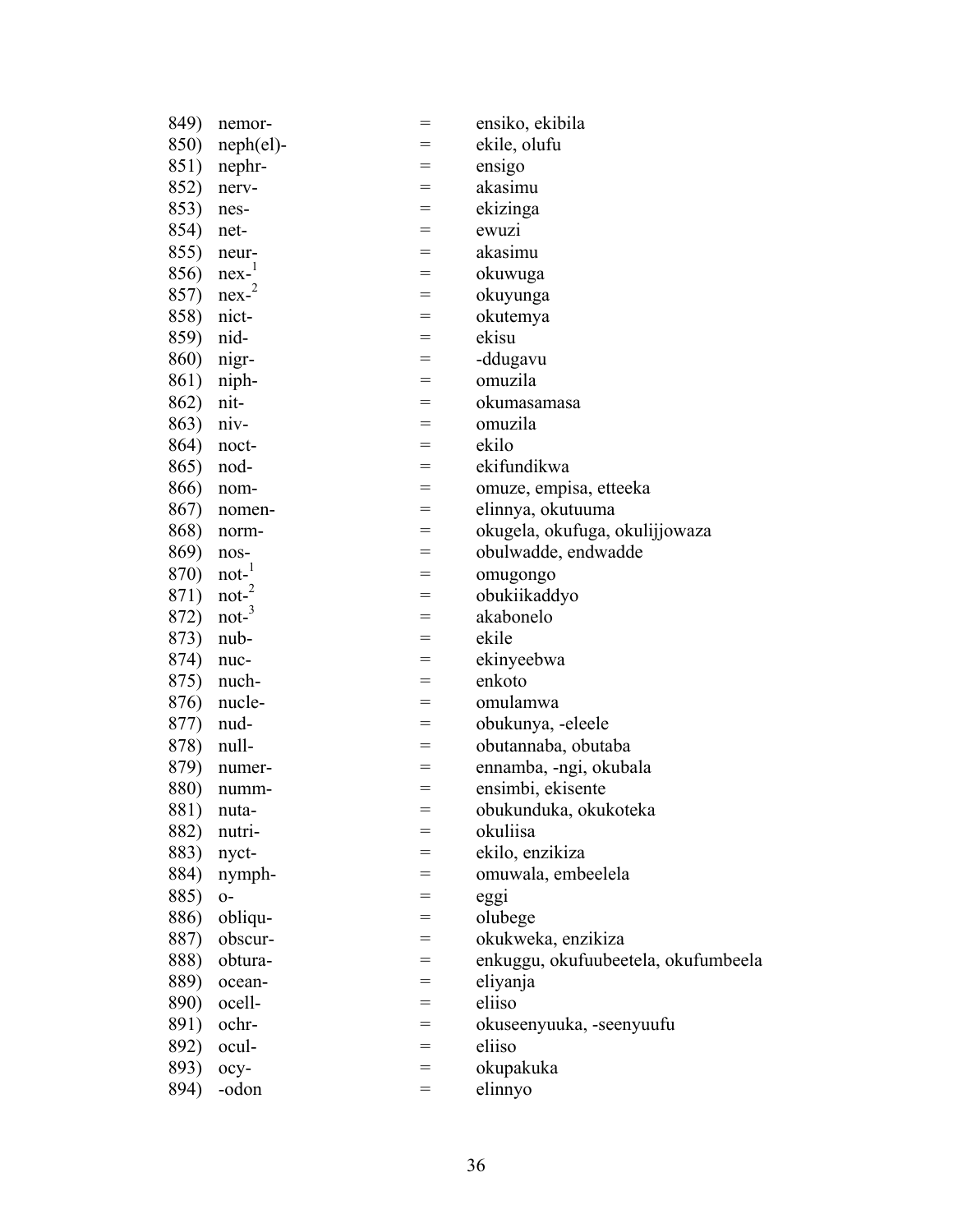| 895)        | odm-               | $=$ | ekigungu                 |
|-------------|--------------------|-----|--------------------------|
| 896)        | odont-             | $=$ | elinnyo                  |
| 897)        | odor-              | $=$ | okuwunya, akaloosa       |
| 898)        | -odus-             | $=$ | eliinyo                  |
| 899)        | oec-               | $=$ | amaka                    |
| 900)        | oed-               | $=$ | okuzimba                 |
| 901)        | oen-               | $=$ | evviino                  |
| 902)        | oesophag-          | $=$ | olumilo                  |
| 903)        | oestr-             | $=$ | okulundugga, okuziyiza   |
| 904)        | officin-           | $=$ | okukolela, okugasa       |
| 905)        | $oic-$             | $=$ | amaka                    |
| 906)        | $ole-1$            | $=$ | omuzeyituuni             |
| 907)        | ole <sup>2</sup>   | $=$ | okuwunya                 |
| 908)        | oler-              | $=$ | enva                     |
| 909)        | ordin-             | $=$ | okutegeka                |
| 910)        | organ-             | $=$ | ekikozesebwa             |
| 911)        | orient-            | $=$ | ebuvanjuba               |
| 912)        | orifice-           | $=$ | okumwawaza               |
| 913)        | origin-            | $=$ | okusibuka                |
| 914)        | orna-              | $=$ | ettilibona, okuwunda     |
| 915)        | ornith-            | $=$ | ennyonyi                 |
| 916)        | orth-              | $=$ | okutengelela, okuteleela |
| 917)        | oryct-             | $=$ | okuwuukuula              |
| 918)        | oryx-              | $=$ | omupunga                 |
| 919)        | $OS-1$             | $=$ | omumwa, ettama           |
| 920)        | $\cos^{-2}$        | $=$ | eggumba                  |
| 921)        | $osm-1$            | $=$ | ekigungu                 |
| 922)        | $osm-2$            | $=$ | okukoona, okutomela      |
| 923)        | osphr-             | $=$ | okuwunyiliza             |
| 924)        | OSS-               | $=$ | eggumba                  |
| 925)        | $ost(e)$ -         | $=$ | eggumba                  |
| 926)        | osti-              | $=$ | omulyango, oluggi        |
| 927)        | ostrac-            | $=$ | essonko                  |
| 928)        | ot-                |     | okutu                    |
| 929)        | O <sub>V</sub>     |     | eggi                     |
| <b>930)</b> | $ov(i)$ -          | $=$ | endiga                   |
| 931)        | pabul-             | $=$ | ekyokulya                |
| 932)        | $\text{pach}(y)$ - | $=$ | ekitole, ekiwumi         |
| 933)        | paed-              | $=$ | omwana                   |
| 934)        | pag-               | $=$ | bbalaafu                 |
| 935)        | palat-             | $=$ | akabuno                  |
| 936)        | pale-              | $=$ | ekisusunku               |
| 937)        | palli-             | $=$ | ekizibaawo               |
| 938)        | palm- <sup>1</sup> | $=$ | ekibatu                  |
| 939)        | palm-2             | $=$ | olukoma, olukindu        |
| 940)        | palm-3             | $=$ | okulasila                |
|             |                    |     |                          |